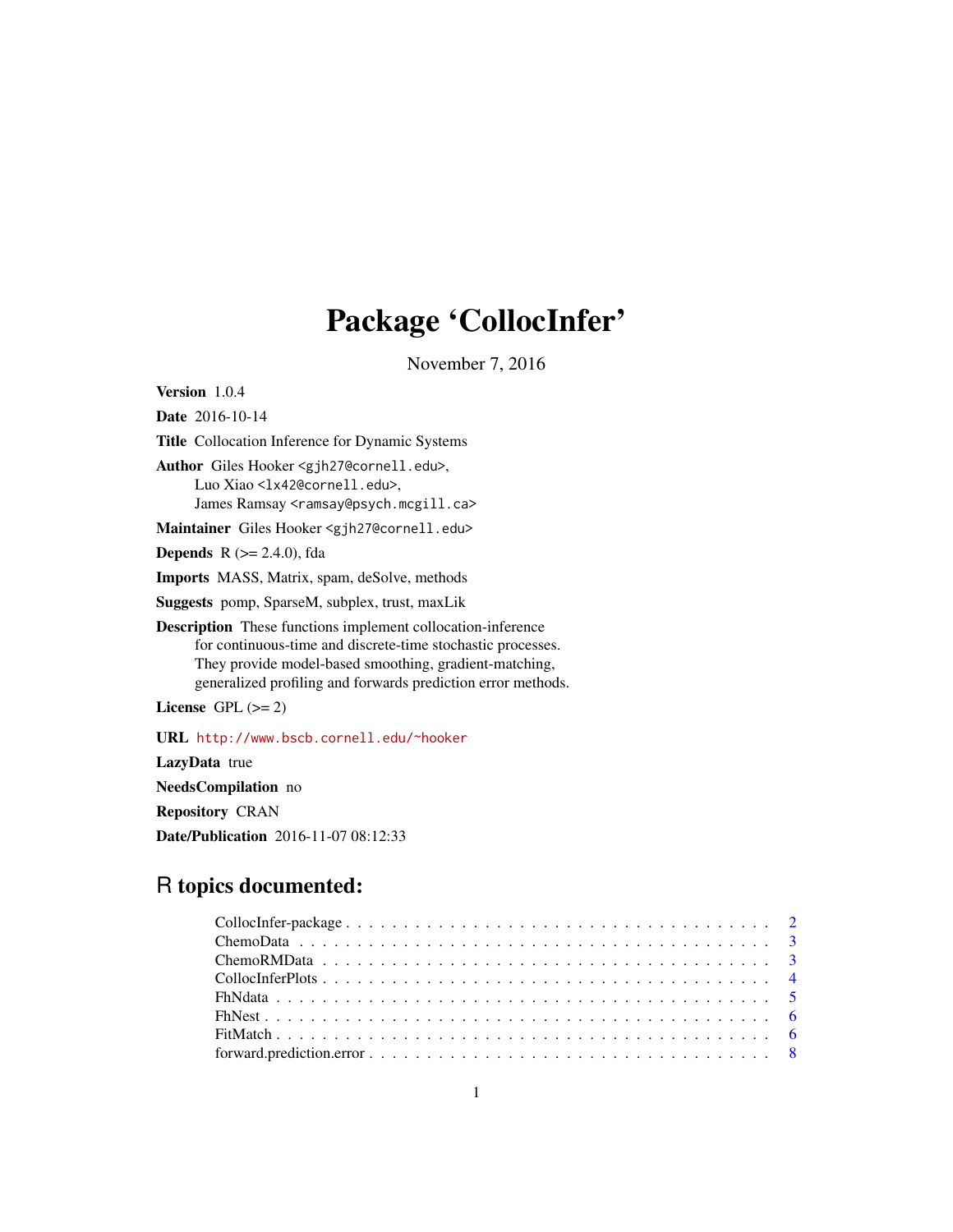<span id="page-1-0"></span>

|       | <b>SEIR</b> data |     |
|-------|------------------|-----|
|       |                  |     |
|       |                  |     |
|       |                  | -41 |
| Index |                  | 43  |

CollocInfer-package *Collocation Inference in R*

# Description

Functions carry out collocation inference method for nonlinear continuous-time dynamic systems. These are based on basis-expansion representations for the state of the system. Gradient-matching, profiling and EM algorithms are supported.

# Details

| Package:  | CollocInfer |
|-----------|-------------|
| Type:     | Package     |
| Version:  | 2.1.0       |
| Date:     | 2009-08-19  |
| License:  | $GPL-2$     |
| LazyLoad: | yes         |

# Author(s)

Giles Hooker, Luo Xiao

Maintainer: Giles Hooker <giles.hooker@cornell.edu>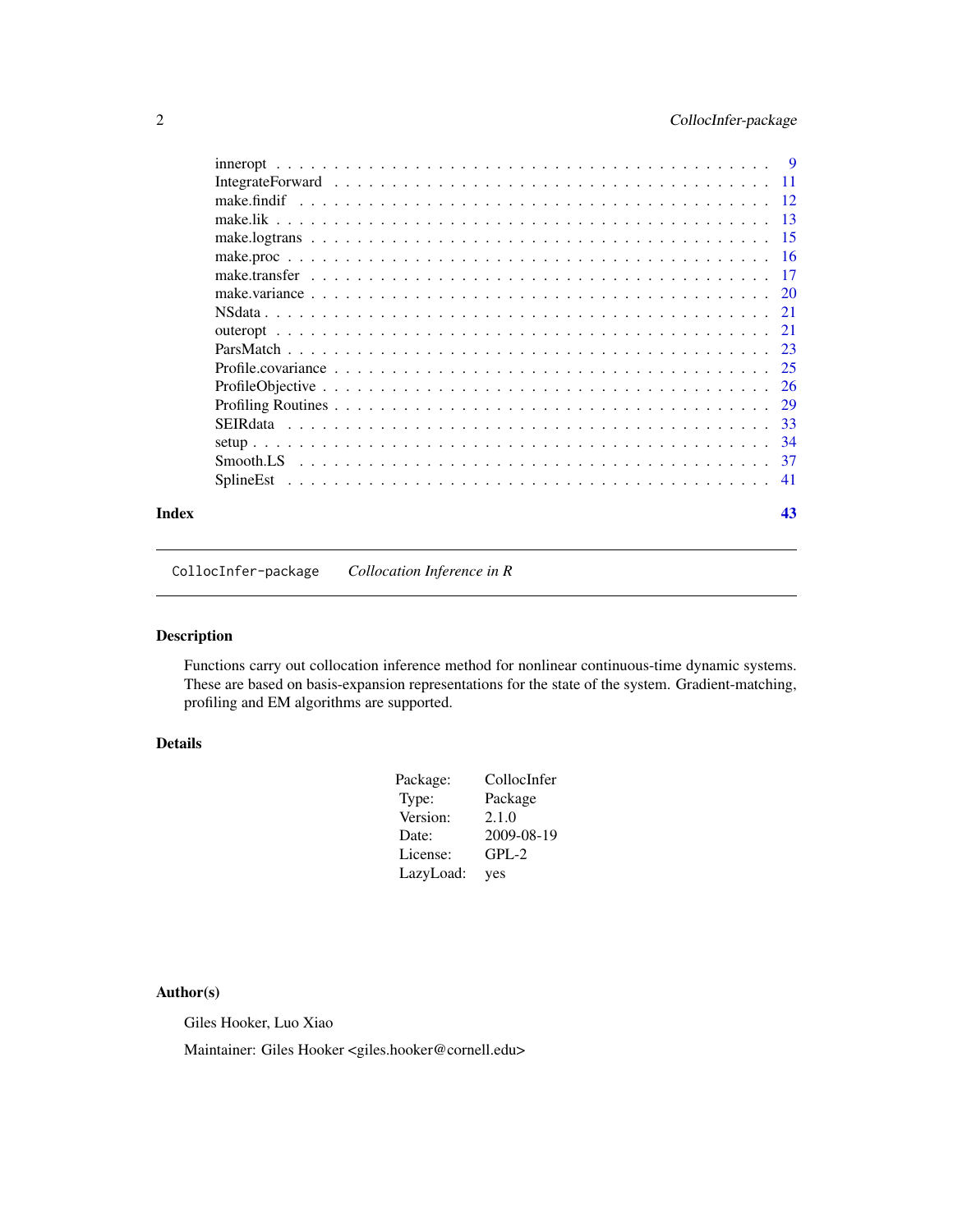#### <span id="page-2-0"></span>ChemoData 3

# References

Ramsay, James O., Giles Hooker, Jiguo Cao and David Campbell (2007), "Parameter Estimation in Ordinary Differential Equations: A Generalized Smoothing Approach", *Journal of the Royal Statistical Society*, 69

Ramsay, James O., and Silverman, Bernard W. (2006), *Functional Data Analysis, 2nd ed.*, Springer, New York.

ChemoData *Chemostat Example Data*

# **Description**

Five-species Chemostat Model

#### Usage

ChemoData

# Format

- ChemoData A 61 by 2 matrix of data observed in a chemostat.
- ChemoTime A vector of 61 observation times corresponding to ChemoData.
- ChemoPars Named parameter vector as a starting point for estimation ChemoData.
- ChemoVarnames c('N','C1','C2','B','S'): the state variable names for the chemostat system.
- ChemoParnames parameter names for the chemostat system.

#### Source

Yoshida, T., L. E. Jones, S. P. Ellner, G. F. Fussmann and N. G. Hairston, 2003, "Rapid evolution drives ecological dynamics in a predator-prey system", Nature, 424, pp. 303-306.

ChemoRMData *Rosenzweig-MacArthur Model Applied to Chemostat Data*

# Description

Two-Species Rosenzweig-MacArthur Model

#### Usage

ChemoRMData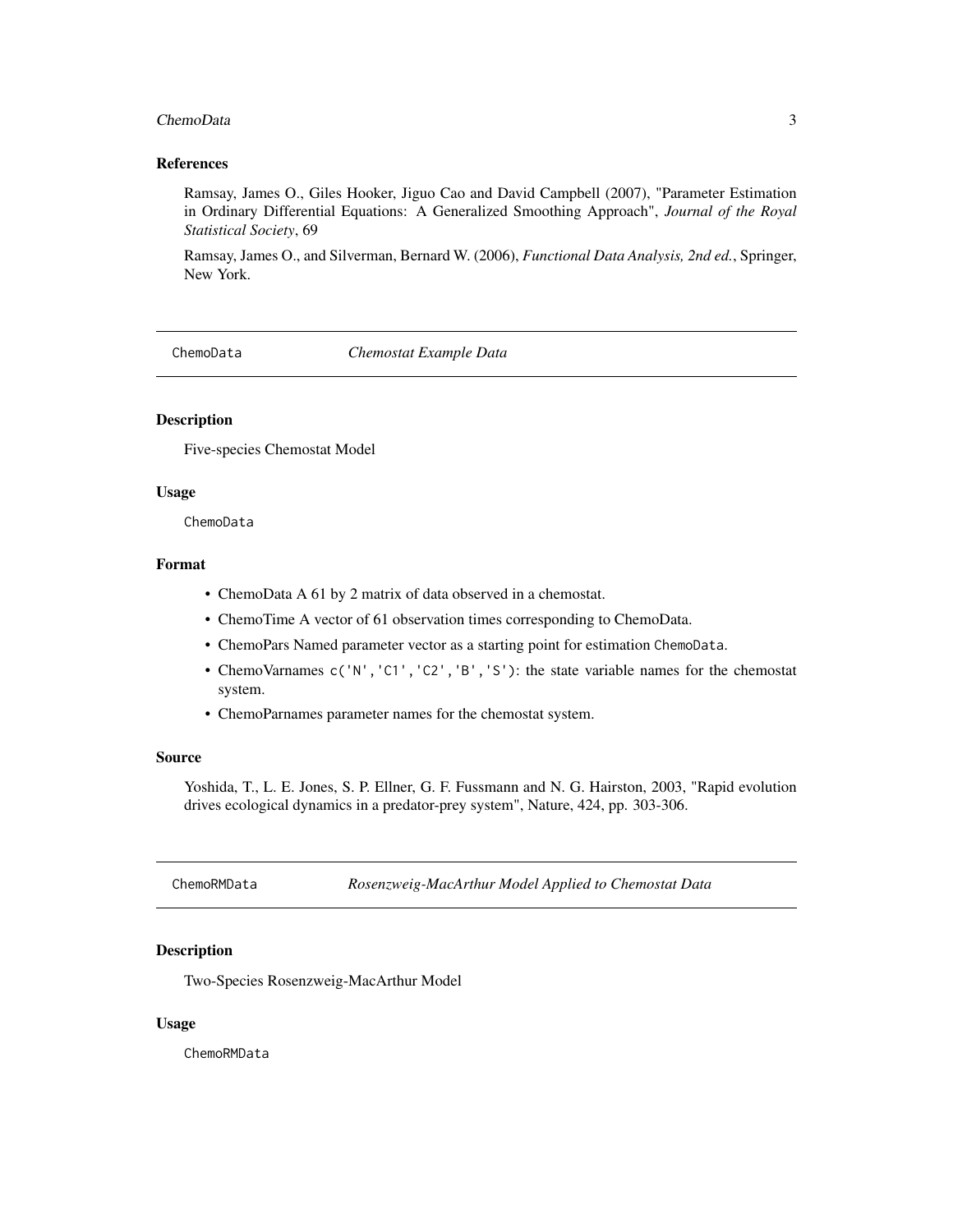# <span id="page-3-0"></span>Format

- ChemoRMData A 108 by 2 matrix of data observed in a chemostat.
- ChemoRMPars Named parameter vector as a starting point for estimation in ChemoRMData.
- ChemoRMTime A vector of 108 observation times corresponding to ChemoData.
- RMparnames parameter names for the Rosenzweig-MacArthur system.
- RMvarnames the state variable names for the Rosenzweig-MacArthur system.

#### Source

Becks, L., S. P. Ellner, L. E. Jones, and N. G. Hairston, 2010, "Reduction of adaptive genetic diversity radically alters eco-evolutionary community dynamics", Ecology Letters, 13, pp. 989- 997.

CollocInferPlots *Diagnostic PLots for CollocInfer*

# Description

Diagnostic Plots on the Results of CollocInfer

#### Usage

```
CollocInferPlots(coefs,pars,lik,proc,times=NULL,data=NULL,
     cols=NULL,datacols=NULL,datanames=NULL,ObsPlot=TRUE,DerivPlot=TRUE,
     DerivResid=TRUE,newplot=FALSE,cex.axis=1.5,cex.lab=1.5,cex=1.5,lwd=2)
```
# Arguments

| coefs      | Vector giving the current estimate of the coefficients.                                                             |
|------------|---------------------------------------------------------------------------------------------------------------------|
| pars       | Vector of estimated parameters.                                                                                     |
| lik        | lik object defining the observation process.                                                                        |
| proc       | proc object defining the state process.                                                                             |
| times      | Vector observation times for the data.                                                                              |
| data       | Matrix of observed data values.                                                                                     |
| cols       | Optional vector specifying a color for each state variable.                                                         |
| datacols   | Optional vector specifying a color for each observation dimension.                                                  |
| datanames  | Optional character vector specifying a glyph to plot the data. Taken from the<br>column-names of data if not given. |
| ObsPlot    | Should a plot of predictions and observations be given?                                                             |
| DerivPlot  | Should derivative diagnostics be produced?                                                                          |
| DerivResid | Should a plot of the difference between $Dx$ and $f(x)$ be produced?                                                |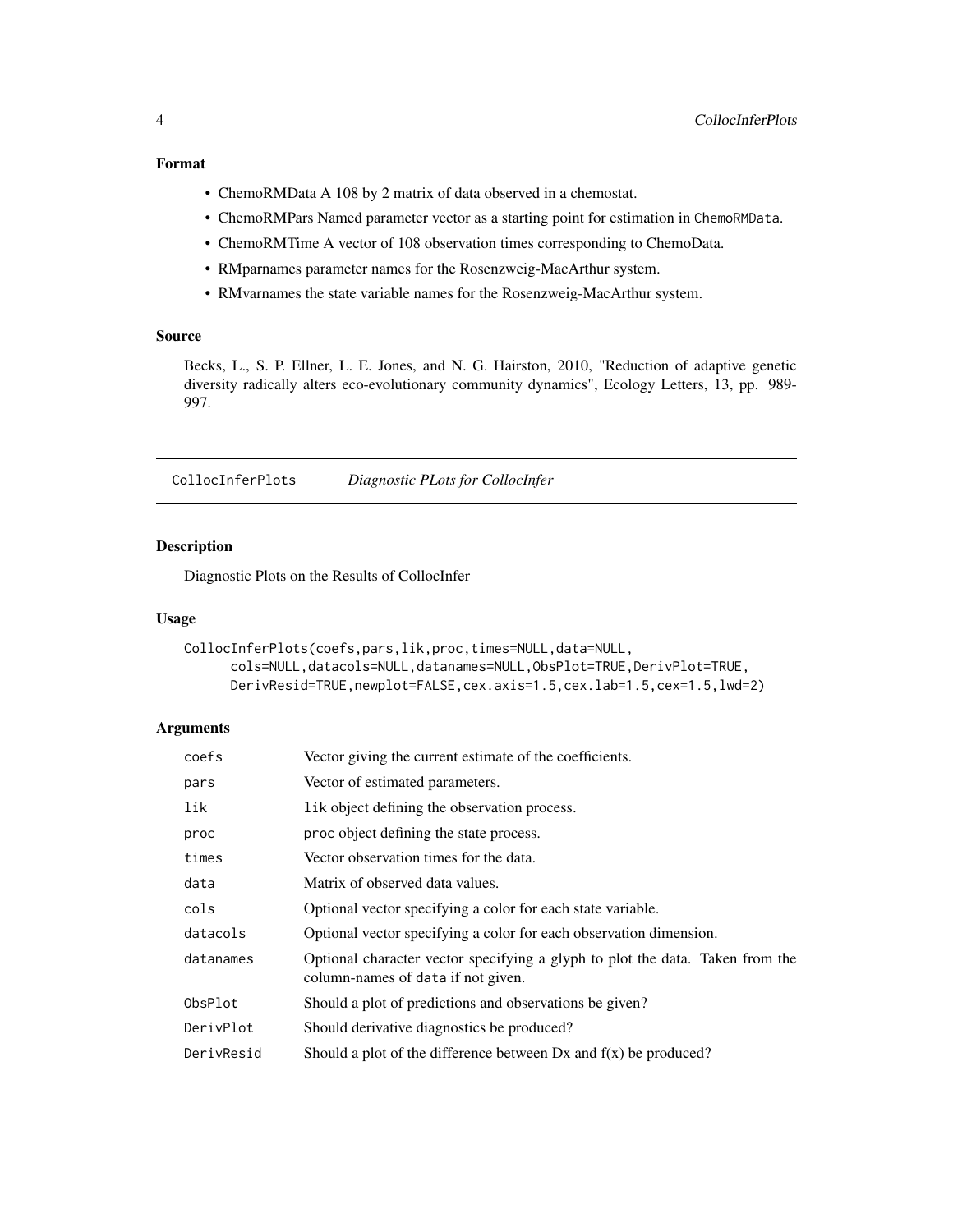#### <span id="page-4-0"></span>FhNdata 5

| newplot  | Should plots be opened in new devices? Note if this is FALSE, DerivePlot will<br>overwrite ObsPlot. |
|----------|-----------------------------------------------------------------------------------------------------|
| cex.axis | Axis font size.                                                                                     |
| cex.lab  | Label font size.                                                                                    |
| cex      | Plotting point font size                                                                            |
| lwd      | Plotting line width                                                                                 |

# Details

Timevec is taken to be the quadrature values. Three plots can be produced:

If ObsPlot=TRUE a plot is given of the predicted values of the observations along with the observations themselves (if given).

If DerivPlot=TRUE two plots are produced. The first gives the value of the derivative of the estimated trajectory (dashed) and the value of the right-hand-side of the ordinary differential equation in proc (hence the predicted derivative) (solid). The second plot gives their difference in the first panel as well as the estimated trajectory in the second panel.

## Value

A list containing elements used in plotting:

| timevec | Times at which the trajectories etc were evaluated.         |
|---------|-------------------------------------------------------------|
| traj    | Estimated value of the trajectory.                          |
| dtraj   | Derivative of the estimated trajectory.                     |
| ftraj   | Value of the derivative of the trajectory predicted by proc |
| otraj   | Predicted values of the observations from lik.              |

FhNdata *FitzHugh-Nagumo data*

#### Description

Data generated for FitzHugh-Nagumo Examples

#### Usage

FhNdata

# Format

- FhNdata A 41 by 2 matrix of data generated from the FitzHugh Nagumo equations.
- FhNtimes A vector of 41 observation times corresponding to FhNdata.
- FhNpars Named parameter vector used to generate FhNdata.
- FhNvarnames c('V','R'): the state variable names for the FitzHugh Nagumo system.
- FhNparnames c('a','b','c') parameter names for the FitzHugh Nagumo system.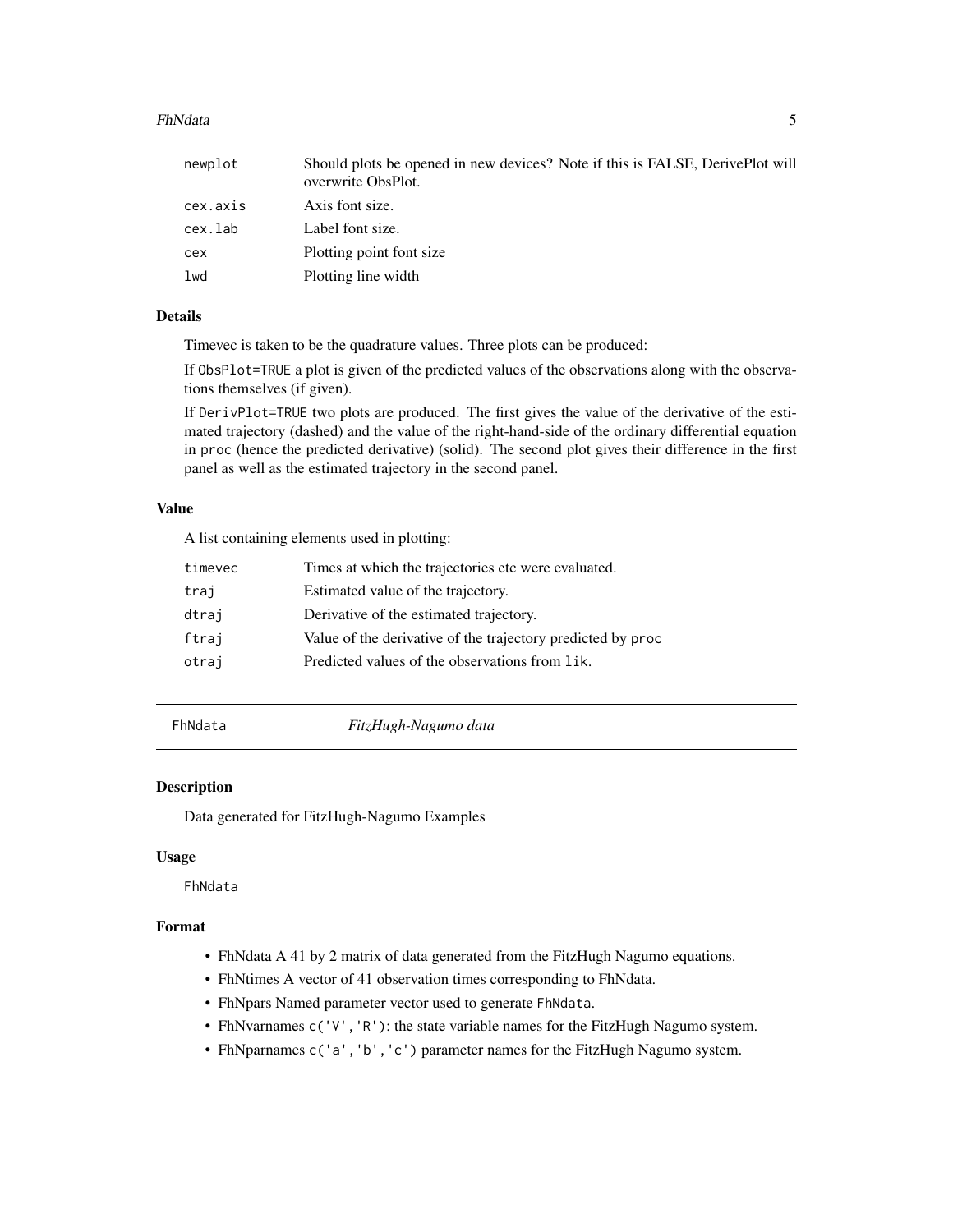#### <span id="page-5-0"></span>Source

James Ramsay, Giles Hooker David Campbell and Jiguo Cao, 2007. "Parameter Estimation for Differential Equations: A Generalized Smoothing Approach". Journal of the Royal Statistical Society Vol 69 No 5.

FhNest *Estimated Parameters for FitzHugh-Nagumo data*

#### Description

Parameters Estimated for FhN Data – used to speed up examples

# Usage

FhNest

# Format

- FhNestPars Estimated parameters for the FhN Data example.
- FhNestCoefs Estimated coefficients for the FhN Data example.

# Source

James Ramsay, Giles Hooker David Campbell and Jiguo Cao, 2007. "Parameter Estimation for Differential Equations: A Generalized Smoothing Approach". Journal of the Royal Statistical Society Vol 69 No 5.

FitMatch *Estimating Hidden States*

#### <span id="page-5-1"></span>Description

Estimating hidden states to maximize agreement with the process.

#### Usage

FitMatchOpt(coefs,which,pars,proc,meth='nlminb',control=list())

FitMatchErr(coefs,allcoefs,which,pars,proc,sgn=1)

FitMatchDC(coefs,allcoefs,which,pars,proc,sgn=1)

FitMatchDC2(coefs,allcoefs,which,pars,proc,sgn=1)

FitMatchList(coefs,allcoefs,which,pars,proc,sgn=1)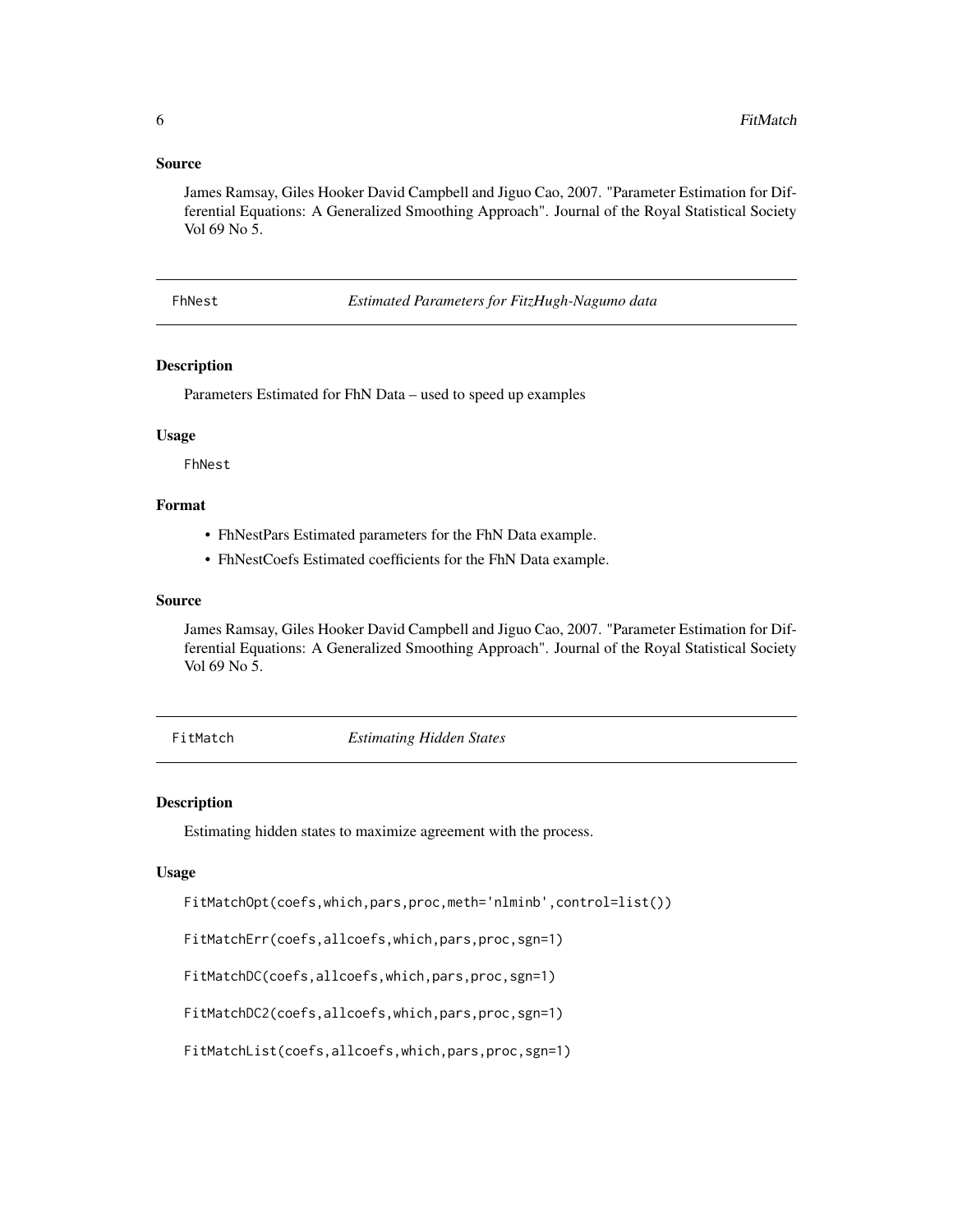#### <span id="page-6-0"></span>FitMatch 7 and 7 and 7 and 7 and 7 and 7 and 7 and 7 and 7 and 7 and 7 and 7 and 7 and 7 and 7 and 7 and 7 and 7 and 7 and 7 and 7 and 7 and 7 and 7 and 7 and 7 and 7 and 7 and 7 and 7 and 7 and 7 and 7 and 7 and 7 and 7 a

# Arguments

| coefs    | Vector giving the current estimate of the coefficients for the hidden states.        |
|----------|--------------------------------------------------------------------------------------|
| allcoefs | Matrix giving the coefficients of all the states including initial values for coefs. |
| which    | Vector of indices of states to be estimated.                                         |
| pars     | Parameters to be used for the processes.                                             |
| proc     | proc object defining the state process.                                              |
| sgn      | Is the minimizing $(1)$ or maximizing $(0)$ ?                                        |
| meth     | Optimization function currently one of 'nlminb', 'MaxNR', 'optim' or 'trust'.        |
| control  | Control object for optimization function.                                            |

# Details

These routines allow the values of coefficients for some states to be optimized relative to the others. That is, the objective defined by proc is minimized over those states specified in which leaving the others constant. This would be typically done, for example, a smooth is taken to estimate some states non-parametrically, but data is not available on all of them.

A number of optimization routines have been implemented in FitMatchOpt, some experimentation is advised.

#### Value

| FitMatchOpt  | A list containing                                                                                                           |
|--------------|-----------------------------------------------------------------------------------------------------------------------------|
|              | • coefs The optimized coefficients for all states.                                                                          |
|              | • res The output of the optimization routine.                                                                               |
| FitMatchErr  | The value of the process likelihood at the current estimated states.                                                        |
| FitMatchDC   | The derivative of FitMatchErr with respect to the elements coefs for the states<br>being estimated.                         |
| FitMatchDC2  | The second derivative of FitMatchErr with respect to the elements coefs for<br>the states being estimated.                  |
| FitMatchList | Returns a list with elements value, gradient and hessian given by the output<br>of FitMatchErr, FitMatchDC and FitMatchDC2. |

# See Also

[ParsMatchErr](#page-22-1), [SplineCoefsErr](#page-40-1), [inneropt](#page-8-1)

# Examples

############################### #### Some Data ##### ###############################

data(FhNdata)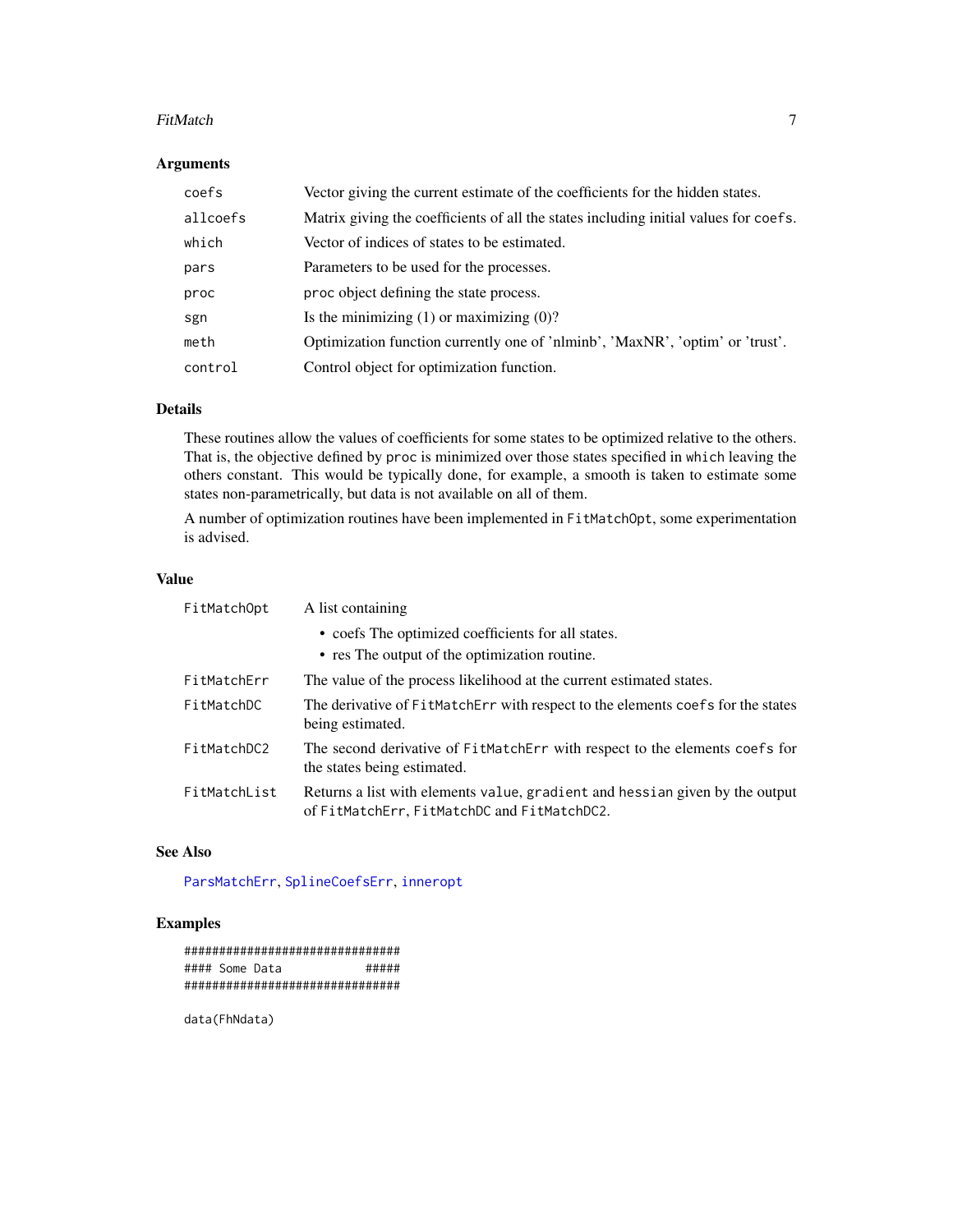```
###############################
#### Basis Object #######
###############################
knots = seq(0, 20, 0.2)norder = 3
nbasis = length(knots) + norder - 2range = c(0, 20)bbasis = create.bspline.basis(range=range(FhNtimes),nbasis=nbasis,
norder=norder,breaks=knots)
# Initial values for coefficients will be obtained by smoothing
fd.data = FhNdata[, 1]DEfd = smooth.basis(FhNtimes,fd.data,fdPar(bbasis,1,0.5))
coefs = cbind(DEfd$fd$coefs,rep(0,nbasis))
colnames(coefs) = FhNvarnames
#############################################################
### If We Only Observe One State, We Can Re-Smooth Others ###
#############################################################
profile.obj = LS.setup(pars=FhNpars,coefs=coefs,fn=make.fhn(),
                     basisvals=bbasis,lambda=1000,times=FhNtimes)
lik = profile.obj$lik
proc= profile.obj$proc
# DD = Matrix(diag(1,200),sparse=TRUE)
# tDD = t(DD)
fres = FitMatchOpt(coefs=coefs,which=2,pars=FhNpars,proc)
plot(fd(fres$coefs,bbasis))
```
forward.prediction.error *forward.prediction.error*

#### Description

Forward prediction error objective for choice of lambda in square error criteria.

# Usage

forward.prediction.error(times,data,coefs,lik,proc,pars,whichtimes=NULL)

<span id="page-7-0"></span>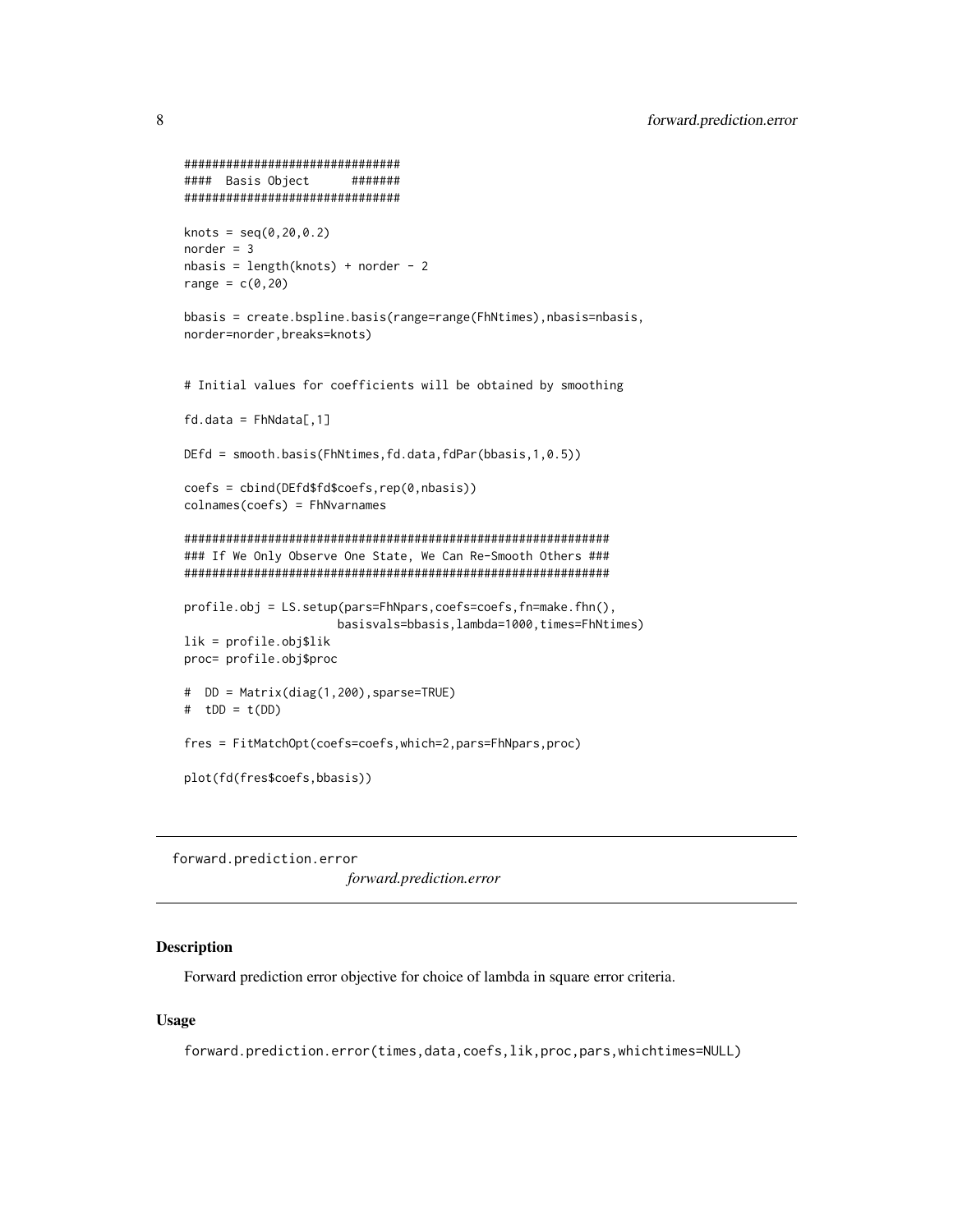#### <span id="page-8-0"></span>inneropt 9

#### Arguments

| times      | Vector observation times for the data.                                                                                                                                          |
|------------|---------------------------------------------------------------------------------------------------------------------------------------------------------------------------------|
| data       | Matrix of observed data values.                                                                                                                                                 |
| coefs      | Vector giving the current estimate of the coefficients in the spline.                                                                                                           |
| lik        | l ik object defining the observation process.                                                                                                                                   |
| proc       | proc object defining the state process.                                                                                                                                         |
| pars       | Initial values of parameters to be estimated processes.                                                                                                                         |
| whichtimes | Specifies the start and end times for forward prediction, given by indeces of<br>times. This can be one of                                                                      |
|            | • A list, each element of the list is itself a list of length 2; the first element<br>gives the starting time to use and the second is a vector giving the prediction<br>times. |
|            | • A matrix, the first column giving the starting times and the second giving<br>the ending times.                                                                               |

If left NULL, whichtimes defaults to predicting one observation ahead from each observation.

# Details

Forward prediction error can be used to choose values of lambda in the profiled estimation routines. The ordinary differential equation is solved starting from the starting times specified in whichtimes and measured at the corresponding measurement times. The error is then recorded. This should then be minimized by a grid search.

# Value

The forwards prediction error from the estimates.

# See Also

[ProfileSSE](#page-25-1), [outeropt](#page-20-1)

<span id="page-8-1"></span>inneropt *Inner Optimization Functions*

# Description

Estmates coefficients given parameters.

# Usage

inneropt(data,times,pars,coefs,lik,proc,in.meth='nlminb',control.in=list())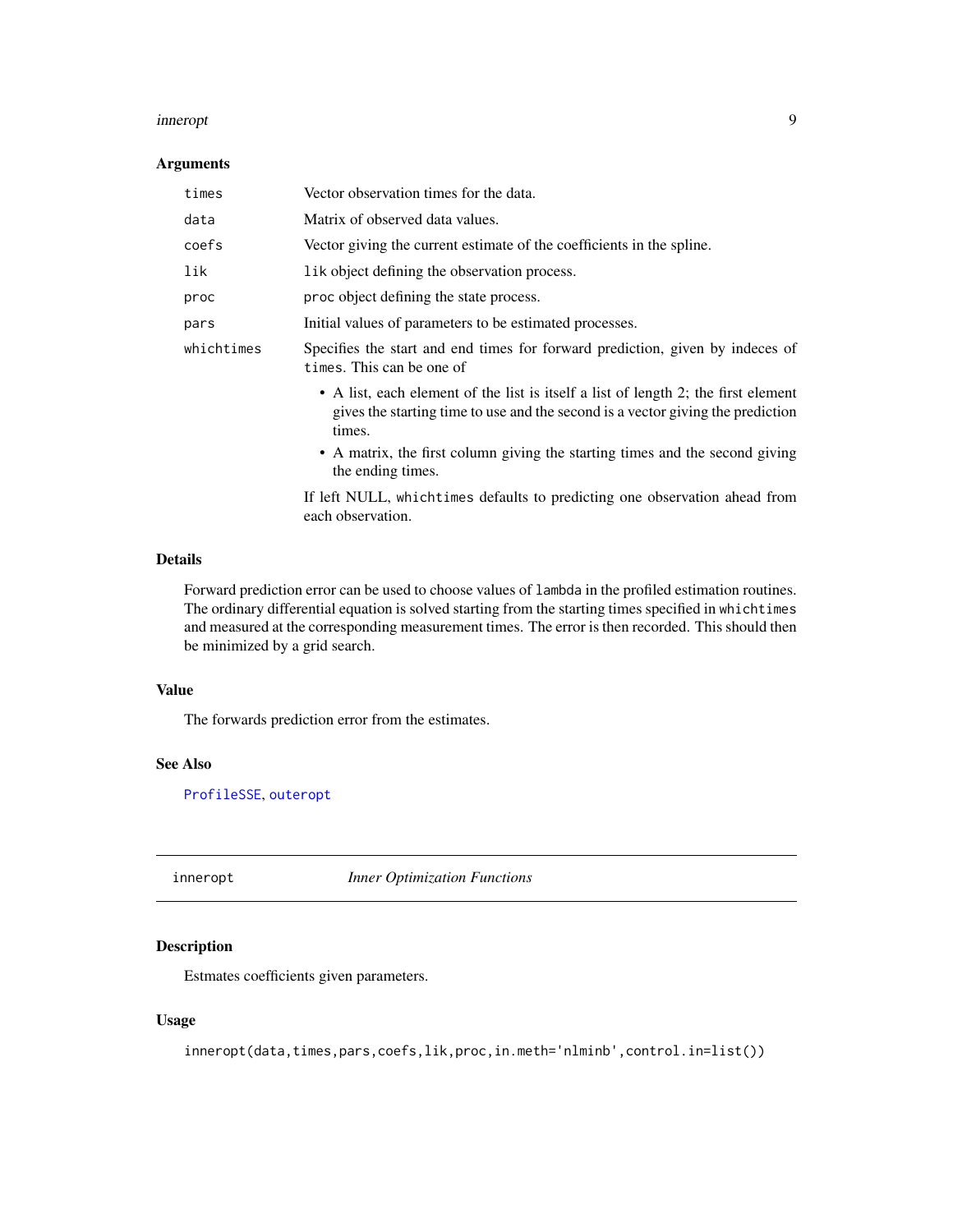# <span id="page-9-0"></span>Arguments

| data       | Matrix of observed data values.                                                                                                                                                      |  |
|------------|--------------------------------------------------------------------------------------------------------------------------------------------------------------------------------------|--|
| times      | Vector observation times for the data.                                                                                                                                               |  |
| pars       | Initial values of parameters to be estimated processes.                                                                                                                              |  |
| coefs      | Vector giving the current estimate of the coefficients in the spline.                                                                                                                |  |
| lik        | lik object defining the observation process.                                                                                                                                         |  |
| proc       | proc object defining the state process.                                                                                                                                              |  |
| in.meth    | Inner optimization function currently one of 'nlminb', 'maxNR', 'optim', 'trust'<br>or 'Spline Est'. The last calls Spline Est. Newt Raph. This is fast but has poor<br>convergence. |  |
| control.in | Control object for inner optimization function.                                                                                                                                      |  |

# Details

This minimizes the objective function defined by the addition of the lik and proc objectives with respect to the coefficients. A number of generic optimization routines can be used and some experimentation is recommended.

# Value

A list with elements

| coefs | A matrix giving he optimized coefficients.      |
|-------|-------------------------------------------------|
| res   | The results of the inner optimization function. |

#### See Also

[outeropt](#page-20-1), [Smooth.LS](#page-36-1),[LS.setup](#page-33-1), [multinorm.setup](#page-33-1), [SplineCoefsErr](#page-40-1)

# Examples

```
## Not run:
# FitzHugh-Nagumo Equations
data(FhNdata) # Some data
knots = seq(0, 20, 0.2) # Create a basis
norder = 3nbasis = length(knots) + norder - 2
range = c(\emptyset, 2\emptyset)bbasis = create.bspline.basis(range=range(FhNtimes),nbasis=nbasis,
                                   norder=norder,breaks=knots)
lambda = 10000 # Penalty value
DEfd = smooth.basis(FhNtimes,FhNdata,fdPar(bbasis,1,0.5)) # Smooth to estimate
                                                           # coefficients first
```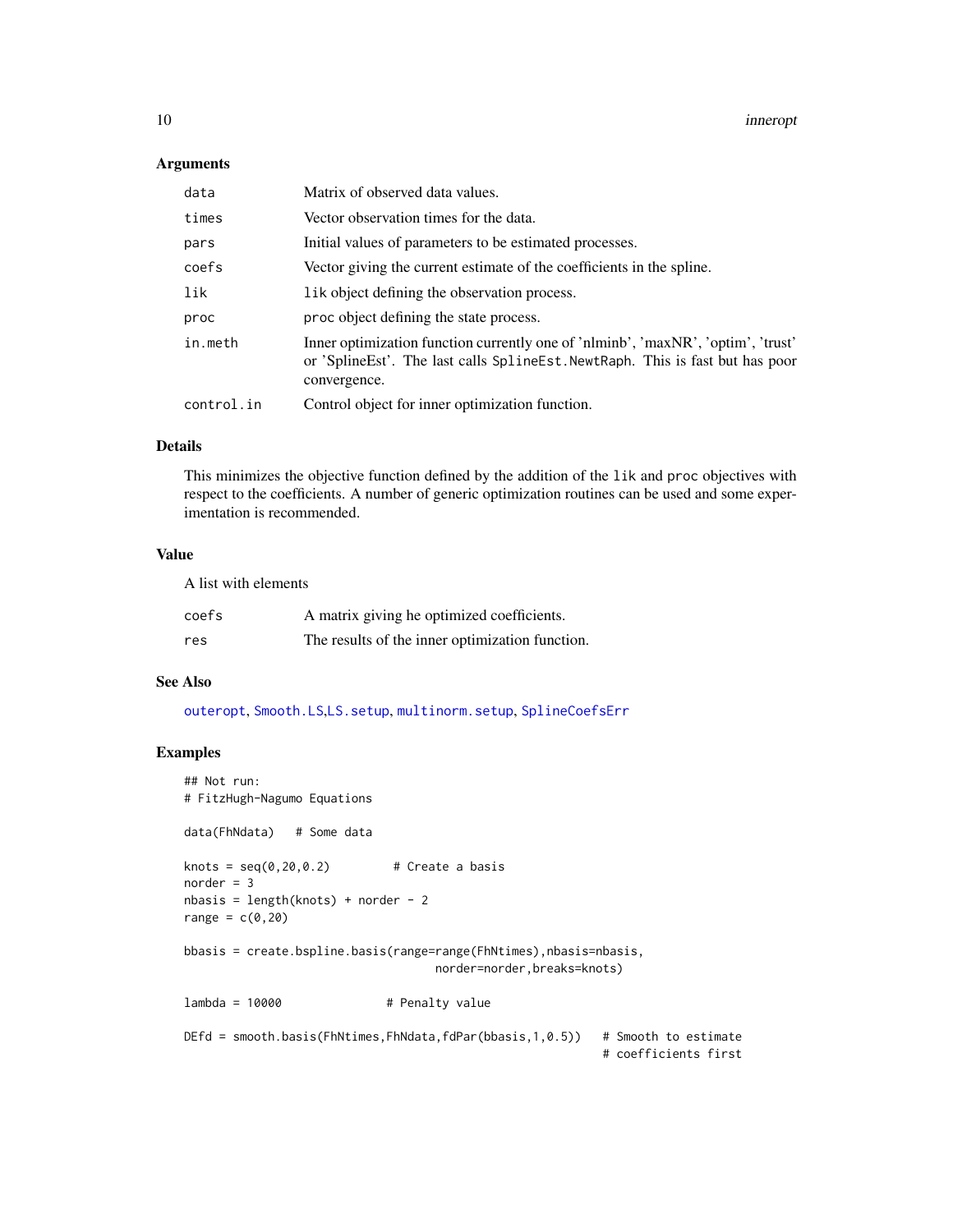# <span id="page-10-0"></span>IntegrateForward 11

```
coefs = DEfd$fd$coefs
colnames(coefs) = FhNvarnames
profile.obj = LS.setup(pars=FhNpars,coefs=coefs,fn=make.fhn(),
                        basisvals=bbasis,lambda=lambda,times=FhNtimes)
lik = profile.obj$lik
proc= profile.obj$proc
res = inneropt(FhNdata,times=FhNtimes,FhNpars,coefs,lik,proc,in.meth='nlminb')
plot(fd(res$coefs,bbasis))
## End(Not run)
```
IntegrateForward *IntegrateForward*

# Description

Solves a differential equation going forward based on a proc object.

#### Usage

IntegrateForward(y0,ts,pars,proc,more)

#### Arguments

| y0   | Initial conditions to start from.                                                                                                                                                                                                                                      |
|------|------------------------------------------------------------------------------------------------------------------------------------------------------------------------------------------------------------------------------------------------------------------------|
| ts   | Vector of time points at which to report values of the differential equation solu-<br>tion.                                                                                                                                                                            |
| pars | Initial values of parameters to be estimated processes.                                                                                                                                                                                                                |
| proc | Object defining the state process. This can either be a function evaluating the<br>right hand side of the differential equation or a proc object. If a proc object is<br>given, proc\$more\$fn is assumed to give the right hand side of the differential<br>equation. |
| more | If proc is a function, this contains a list of additional inputs.                                                                                                                                                                                                      |

#### Value

Returns the output from solving the differential equation using the lsoda routines. Specifically, it returns a list with elements

- times The output times.
- states The output states.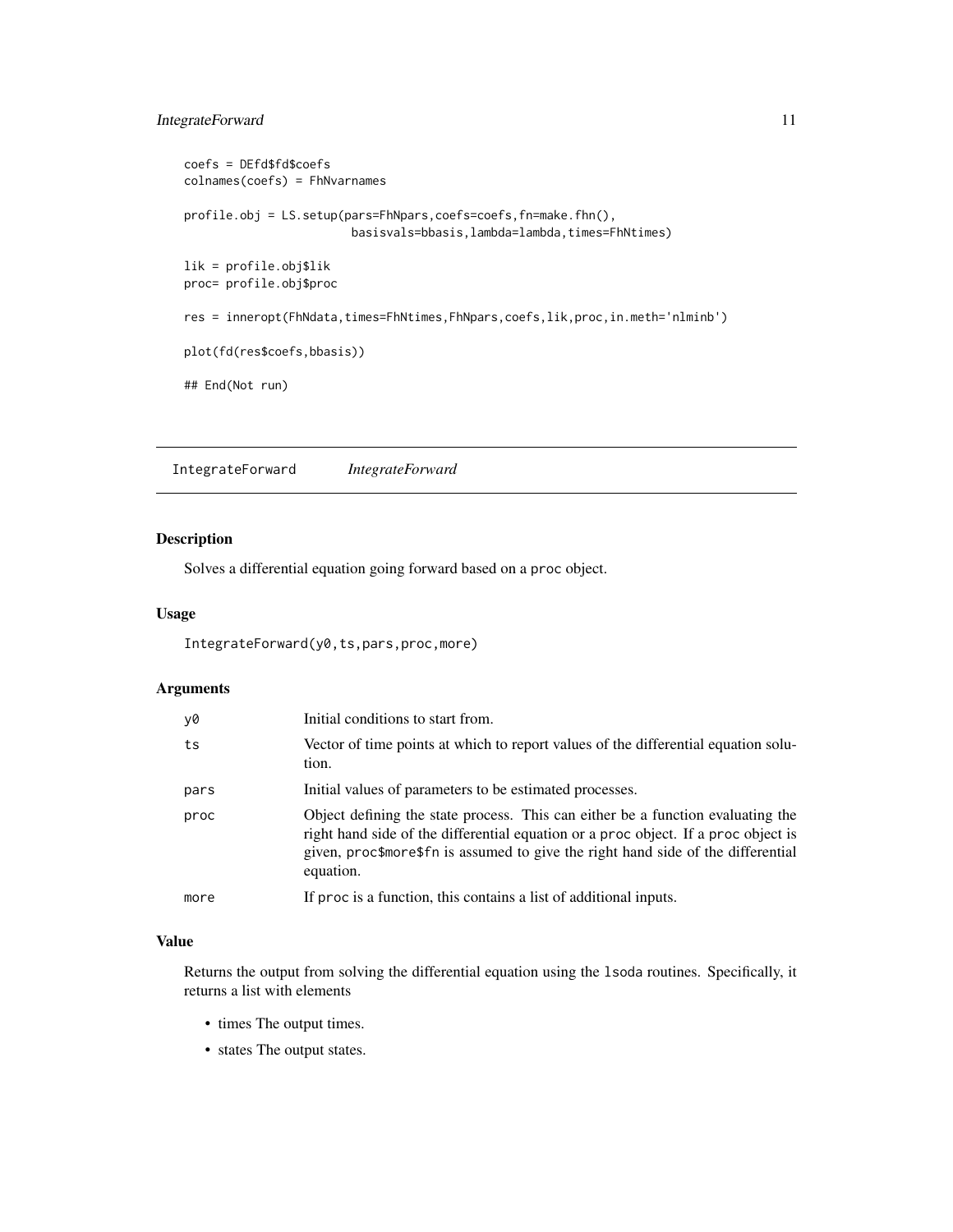# See Also

[Profile.LS](#page-28-1), [Profile.multinorm](#page-28-1)

#### Examples

```
proc = make.SSEproc()
proc$more = make.fhn()proc$more$names = c('V','R')
y0 = c(-1,1)names(y0) = c('V', 'R')pars = c(0.2, 0.2, 3)names(pars) = c('a','b','c')
ts = seq(0, 20, 0.5)value = IntegrateForward(y0,ts,pars,proc)
matplot(value$times,value$states)
```
make.findif *Finite Difference Functions*

#### Description

Returns a list of functions that calculate finite difference derivatives.

# Usage

```
make.findif.ode()
```
make.findif.loglik()

make.findif.var()

#### Details

All these functions require the sepcification of more\$eps to give the size of the finite differencing step. They also require more to specify the original object (ODE right hand side functions, definitions of lik and proc objects).

# Value

A list of functions that calculate the derivatives via finite differencing schemes.

make.findif.ode

calculates finite differences of a transform.

<span id="page-11-0"></span>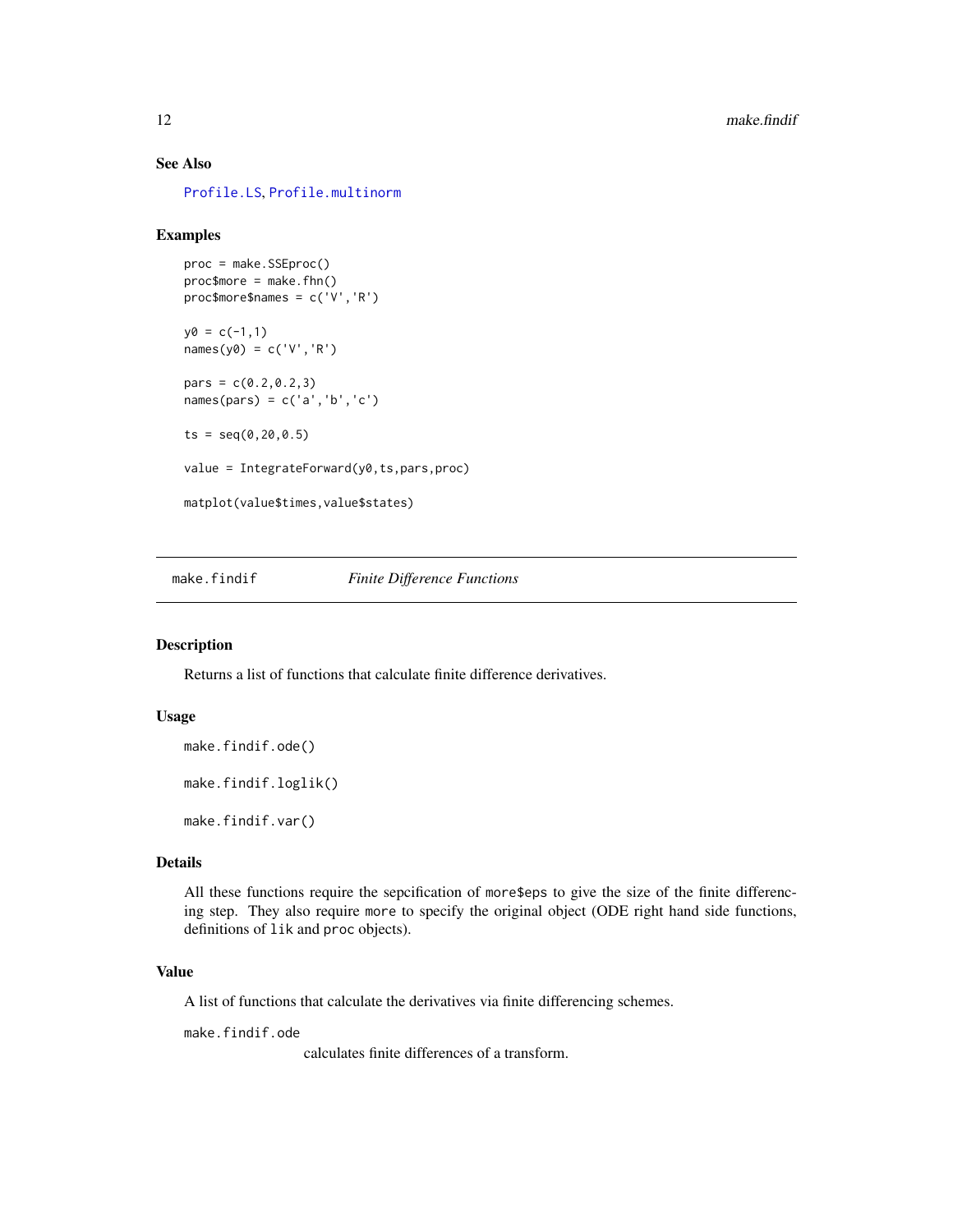#### <span id="page-12-0"></span>make.lik 13

make.findif.loglik returns the finite differences to a calculated log likelihood; used within lik objects, or as more arguments to Cproc or Dproc. make.findif.var finite difference approximations to variances; mostly used in the Multinorm functions.

# See Also

[LS.setup](#page-33-1), [multinorm.setup](#page-33-1)

# Examples

# Sum of squared errors with finite differencing to get right-hand-side derivatives

```
proc = make.SSEproc()
proc$more = make.findif.ode()
```
# Finite differencing for the log likelihood

```
lik = make.findif.loglik()
lik$more = make.SSElik()
```
# Multivariate normal transitions with finite differencing for mean and variance functions

```
lik = make.multinorm()
lik$more = c(make.findif.ode,make.findif.var)
```
# Finite differencing for transition density of a discrete time system

proc = make.Dproc() proc\$more = make.findif.loglik()

make.lik *Observation Process Distribution Function*

#### <span id="page-12-1"></span>Description

Returns a list of functions that calculate the observation process distribution and its derivatives; designed to be used with the collocation inference functions.

#### Usage

make.SSElik()

make.multinorm()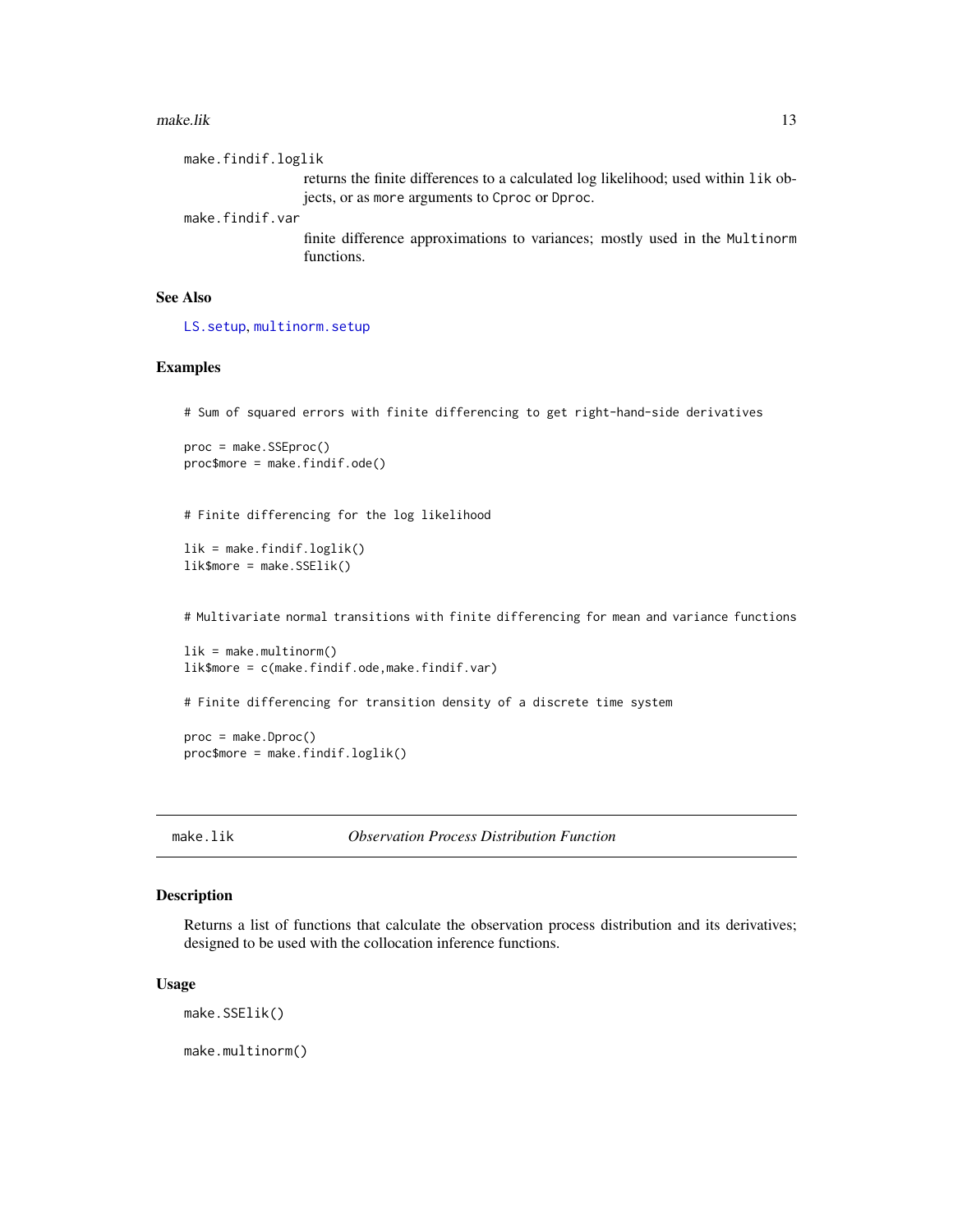# <span id="page-13-0"></span>Details

These functions require more to be a list with elements:

- fn The transform function of the states to observations, or to their derivatives.
- dfdx The derivative of fn with respect to states.
- dfdp The derivative of fn with respect to parameters.
- d2fdx2 The second derivative of fn with respect to states.
- d2fdxdp The cross derivative of fn with respect to states and parameters.

make.Multinorm further requires:

- var.fn The variance given in terms of states and parameters.
- var.dfdx The derivative of var.fn with respect to states.
- var.dfdp The derivative of var.fn with respect to parameters.
- var.d2fdx2 The second derivative of var.fn with respect to states.
- var.d2fdxdp The cross derivative of var.fn with respect to states and parameters.

make.SSElik further requres weights giving weights to each observation.

#### Value

A list of functions that calculate the log observation distribution and its derivatives.

make.SSElik calculates weighted squared error between predictions (given by fn in more) and observations

make.Multinorm calculates a multivariate normal distribution.

#### See Also

[LS.setup](#page-33-1), [multinorm.setup](#page-33-1)

#### Examples

# Straightforward sum of squares:

```
lik = make.SSElik()
lik$more = make.id()
```
# Multivariate normal about an exponentiated state with constant variance

```
lik = make.multinorm()
lik$more = c(make.exp(),make.cvar())
```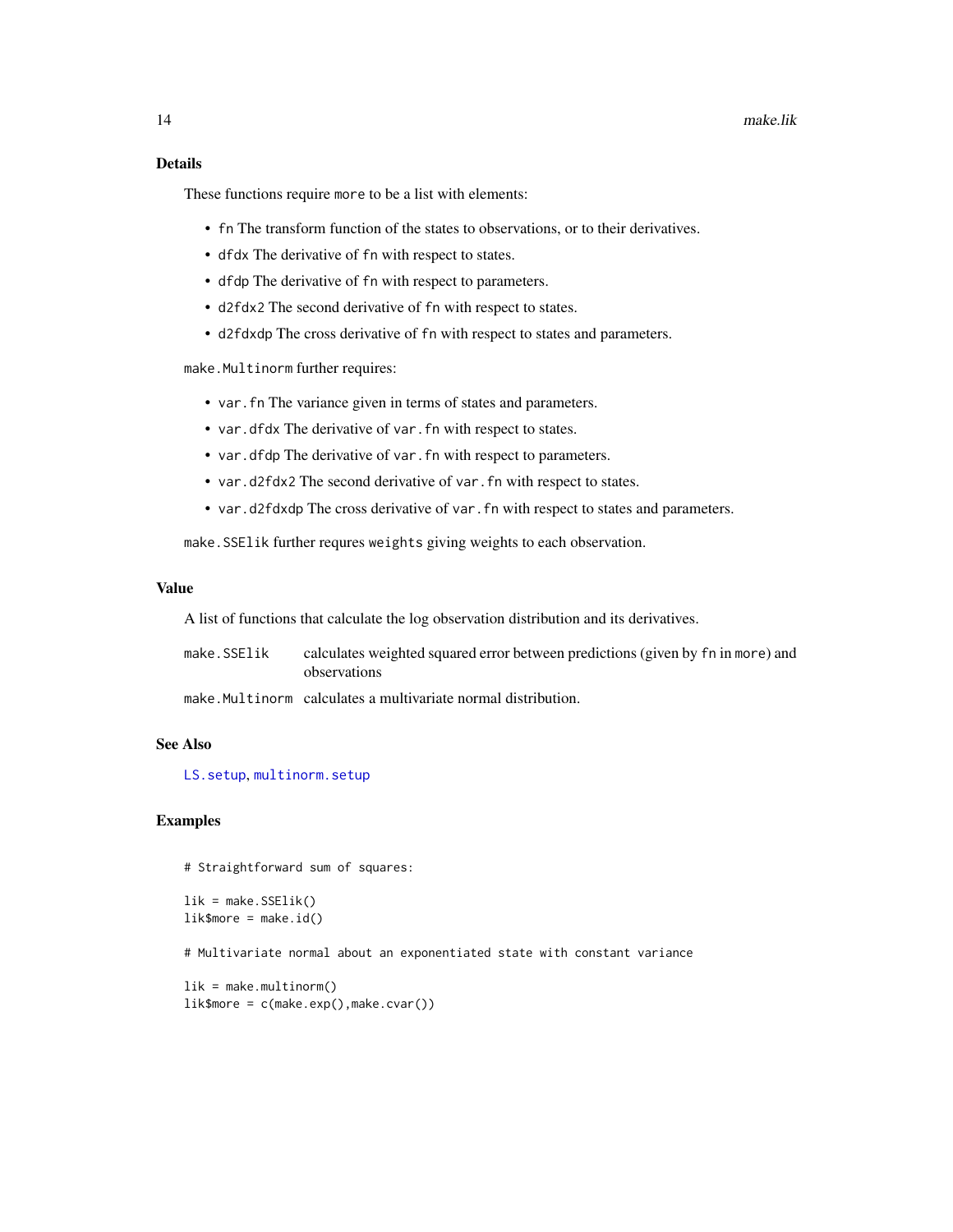# <span id="page-14-0"></span>Description

Functions to modify liklihood, transform, lik and proc objects so that the operate with the state defined on a log scale.

#### Usage

```
make.logtrans()
make.exptrans()
make.logstate.lik()
make.exp.Cproc()
make.exp.Dproc()
```
# Details

All functions require more to specify the original object (ODE right hand side functions, definitions of lik and proc objects).

# Value

A list of functions that calculate log transforms and derivatives in various contexts.

| make.logtrans     | modifies the right hand side of a differential equation and its derivatives for a<br>loged state vector.                |  |
|-------------------|-------------------------------------------------------------------------------------------------------------------------|--|
| make.exptrans     | modifies a map from states to observations to a map from logged states to obser-<br>vations along with its derivatives. |  |
| make.logstate.lik |                                                                                                                         |  |
|                   | modifies a lik object for state vectors given on the log scale.                                                         |  |
|                   | make.exp.Cproc Cproc with the state given on the log scale.                                                             |  |
|                   | make exp. Dproc Dproc with the state given on the log scale.                                                            |  |

# See Also

[LS.setup](#page-33-1), [make.Cproc](#page-15-1), [make.Dproc](#page-15-1)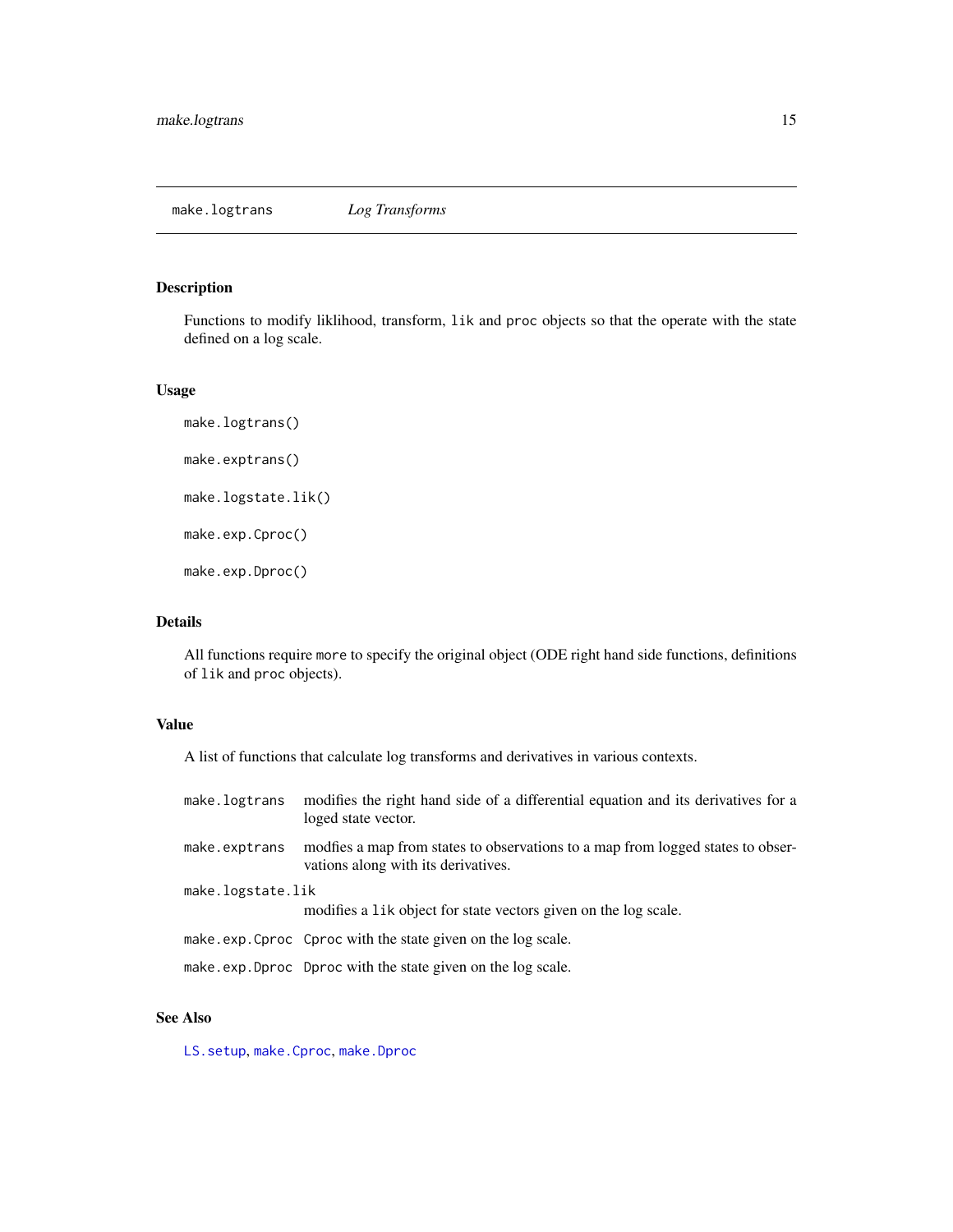## Examples

```
# Model the log of an SEIR process
proc = make.SSEproc()
proc$more = make.logtrans()
proc$more$more = make.SEIR()
# Observe a linear combination of
lik = make.logstate.lik()
lik$more = make.SSElik()
lik$more$more = make.genlin()
# SEIR Model with multivariate transition densities
proc = make.exp.Cproc()
proc$more = make.multinorm()
proc$more$more = c(make.SEIR(),make.cvar())
```
make.proc *Process Distributions*

#### <span id="page-15-1"></span>Description

Functions to define process distributions in the collocation inference package.

#### Usage

```
make.Dproc()
```
make.Cproc()

make.SSEproc()

#### Details

All functions require more to specify this distribution. This should be a list containing

- fn The distribution specified.
- dfdx The derivative of fn with respect to states.
- dfdp The derivative of fn with respect to parameters.
- d2fdx2 The second derivative of fn with respect to states.
- d2fdxdp The cross derivative of fn with respect to states and parameters.

For Cproc and Dproc this should specify the distribution; for SSEproc it should specify the right hand side of a differential equation.

<span id="page-15-0"></span>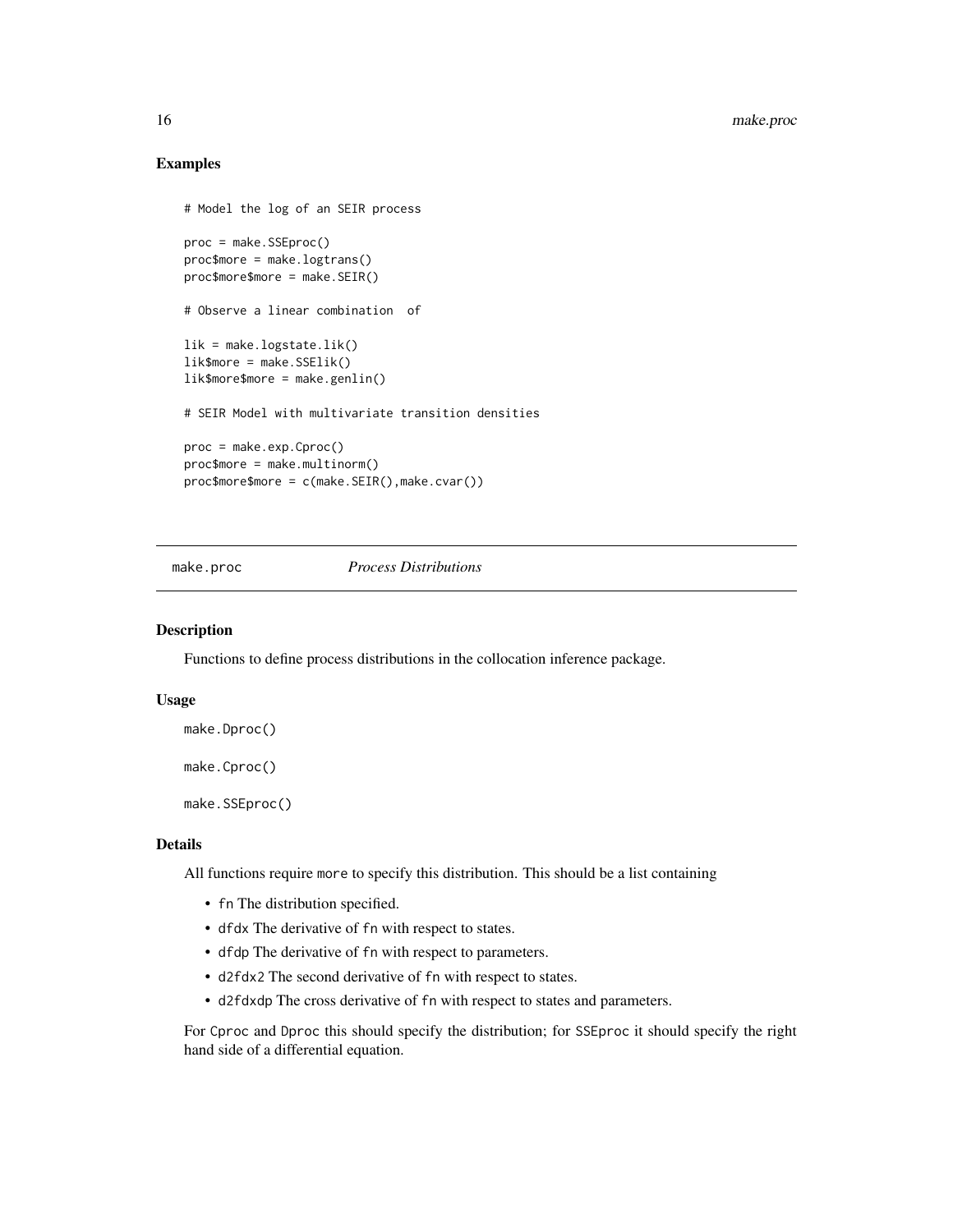#### <span id="page-16-0"></span>make.transfer 17

# Value

A list of functions that the process distribution

| make.Cproc   | creates functions to evaluate the distribution of the derivative of the state vector<br>given the current state for continuous-time systems.                                            |
|--------------|-----------------------------------------------------------------------------------------------------------------------------------------------------------------------------------------|
| make.Dproc   | creates functions to evaluate the distribution of the next time point of the state<br>vector given the current state for discrete-state systems.                                        |
| make.SSEproc | treats the distribution of the derivative as an independent gaussian and cacluates<br>weighted sums of squared errors between derivatives and the prediction from<br>the current state. |

# See Also

[LS.setup](#page-33-1), [multinorm.setup](#page-33-1)

# Examples

```
# FitzHugh-Nagumo Equations
proc = make.SSEproc()
proc$more = make.fhn()# Henon Map
proc = make.Dproc()
proc$more = make.Henon
# SEIR with multivariate normal transitions
proc = make.Cproc()
proc$more = make.multinorm()
proc$more$more = c(make.SEIR(),make.var.SEIR())
```
make.transfer *Transfer Functions*

# Description

Returns a list of functions that calculate the transform and its derivatives.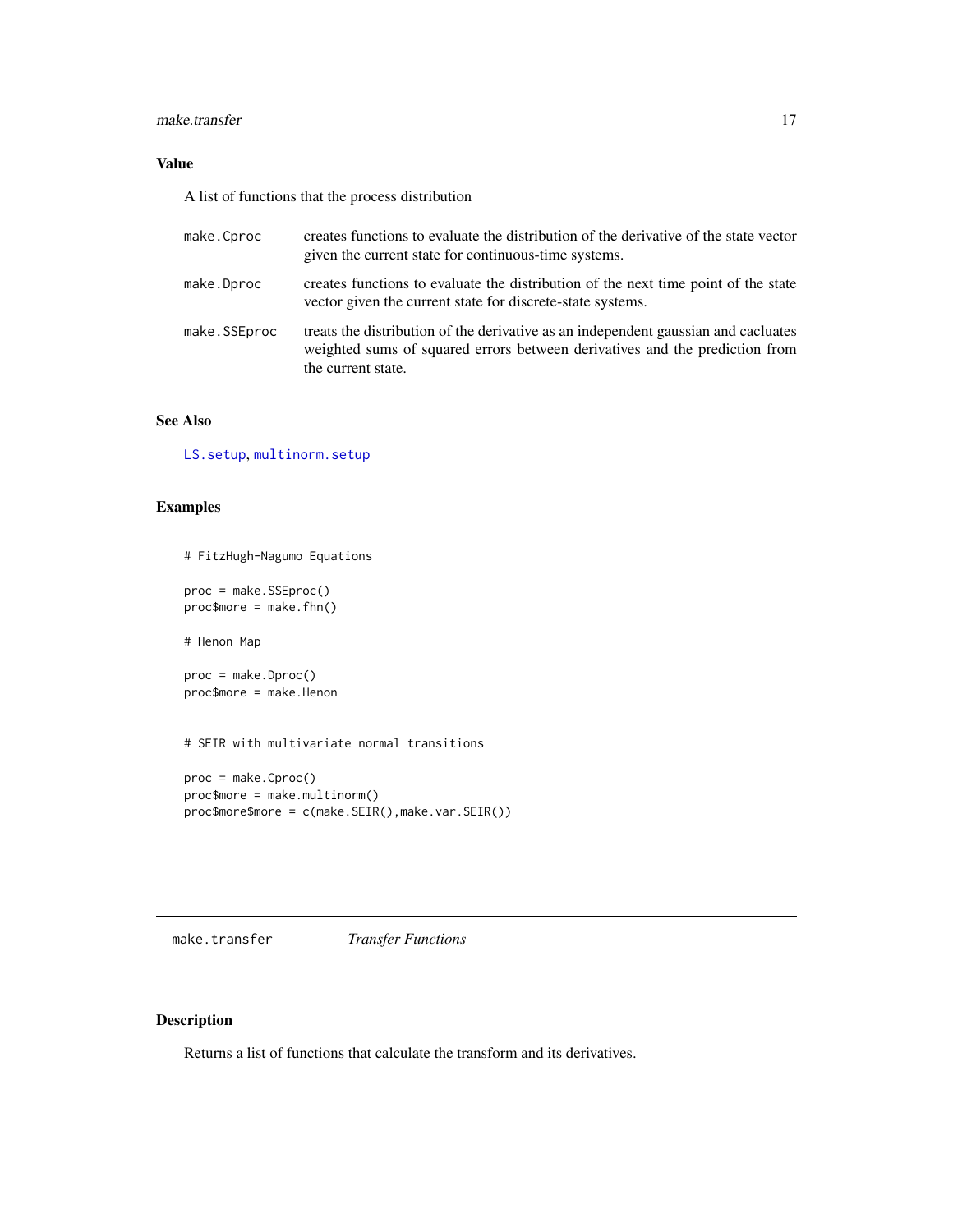#### Usage

```
make.id()
make.exp()
make.exptrans()
make.genlin()
make.fhn()
make.Henon()
make.SEIR()
make.NS()
chemo.fun(times,y,p,more=NULL)
```
#### Arguments

|             | All the functions created by make functions, require the arguments needed<br>by chemo.fun                                                                              |
|-------------|------------------------------------------------------------------------------------------------------------------------------------------------------------------------|
|             | Evaluation times                                                                                                                                                       |
| $\tt times$ | Values of the state at the evaluation times                                                                                                                            |
| p           | Parameters to be used                                                                                                                                                  |
| more        | A list of additional arguments, in this case NULL, for pomp. sekel ton and pomp. dmeasure,<br>more should be a list containing a pomp object in the element pomp. obj. |

#### Details

make.genlin requires the specification of further elements in the list. In particular the element more should be a list containing

- mat a matrix defining the linear transform before any parameters are added. This may be all zero, but it may also specify fixed elements, if desired.
- sub a k-by-3 matrix indicating which parameters should be entered into which elements of mat. Each row is a triple giving the row and colum of mat to be specified and the element of the parameter vector that should be substituted. sub over-rides any values in mat.
- force if input functions are given, these are given as a list.
- force.mat specifying the influence of the elements of force on the state variables. Defined as in mat.
- force.sub defined as in sub, over-rides the elements of force.mat with parameter values.

make.diagnostics estimates forcing-function diagnostics as in Hooker, 2009 for goodness-of-fit assessment. It requires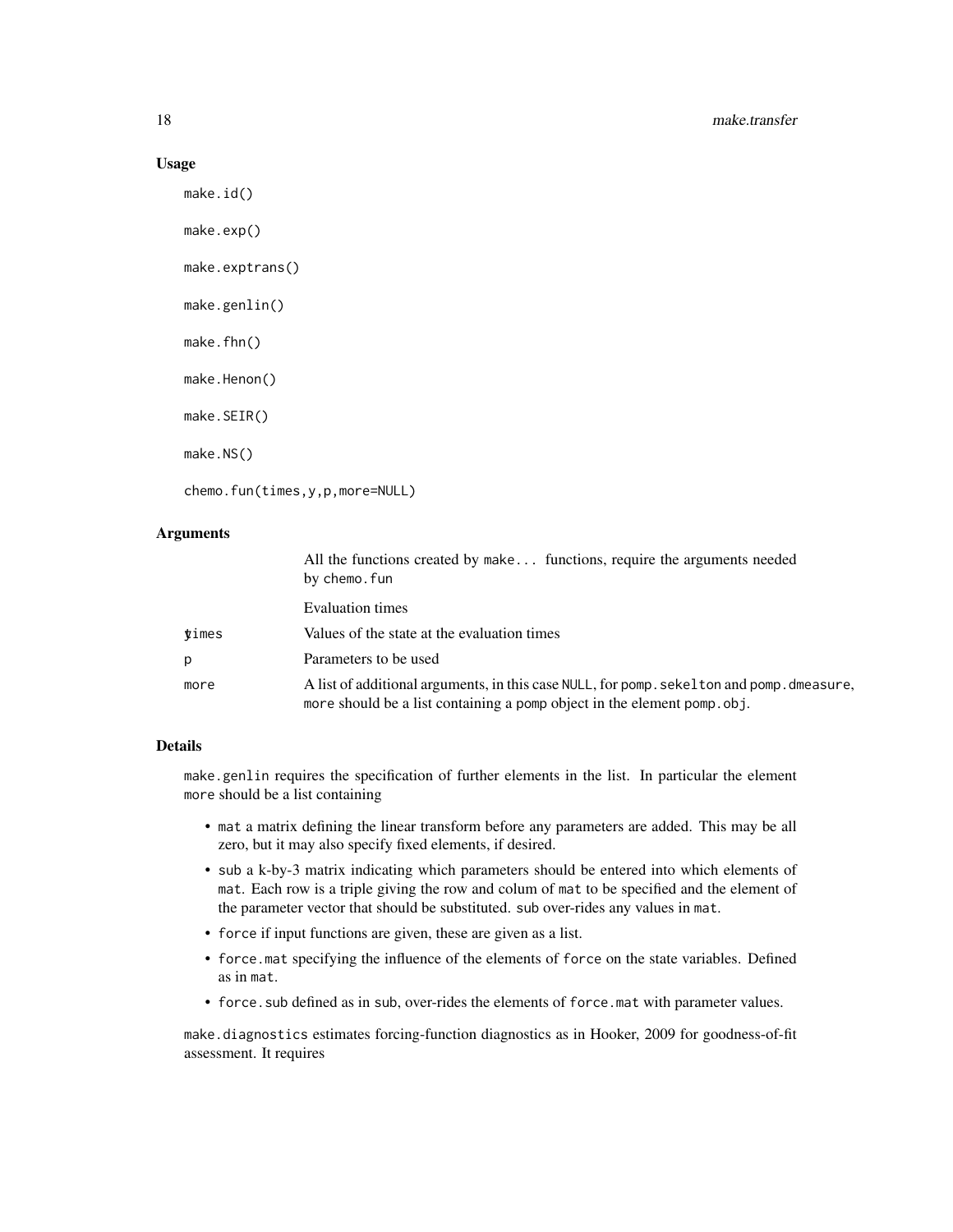#### <span id="page-18-0"></span>make.transfer 19

- psi Values of a basis expansion for forcing functions at the quadrature points.
- which Which states are to be forced?
- fn, dfdx, d2fdx2 Functions and derivatives as would be used to estimate parameters for the original equations.
- pars Parameters to go into more\$fn.

make.SEIR estimates parameters and a seasonal variation in the infection rate in an SEIR model. It requires the specification of the seasonal change rate in more by a list with objects

- beta. fun A function to calculate beta, it should have arguments t, p and betadef and return a matrix giving the value of beta at times t with parameters p.
- beta.dfdp Should calculate the derivative of beta.fun with respect to p, at times t returning a matrix. The matrix should be of size length(t) by length(p) where  $p$  is the entire parameter vector.
- betadef Additional inputs (eg bases) to beta.fun and beta.dfdp.

make.NS provides functions for the North Shore example. This is a possibly time-varying forced linear system of one dimension. It requires more to specify betabasis to describe the autoregressive coefficient, and alphabasis to provide a contant in front of the functional data object rainfd.

chemo.fun Is a five-state predator-prey-resources model used as an example. It stands alone as a function and should be used with the findif.ode functions.

#### Value

A list of functions that calculate the transform and its derivatives, in a form compatible with the collocation inference functions.

| make.id          | returns the identity transform.                                              |
|------------------|------------------------------------------------------------------------------|
| make.exp         | returns the exponential transform.                                           |
| make.genlin      | returns a linear combination transform – see details section below.          |
| make.fhn         | returns the FitzHugh-Nagumo equations.                                       |
| make.Henon       | reutrns the Henon map.                                                       |
| make.SEIR        | returns SEIR equations for estimating the shape of a seasonal forcing compo- |
|                  | nent.                                                                        |
| make.diagnostics |                                                                              |

functions to perform forcing function diagnostics.

#### See Also

[LS.setup](#page-33-1), [multinorm.setup](#page-33-1)

# Examples

# Observe the FitzHugh-Nagumo equations

proc = make.SSEproc()  $proc$more = make.fhn()$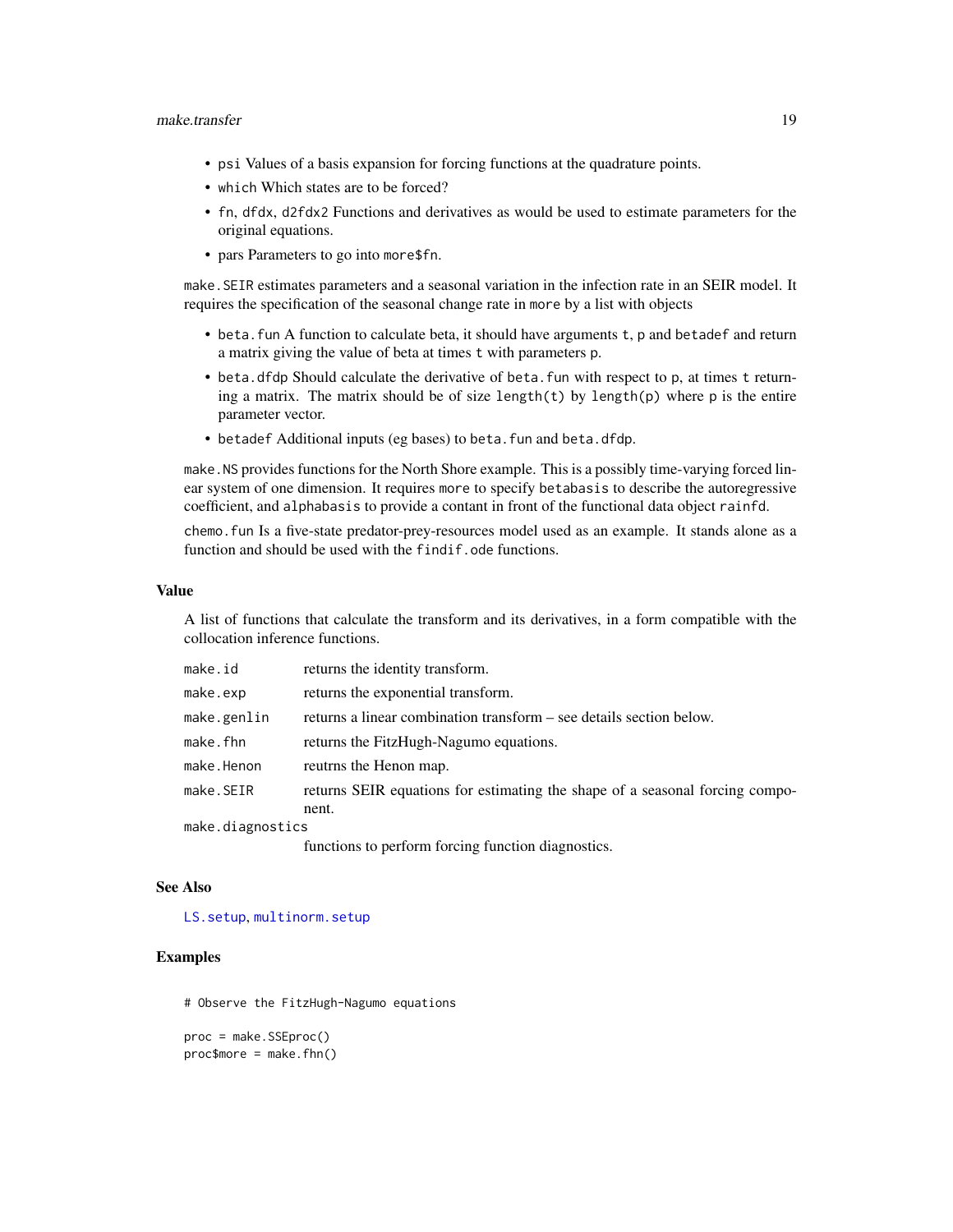```
lik = make.SSElik()
lik$more = make.id()
# Observe an unknown scalar transform of each component of a Henon map, given
# in the first two elements of the parameter vector:
proc = make.Dproc()
proc$more = make.multinorm()
proc$more$more = c(make.Henon,make.cvar)
lik = make.multinorm()
lik$more = c(make.genlin,make.cvar)
lik$more$more = list(mat = matrix(0, 2, 2), sub=matrix(c(1, 1, 1, 2, 2, 2), 2, 3, by row=TRUE))# Model SEIR equations on the log scale and then exponentiate
lik = make.SSElik()lik$more = make.exp()proc = make.SSEproc()
proc$more = make.logtrans()
proc$more$more = make.SEIR()
```
make.variance *Variance Functions*

#### Description

Returns a list of functions that calculate a (possibly state and parameter dependent) variance.

# Usage

make.cvar()

make.var.SEIR()

#### Details

make.cvar requires the specification of further elements in the list. In particular the element more should be a list containing

# Value

A list of functions that calculate a variance function and its derivatives, in a form compatible with the collocation inference functions.

| make.cvar | returns a variance that is constant but may depend on parameters                               |
|-----------|------------------------------------------------------------------------------------------------|
|           | make, var, SEIR returns a state-dependent transition covariance matrix calculated for the SEIR |
|           | equations.                                                                                     |

<span id="page-19-0"></span>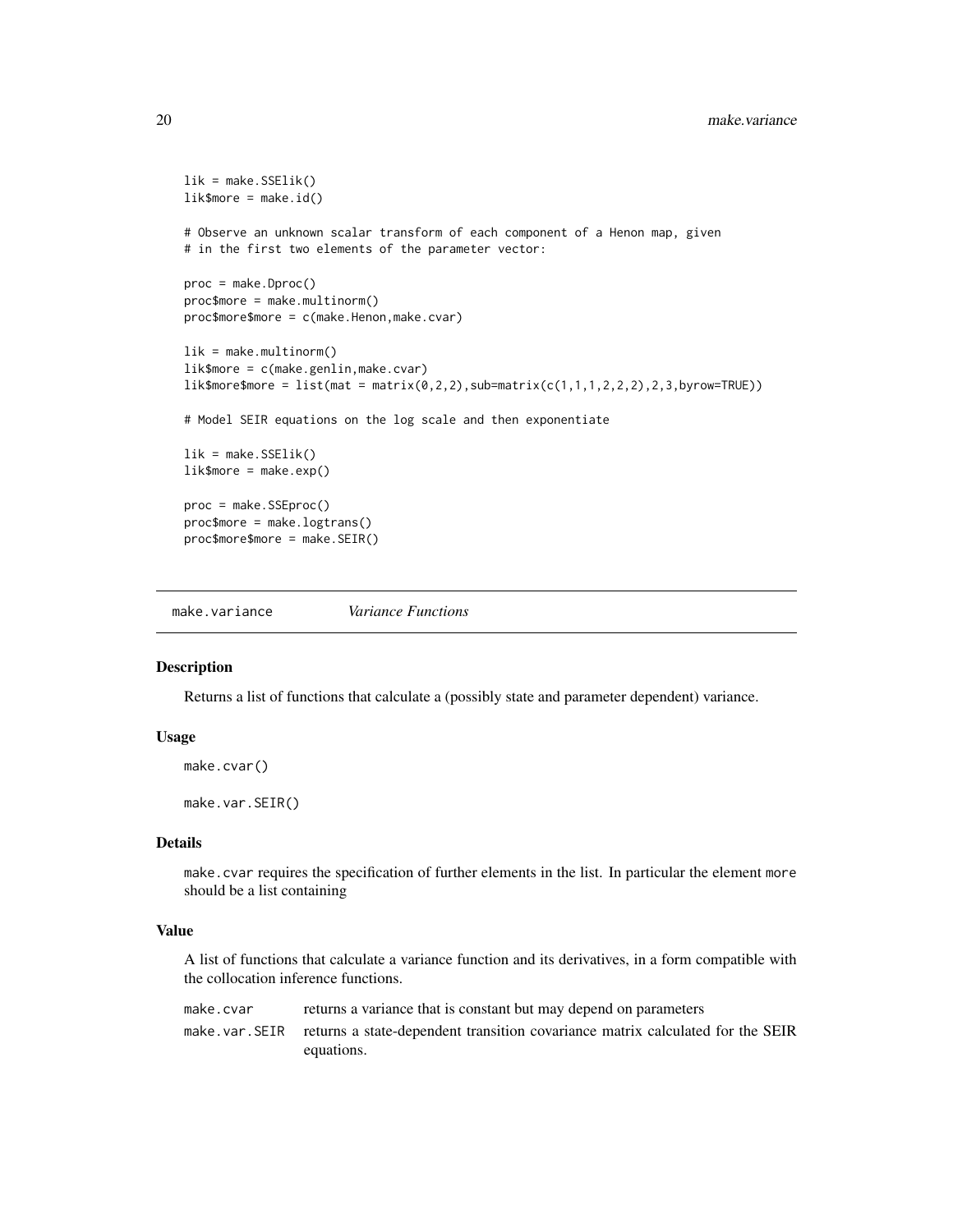#### <span id="page-20-0"></span>NSdata 21

# See Also

[make.multinorm](#page-12-1)

# Examples

# Multivariate normal observation of the state vector.

```
lik = make.multinorm()
lik$more = c(make.id(), make.cvar())
```
NSdata *North Shore data*

# Description

Groundwater Data from Vancouver's North Shore

## Usage

NSgroundwater

# Format

- NSgroundwater A 315 by 1 matrix of data on groundwater level collected in vancouver.
- NStimes A vector of 315 observation times corresponding to NSgroundwater.
- NSrainfall Rainfall as a covariate to NSgroundwater; this quantity is lagged by 3 days.

<span id="page-20-1"></span>outeropt *Outer Optimization Functions*

# Description

Outer optimization; performs profiled estimation.

# Usage

```
outeropt(data,times,pars,coefs,lik,proc,
     in.meth='nlminb',out.meth='nlminb',
     control.in=list(),control.out=list(),active=1:length(pars))
```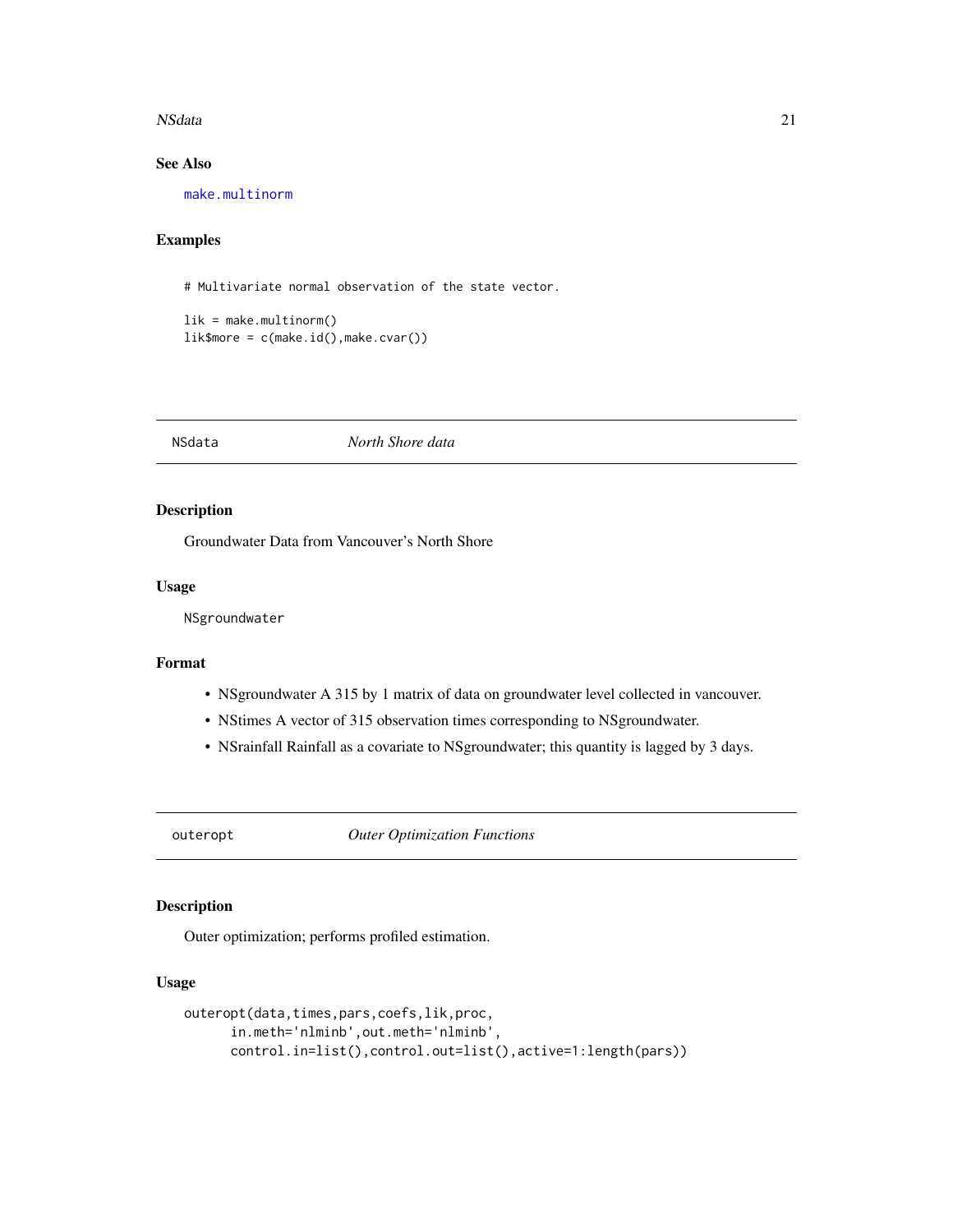# <span id="page-21-0"></span>Arguments

| data        | Matrix of observed data values.                                                                                                                                                                                                                                                                                                                               |
|-------------|---------------------------------------------------------------------------------------------------------------------------------------------------------------------------------------------------------------------------------------------------------------------------------------------------------------------------------------------------------------|
| times       | Vector observation times for the data.                                                                                                                                                                                                                                                                                                                        |
| pars        | Initial values of parameters to be estimated processes.                                                                                                                                                                                                                                                                                                       |
| coefs       | Vector giving the current estimate of the coefficients in the spline.                                                                                                                                                                                                                                                                                         |
| lik         | lik object defining the observation process.                                                                                                                                                                                                                                                                                                                  |
| proc        | proc object defining the state process.                                                                                                                                                                                                                                                                                                                       |
| in.meth     | Inner optimization function currently one of 'nlminb', 'maxNR', 'optim' or<br>'SplineEst'. The last calls SplineEst. NewtRaph. This is fast but has poor<br>convergence.                                                                                                                                                                                      |
| out.meth    | Outer optimization function to be used, one of 'optim' (defaults to BFGS routine<br>in optimunless control. out\$meth specifies otherwise), 'nlminb', 'maxNR' #,<br>'trust' or 'subplex'. When squared error is being used, 'ProfileGN' and 'nls'<br>can also be given. The former of these calls Profile. GausNewt, a fast but<br>naive Gauss-Newton solver. |
| control.in  | Control object for inner optimization function.                                                                                                                                                                                                                                                                                                               |
| control.out | Control object for outer optimization function.                                                                                                                                                                                                                                                                                                               |
| active      | Indices indicating which parameters of parts should be estimated; defaults to all<br>of them.                                                                                                                                                                                                                                                                 |

# Details

The outer optimization for parameters looks only at the objective defined by the lik object. For every parameter value, coefs are optimized by inneropt and then the value of lik for these coefficients is computed.

A number of optimization routines can be used here, some experimentation is recommended. Libraries for these optimization routines are not pre-loaded. Where these functions take options as explicit arguments instead of a list, they should be listed in control.out and will be called by their names.

The routine creates temporary files 'curcoefs.tmp' and 'optcoefs.tmp' to update coefficients as pars evolves. These overwrite existing files of those names and are deleted before the function terminates.

# Value

A list containing

| pars    | Optimized parameters                                                    |
|---------|-------------------------------------------------------------------------|
| coefs   | Optimized coefficients at pars                                          |
| res     | The result of the outer optimization.                                   |
| counter | A set of parameters and objective values for each successful iteration. |

# See Also

[inneropt](#page-8-1), [Profile.LS](#page-28-1), [ProfileSSE](#page-25-1), [ProfileErr](#page-25-1), [LS.setup](#page-33-1), [multinorm.setup](#page-33-1)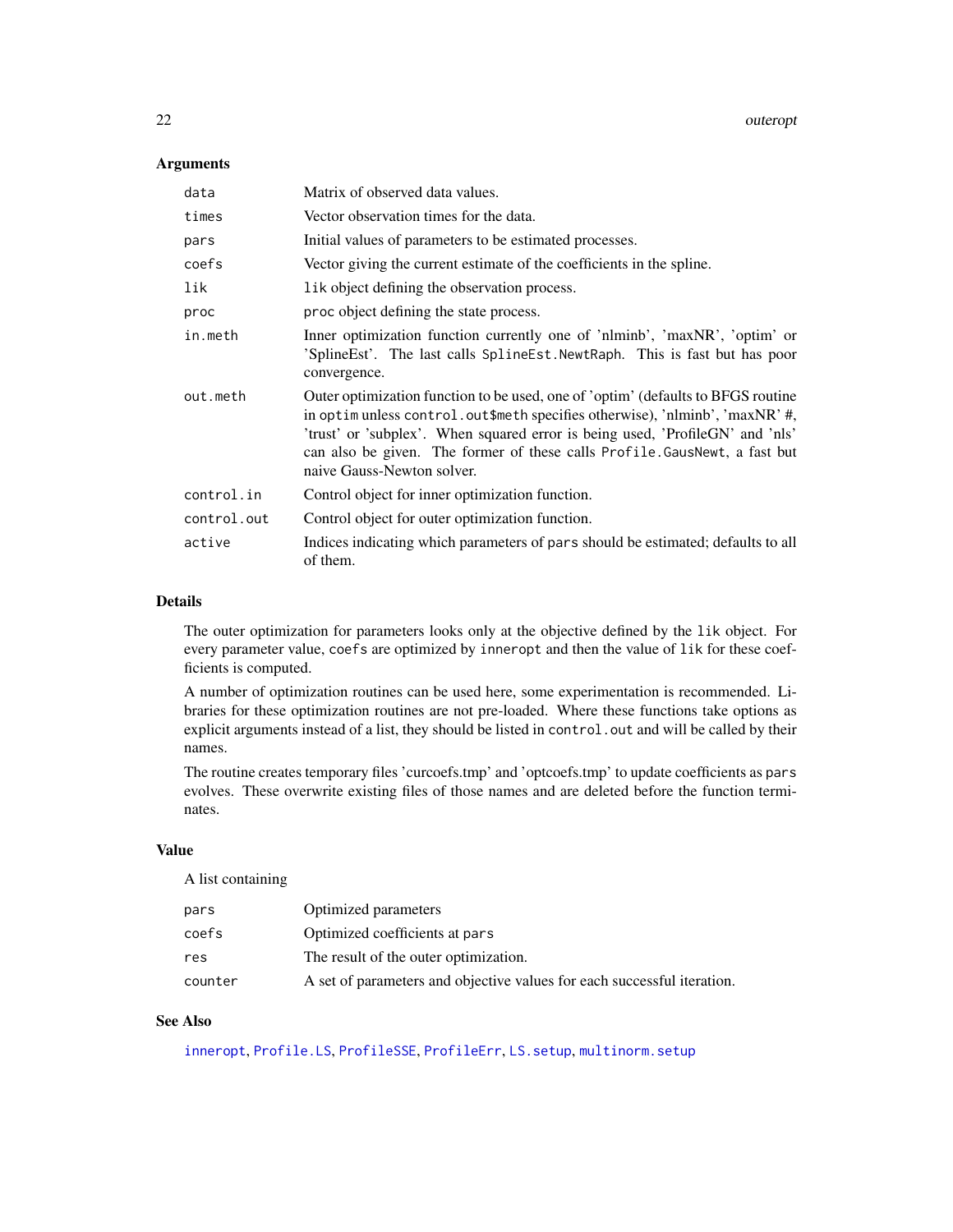#### <span id="page-22-0"></span>ParsMatch 23

#### Examples

```
## Not run:
data(FhNdata)
knots = seq(0, 20, 0.2) # Create a basis
norder = 3nbasis = length(knots) + norder - 2
range = c(0, 20)bbasis = create.bspline.basis(range=range,nbasis=nbasis,norder=norder,breaks=knots)
lambda = 10000 # Penalty value
DEfd = smooth.basis(FhNtimes,FhNdata,fdPar(bbasis,1,0.5)) # Smooth to estimate
                                                           # coefficients first
coefs = DEfd$fd$coefs
colnames(coefs) = FhNvarnames
profile.obj = LS.setup(pars=FhNpars,coefs=coefs,fn=make.fhn(),basisvals=bbasis,
      lambda=lambda,times=FhNtimes)
lik = profile.obj$lik
proc= profile.obj$proc
res = outeropt(data=FhNdata,times=FhNtimes,pars=FhNpars,coefs=coefs,lik=lik,proc=proc,
    in.meth="nlminb",out.meth="nlminb",control.in=NULL,control.out=NULL)
plot(res$coefs,main='outeropt')
print(blah)
## End(Not run)
```
ParsMatch *Estimate of Parameters from Smooth*

#### <span id="page-22-1"></span>Description

Objective function and derivatives to estimate parameters with a fixed smooth.

#### Usage

ParsMatchOpt(pars,coefs,proc,active=1:length(pars),meth='nlminb',control=list())

ParsMatchErr(pars,coefs,proc,active=1:length(pars),allpars,sgn=1)

ParsMatchDP(pars,coefs,proc,active=1:length(pars),allpars,sgn=1)

ParsMatchList(pars,coefs,proc,active=1:length(pars),allpars,sgn=1)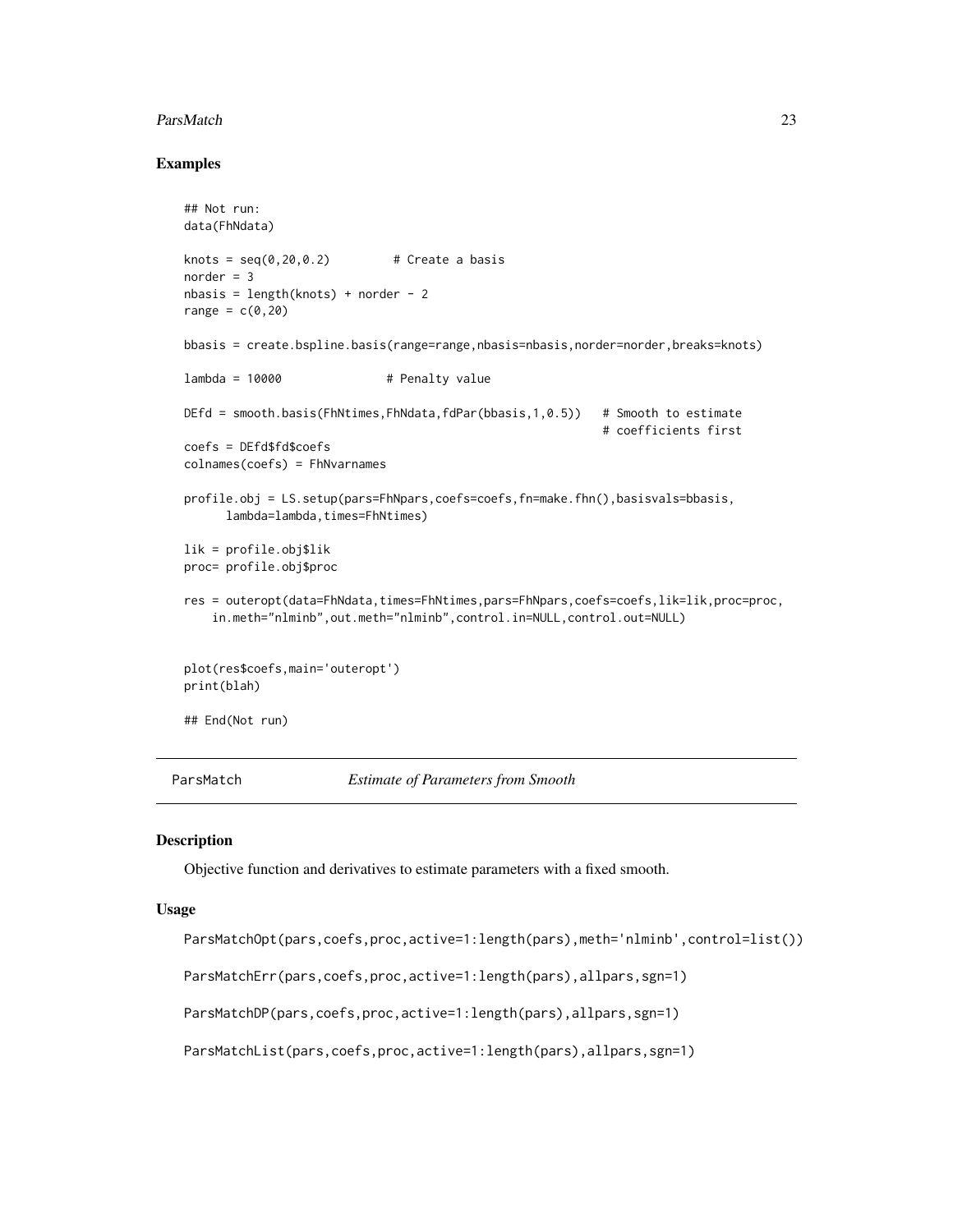# <span id="page-23-0"></span>Arguments

| pars    | Initial values of parameters to be estimated processes.                                        |
|---------|------------------------------------------------------------------------------------------------|
| coefs   | Vector giving the current estimate of the coefficients in the spline.                          |
| proc    | proc object defining the state process.                                                        |
| active  | Incides indicating which parameters of allpar should be estimated; defaults to<br>all of them. |
| allpars | Vector of all parameters, the assignment allpar[active]=pars is made ini-<br>tially.           |
| sgn     | Is the minimizing $(1)$ or maximizing $(0)$ ?                                                  |
| meth    | Optimization function currently one of 'nlminb', 'MaxNR', 'optim' or 'trust'.                  |
| control | Control object for optimization function.                                                      |

# Details

These routines fix the estimated states at the value given by coefs and estimate pars to maximize agreement between the fixed state and the objective given by the proc object.

A number of optimization routines have been implemented in FitMatchOpt, some experimentation is advised.

# Value

| ParsMatchOpt  | A list containing:                                                                                          |
|---------------|-------------------------------------------------------------------------------------------------------------|
|               | • pars The entire parameter vector after optimization.                                                      |
|               | • restries output of the optimization routine.                                                              |
| ParsMatchErr  | The value of the process likelihood at the current estimated states.                                        |
| ParsMatchDP   | The derivative fo ParsMatchErr with respect to pars[active].                                                |
| ParsMatchList | A list with entries value and gradient given by the output of ParsMatchErr<br>and ParsMatchDP respectively. |

# See Also

[FitMatchErr](#page-5-1), [SplineCoefsErr](#page-40-1), [inneropt](#page-8-1)

# Examples

```
data(FhNdata)
```

```
###############################
#### Basis Object #######
###############################
knots = seq(0, 20, 0.2)norder = 3nbasis = length(knots) + norder - 2range = c(0, 20)
```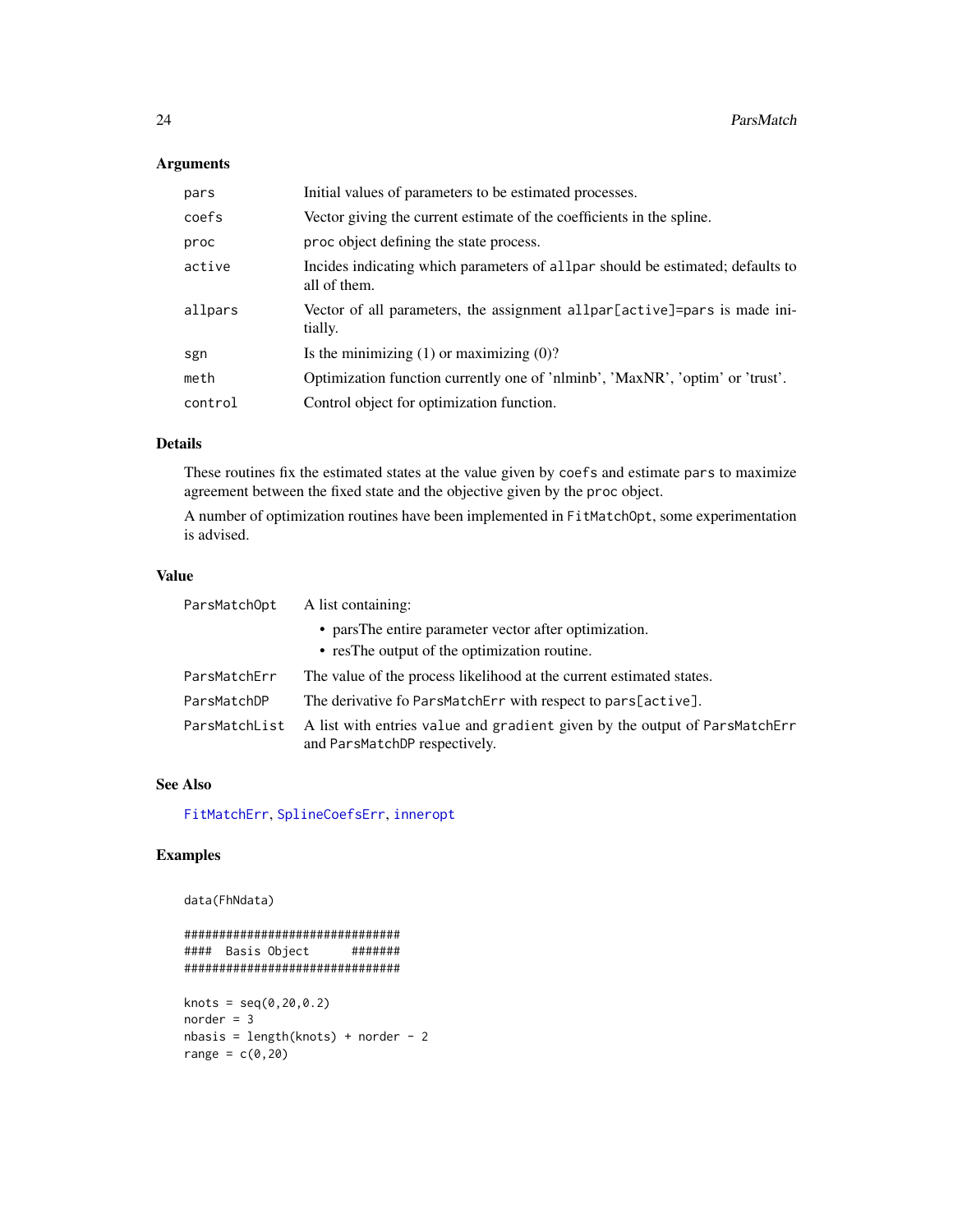```
bbasis = create.bspline.basis(range=range(FhNtimes),nbasis=nbasis,
norder=norder,breaks=knots)
# Initial values for coefficients will be obtained by smoothing
DEfd = smooth.basis(FhNtimes,FhNdata,fdPar(bbasis,1,0.5)) # Smooth to estimate
                                                            # coefficients first
coefs = DEfd$fd$coefs
colnames(coefs) = FhNvarnames
#################################
### Initial Parameter Guesses ###
#################################
profile.obj = LS.setup(pars=FhNpars,coefs=coefs,fn=make.fhn(),basisvals=bbasis,
    lambda=1000,times=FhNtimes)
lik = profile.obj$lik
proc= profile.obj$proc
pres = ParsMatchOpt(FhNpars,coefs,proc)
npars = pres$pars
```
Profile.covariance *Profile.covariance*

# Description

Newey-West estimate of covariance of parameter estimates from profiling.

# Usage

```
Profile.covariance(pars,active=NULL,times,data,coefs,lik,proc,
          in.meth='nlminb',control.in=NULL,eps=1e-6,GN=FALSE)
```
### Arguments

| pars   | Initial values of parameters to be estimated processes.                                      |
|--------|----------------------------------------------------------------------------------------------|
| active | Incides indicating which parameters of pars should be estimated; defaults to all<br>of them. |
| times  | Vector observation times for the data.                                                       |
| data   | Matrix of observed data values.                                                              |
| coefs  | Vector giving the current estimate of the coefficients in the spline.                        |
| lik    | lik object defining the observation process.                                                 |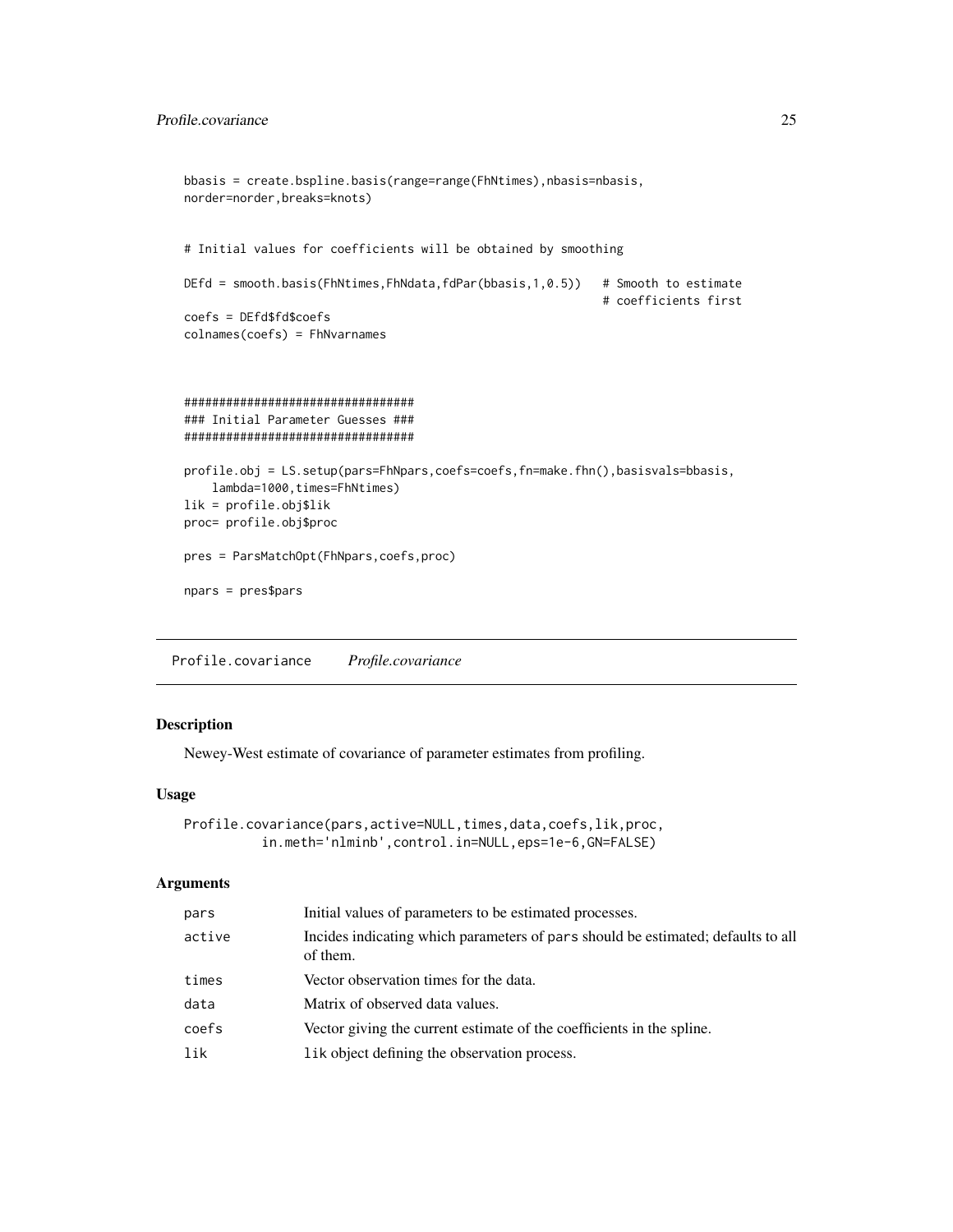<span id="page-25-0"></span>

| proc       | proc object defining the state process.                                                                                                                                |
|------------|------------------------------------------------------------------------------------------------------------------------------------------------------------------------|
| in.meth    | Inner optimization function currently one of 'nlminb', 'MaxNR', 'optim' or<br>'house'. The last calls SplineEst. NewtRaph. This is fast but has poor con-<br>vergence. |
| control.in | Control object for inner optimization functions.                                                                                                                       |
| eps        | Step-size for finite difference estimate of second derivatives.                                                                                                        |
| GN         | Indicator of whether a Gauss-Newton approximation for the Hessian should be<br>employed. Only valid for least-squares methods.                                         |

# Details

Currently assumes a lag-5 auto-correlation among observation vectors.

# Value

Returns a Newey-West estimate of the covariance matrix of the parameter estimates.

# See Also

[ProfileErr](#page-25-1), [ProfileSSE](#page-25-1), [Profile.LS](#page-28-1), [Profile.multinorm](#page-28-1)

#### Examples

# See example in Profile.LS

ProfileObjective *Profile Estimation with Collocation Inference*

### <span id="page-25-1"></span>Description

Profile estimation and objective functions for collocation estimation of parameters in continuoustime stochastic processes.

#### Usage

```
Profile.GausNewt(pars,times,data,coefs,lik,proc,in.meth="nlminb",
     control.in=NULL,active=1:length(pars),
     control=list(reltol=1e-6,maxit=50,maxtry=15,trace=1))
```

```
ProfileSSE(pars,allpars,times,data,coefs,lik,proc,in.meth='nlminb',
     control.in=NULL,active=1:length(pars),dcdp=NULL,oldpars=NULL,
     use.nls=TRUE,sgn=1)
```

```
ProfileErr(pars,allpars,times,data,coefs,lik,proc,in.meth = "house",
     control.in=NULL,sgn=1,active=1:length(allpars))
```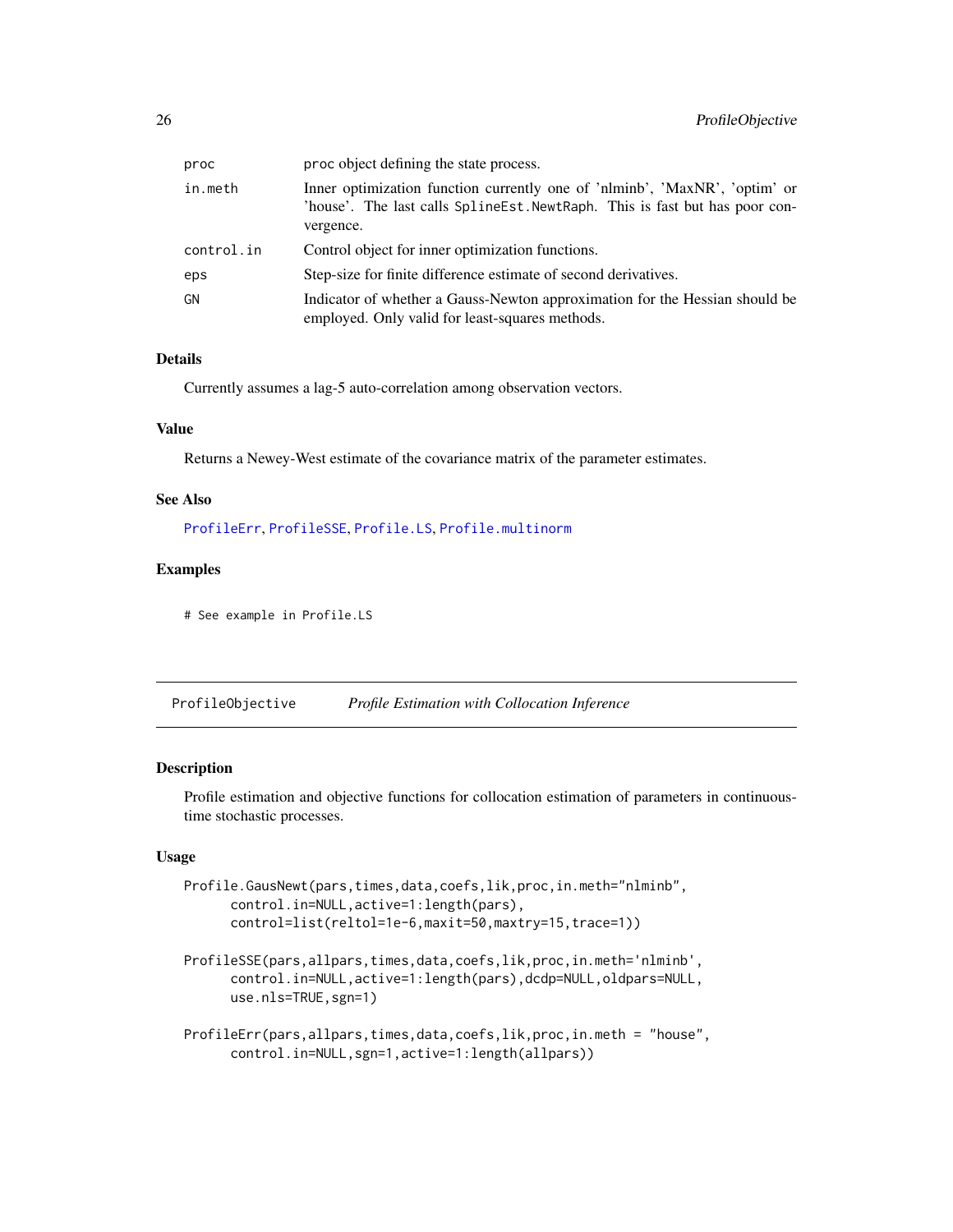```
ProfileDP(pars,allpars,times,data,coefs,lik,proc,in.meth = "house",
     control.in=NULL,sgn=1,sumlik=1,active=1:length(allpars))
```

```
ProfileList(pars,allpars,times,data,coefs,lik,proc,in.meth = "house",
      control.in=NULL,sgn=1,active=1:length(allpars))
```
# Arguments

| pars       | Initial values of parameters to be estimated processes.                                                                                                                |
|------------|------------------------------------------------------------------------------------------------------------------------------------------------------------------------|
| allpars    | Full parameter vector including pars. Assignment allpars[active] = pars<br>is always made.                                                                             |
| times      | Vector observation times for the data.                                                                                                                                 |
| data       | Matrix of observed data values.                                                                                                                                        |
| coefs      | Vector giving the current estimate of the coefficients in the spline.                                                                                                  |
| lik        | lik object defining the observation process.                                                                                                                           |
| proc       | proc object defining the state process.                                                                                                                                |
| in.meth    | Inner optimization function currently one of 'nlminb', 'MaxNR', 'optim' or<br>'house'. The last calls SplineEst. NewtRaph. This is fast but has poor con-<br>vergence. |
| control.in | Control object for inner optimization function.                                                                                                                        |
| sgn        | Is the minimizing $(1)$ or maximizing $(0)$ ?                                                                                                                          |
| active     | Incides indicating which parameters of pars should be estimated; defaults to all<br>of them.                                                                           |
| oldpars    | Starting parameter values for the Q-function in the EM algorithm.                                                                                                      |
| dcdp       | Estimate for the gradient of the optimized coefficients with respect to parame-<br>ters; used internally.                                                              |
| use.nls    | In Profile SSE, is 'nls' being used in the outer-optimization?                                                                                                         |
| sumlik     | In ProfileDP and ProfileDP.AllPar; should the gradient be given for each obser-<br>vation, or summed over them?                                                        |
| control    | A list giving control parameters for Newton-Raphson optimization. It should<br>contain                                                                                 |
|            | • reltol Relative tollerance criterion for the gradient and improvement before<br>termination.                                                                         |
|            | • maxit Maximum number of iterations.                                                                                                                                  |
|            | • maxtry Maximum number of halving-steps to try before declaring no im-<br>provement is possible.                                                                      |
|            | • trace How much iteration history to output; 0 surpresses all output, a posi-<br>tive value outputs parameters and improvement at each iteration.                     |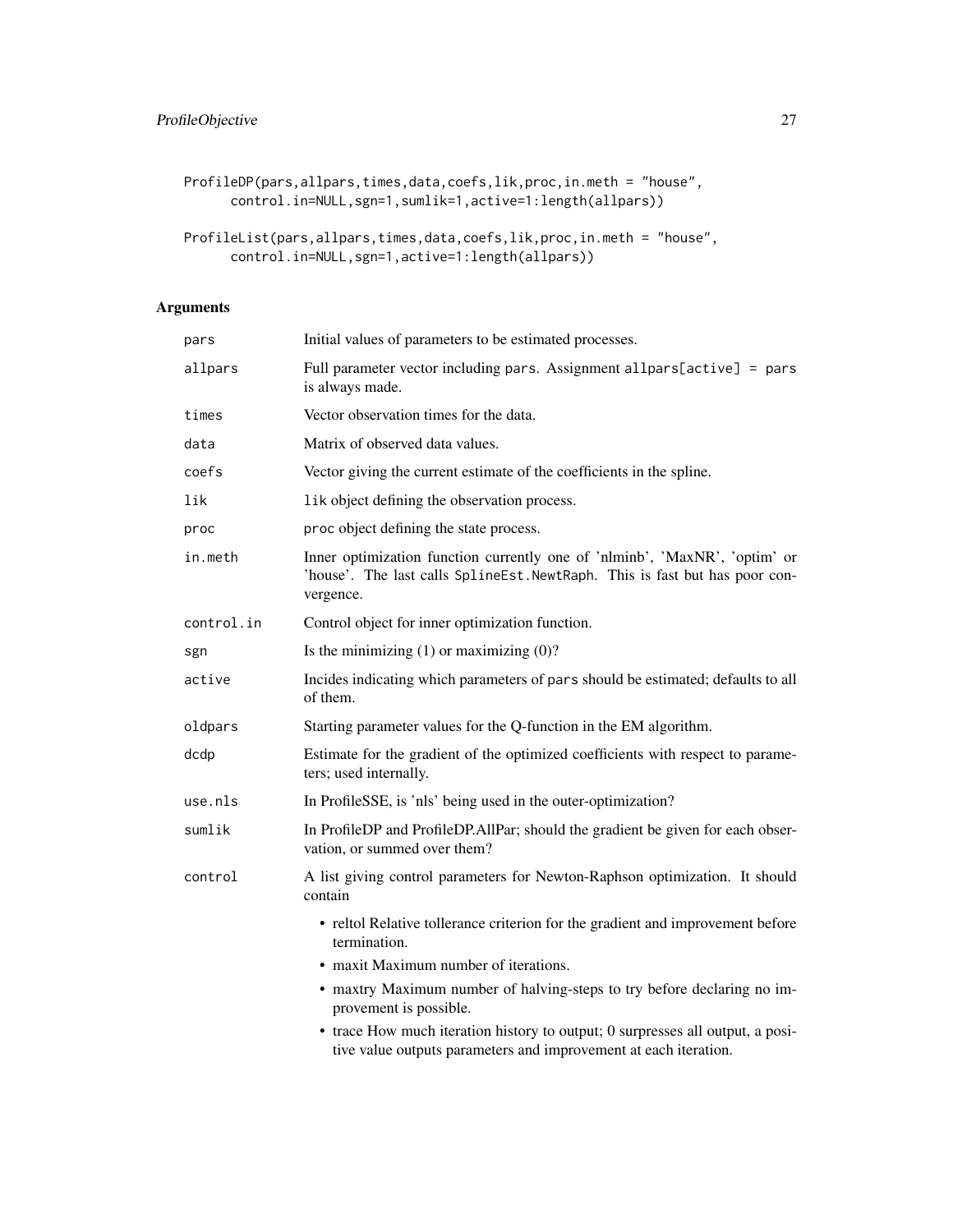# <span id="page-27-0"></span>Details

Profile.GausNewt provides a simple implementation of Gauss-Newton optimization and may not result in optimized values that are as good as other optimizers in R.

When Profile.GausNewt is not being used, ProfileSEE and ProfileERR create the following temporary files:

- counter.tmpThe number of halving-steps taken on the current optimization step.
- curcoefs.tmpThe current estimates of the coefficients.
- optcoefs.tmpThe optimal estimates of the coefficients in the iteration history.

These need to be removed manually when the optimization is finished. optcoefs.tmp will contain the optimal value of coefs for plotting the estimated trajectories.

#### Value

Profile.GausNewt

|             | Output of a simple Gaus-Newton iteration to optimizing the objective function<br>when the observation likelihood takes the form of a sum of squared errors. Re-<br>turns a list with the following elements: |
|-------------|--------------------------------------------------------------------------------------------------------------------------------------------------------------------------------------------------------------|
|             | • pars The optimized value of the parameters.                                                                                                                                                                |
|             | • in.res The result of the inner optimization.                                                                                                                                                               |
|             | • value The value of the optimized sum of squared errors.                                                                                                                                                    |
| ProfileSSE  | Output for the outer optimization when the observation likelihood is given by<br>squared error. This is a list with the following elements                                                                   |
|             | • value The value of the outer optimization criterion.                                                                                                                                                       |
|             | • gradient The derivative of f with respect to pars.                                                                                                                                                         |
|             | • coefs The optimized value of coefs for the current value of pars.                                                                                                                                          |
|             | • dcdp The derivative of the optimized value of coefs at the current value of<br>pars.                                                                                                                       |
| ProfileErr  | The outer optimization criterion in the general case: the value of the observation<br>likelihood at the profiled estimates of coefs.                                                                         |
| ProfileDP   | The derivative of ProfileErr with respect to allpars[active].                                                                                                                                                |
| ProfileList | Returns the results of Profile Err and Profile DP as a list with elements value and<br>gradient                                                                                                              |

#### See Also

[outeropt](#page-20-1), [Profile.LS](#page-28-1), [Profile.multinorm](#page-28-1), [LS.setup](#page-33-1), [multinorm.setup](#page-33-1)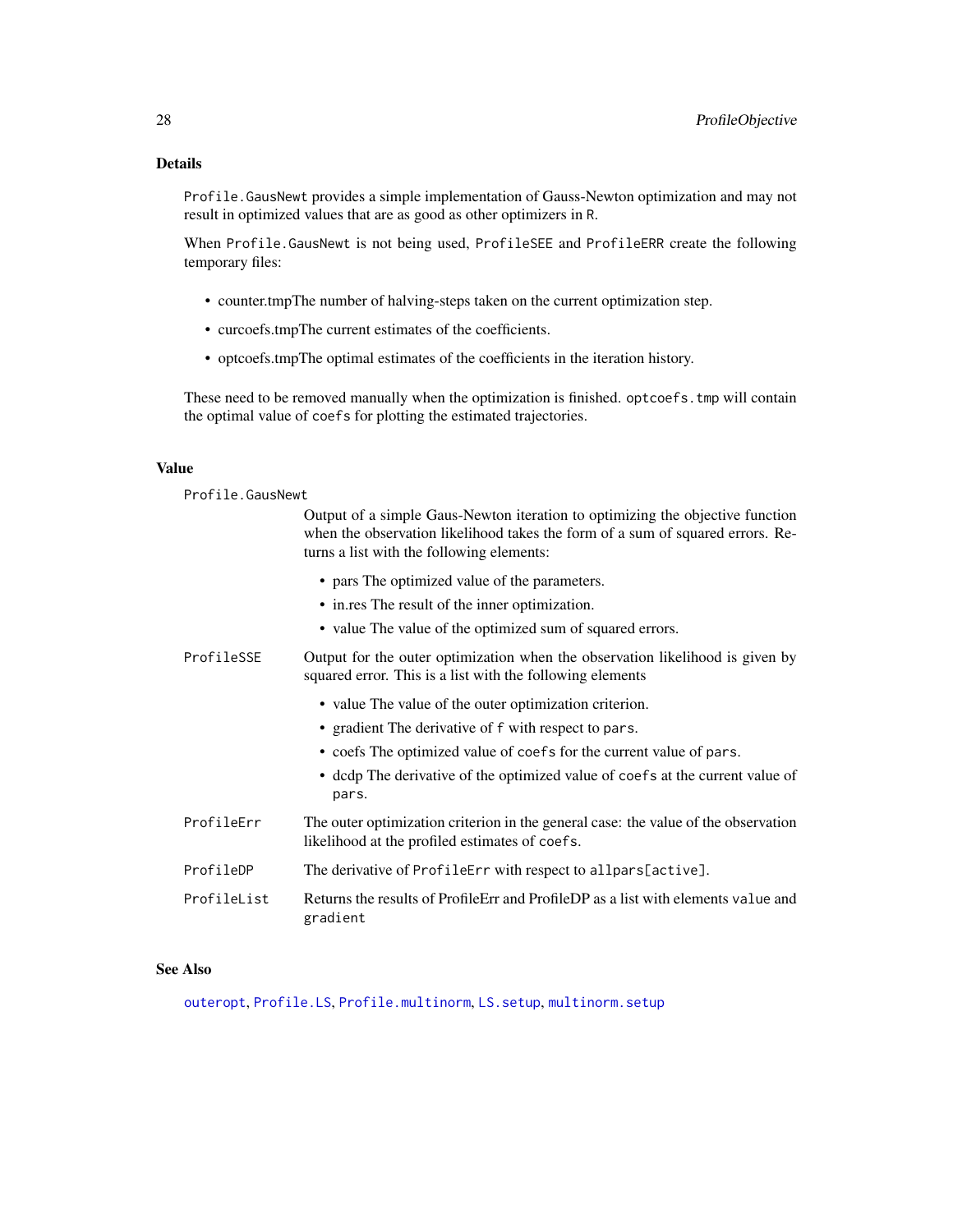#### <span id="page-28-1"></span><span id="page-28-0"></span>Description

These functions are wrappers that create lik and proc functions and run generalized profiling.

# Usage

```
Profile.LS(fn,data,times,pars,coefs=NULL,basisvals=NULL,lambda,
                        fd.obj=NULL,more=NULL,weights=NULL,quadrature=NULL,
                        likfn = make.id(), likmore = NULL,in.meth='nlminb',out.meth='nls',
                     control.in,control.out,eps=1e-6,active=NULL,posproc=FALSE,
                        poslik=FALSE,discrete=FALSE,names=NULL,sparse=FALSE)
Profile.multinorm(fn,data,times,pars,coefs=NULL,basisvals=NULL,var=c(1,0.01),
                        fd.obj=NULL,more=NULL,quadrature=NULL,
                        in.meth='nlminb',out.meth='optim',
                        control.in,control.out,eps=1e-6,active=NULL,
                   posproc=FALSE,poslik=FALSE,discrete=FALSE,names=NULL,sparse=FALSE)
```
#### Arguments

fn A function giving the right hand side of a differential/difference equation. The function should have arguments

- times The times at which the RHS is being evaluated.
- x The state values at those times.
- p Parameters to be entered in the system.
- more An object containing additional inputs to fn

It should return a matrix of the same dimension of x giving the right hand side values.

If fn is given as a single function, its derivatives are estimated by finite-differencing with stepsize eps. Alternatively, a list can be supplied with elements:

- fn Function to calculate the right hand side should accept a matrix of state values at .
- dfdx Function to calculate the derivative with respect to x
- dfdp Function to calculate the derivative with respect to p
- d2fdx2 Function to calculate the second derivative with respect to x
- d2fdxdp Function to calculate the second derivative with respect to x and p

These functions take the same arguments as fn and should output multidimensional arrays with the dimensions ordered according to time, state, deriv1, deriv2; here derivatives with respect to x always precede derivatives with respect to p.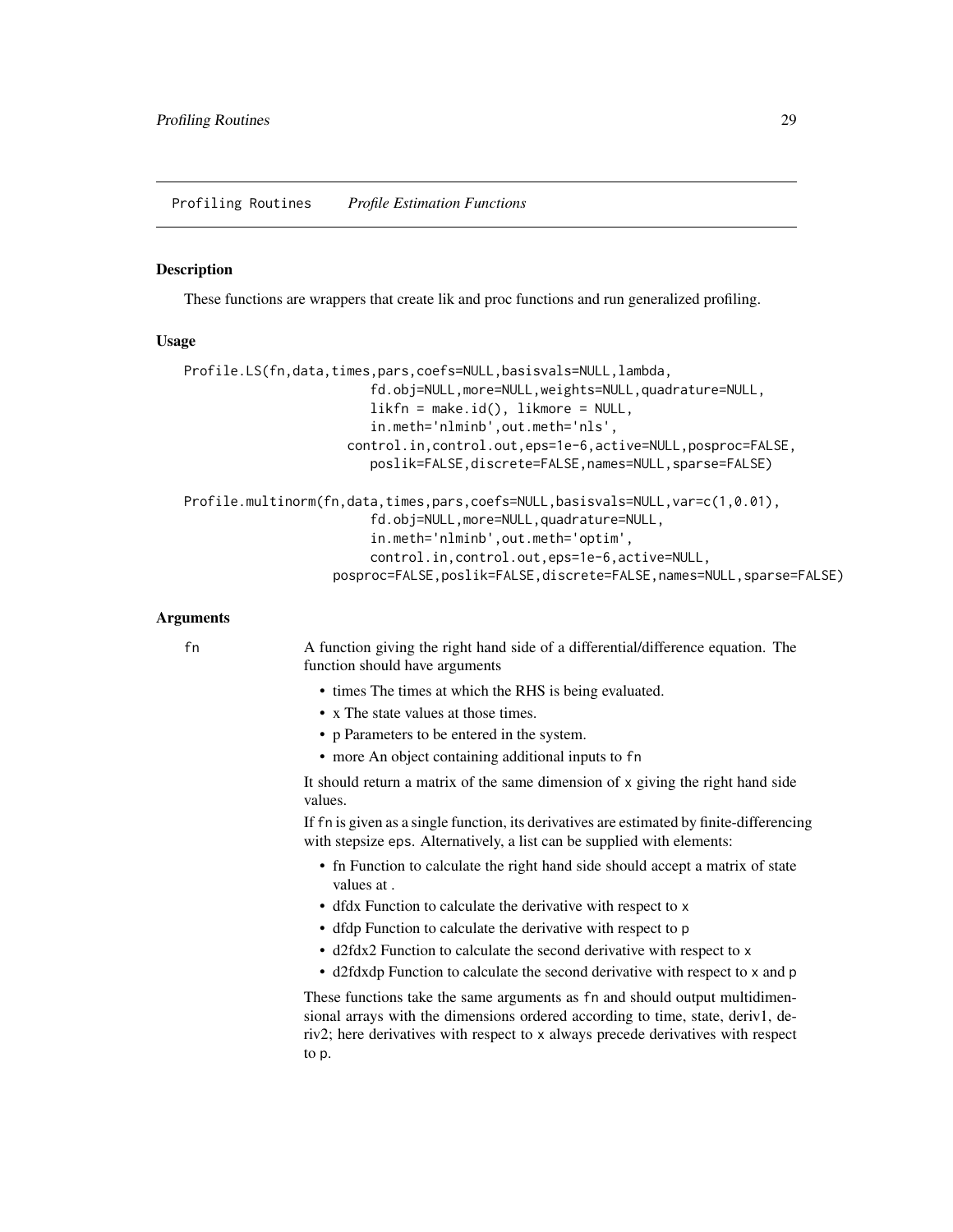| Matrix of observed data values.                                                                                                                                                                                                         |
|-----------------------------------------------------------------------------------------------------------------------------------------------------------------------------------------------------------------------------------------|
| Vector observation times for the data.                                                                                                                                                                                                  |
| Initial values of parameters to be estimated processes.                                                                                                                                                                                 |
| Vector giving the current estimate of the coefficients in the spline.                                                                                                                                                                   |
| Values of the collocation basis to be used. This can either be a basis object from<br>the fda package, or a list elements:                                                                                                              |
| • bvals.obs A matrix giving the values of the basis at the observation times<br>• bvals A matrix giving the values of the basis at the quadrature times<br>• dbvals A matrix giving the derivative of the basis at the quadrature times |
| (Profile.LS only) Penalty value trading off fidelity to data with fidelity to dif-<br>ferential equations.                                                                                                                              |
| (profile. Cproc or profile. Dproc) A vector of length 2, giving                                                                                                                                                                         |
| (Optional) A functional data object; if this is non-null, coefs and basisvals is<br>extracted from here.                                                                                                                                |
| An object specifying additional arguments to fn.                                                                                                                                                                                        |
| (Profile.LS only)                                                                                                                                                                                                                       |
| Quadrature points, should contain two elements (if not NULL)                                                                                                                                                                            |
| • qpts Quadrature points; defaults to midpoints between knots<br>• qwts Quadrature weights; defaults to normalizing by the length of qpts.                                                                                              |
| Inner optimization function to be used, currently one of 'nlminb', 'MaxNR',<br>'optim' or 'house'. The last calls SplineEst. NewtRaph. This is fast but has<br>poor convergence.                                                        |
| Outer optimization function to be used, depending on the type of method                                                                                                                                                                 |
| • Profile.LS One of 'nls' or 'ProfileGN'; the latter calls Profile. GausNewt<br>which is fast but may have poor convergence.                                                                                                            |
| • Profile.multinorm One of 'optim' (defaults to BFGS routine in optim<br>unless control.out\$meth specifies otherwise), 'nlminb', or 'maxNR'.                                                                                           |
| Control object for inner optimization function.                                                                                                                                                                                         |
| Control object for outer optimization function.                                                                                                                                                                                         |
| Finite differencing step size, if needed.                                                                                                                                                                                               |
| Incides indicating which parameters of pars should be estimated; defaults to all<br>of them.                                                                                                                                            |
| Should the state vector be constrained to be positive? If this is the case, the state<br>is represented by an exponentiated basis expansion in the proc object.                                                                         |
| Should the state be exponentiated before being compared to the data? When<br>the state is represented on the log scale (posproc=TRUE), this is an alternative to<br>taking the log of the data.                                         |
| Is this a discrete-time or a continuous-time system? If discrete, the derivative is<br>instead taken to be the value at the next time point.                                                                                            |
| The names of the state variables if not given by the column names of coefs.                                                                                                                                                             |
|                                                                                                                                                                                                                                         |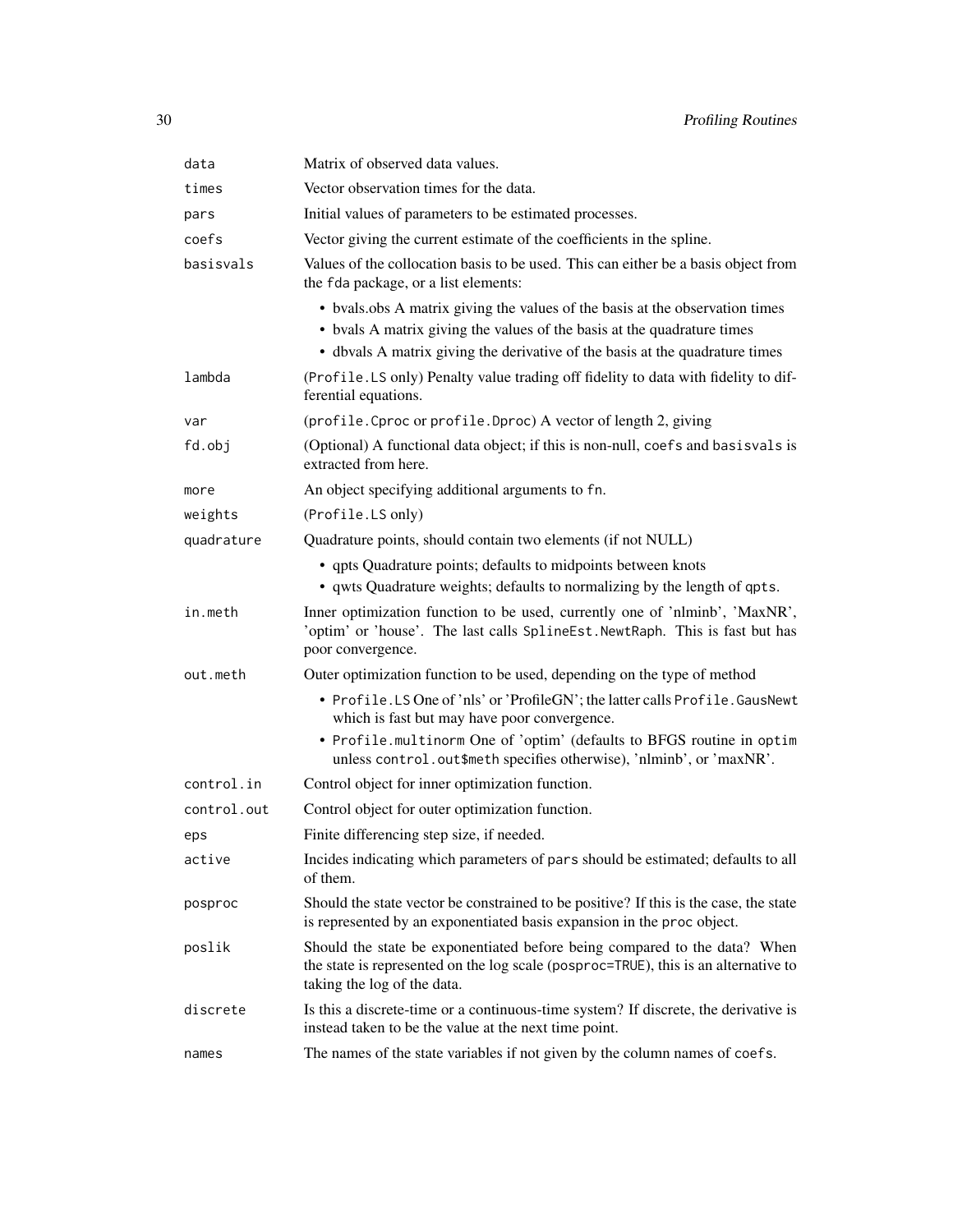<span id="page-30-0"></span>

| sparse  | Should sparse matrices be used for basis values? This option can save memory<br>when ProfileGausNewt and SplineEstNewtRaph are called. Otherwise sparse<br>matrices will be converted to full matrices and this can slow the code down.                                                                                                                                                                                       |
|---------|-------------------------------------------------------------------------------------------------------------------------------------------------------------------------------------------------------------------------------------------------------------------------------------------------------------------------------------------------------------------------------------------------------------------------------|
| likfn   | Defines a map from the trajectory to the observations. This should be in the<br>same form as fn. If a function is given, derivatives are estimated by finite dif-<br>ferencing, otherwise a list is expected to provide the same derivatives as fn. If<br>poslik=TRUE, the states are exponentiated before the likfn is evaluated and the<br>derivatives are updated to account for this. Defaults to the identity transform. |
| likmore | A list containing additional inputs to like form of readed, otherwise set to NULL                                                                                                                                                                                                                                                                                                                                             |

# Details

These functional all carry out the profiled optimization method of Ramsay et al 2007. Profile.LS uses a sum of squared errors criteria for both fit to data and the fit of the derivatives to a differential equation. Profile.multinorm uses multivariate normal approximations. discrete changes the system to a discrete-time difference equation with the right hand side function giving the transition function.

Note that these all call outeropt, which creates temporary files 'curcoefs.tmp' and 'optcoefs.tmp' to update coefficients as pars evolves. These overwrite existing files of those names and are deleted before the function terminates.

# Value

A list with elements

| pars  | Optimized parameters                                    |
|-------|---------------------------------------------------------|
| coefs | Optimized coefficients at pars                          |
| lik   | The lik object generated                                |
| proc  | The proc item generated                                 |
| data  | The data used in doing the fitting.                     |
| times | The vector of times at which the observations were made |

#### See Also

[outeropt](#page-20-1), [ProfileErr](#page-25-1), [ProfileSSE](#page-25-1), [LS.setup](#page-33-1), [multinorm.setup](#page-33-1)

# Examples

```
###############################
#### Data #######
###############################
```
data(FhNdata)

############################### #### Basis Object ####### ###############################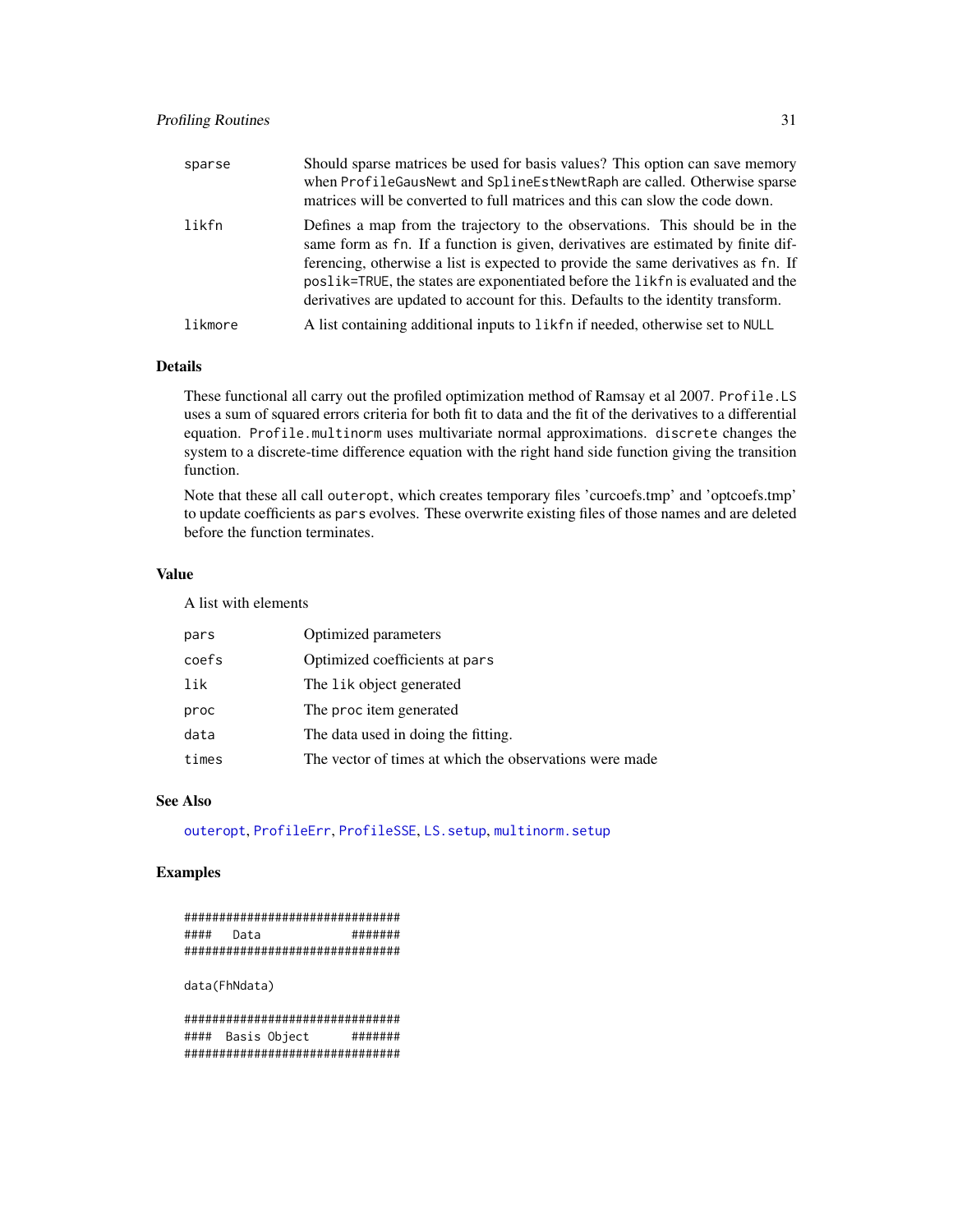```
knots = seq(0, 20, 0.2)norder = 3nbasis = length(knots) + norder - 2range = c(0, 20)bbasis = create.bspline.basis(range=range(FhNtimes),nbasis=nbasis,
norder=norder,breaks=knots)
#### Start from pre-estimated values to speed up optimization
data(FhNest)
spars = FhNestPars
coefs = FhNestCoefs
lambda = 10000
res1 = Profile.LS(make.fhn(),data=FhNdata,times=FhNtimes,pars=spars,coefs=coefs,
 basisvals=bbasis,lambda=lambda,in.meth='nlminb',out.meth='nls')
Covar = Profile.covariance(pars=res1$pars,times=FhNtimes,data=FhNdata,
 coefs=res1$coefs,lik=res1$lik,proc=res1$proc)
## Not run:
## Alternative, starting from perturbed coefficients -- takes too long for
# automatic checks in CRAN
# Initial values for coefficients will be obtained by smoothing
DEfd = smooth.basis(FhNtimes,FhNdata,fdPar(bbasis,1,0.5)) # Smooth to estimate
                                                           # coefficients first
coefs = DEfd$fd$coefs
colnames(coefs) = FhNvarnames
###############################
#### Optimization ###
###############################
spars = c(0.25, 0.15, 2.5) # Perturbed parameters
names(spars)=FhNparnames
lambda = 10000
res1 = Profile.LS(make.fhn(),data=FhNdata,times=FhNtimes,pars=spars,coefs=coefs,
 basisvals=bbasis,lambda=lambda,in.meth='nlminb',out.meth='nls')
par(mfrow=c(2,1))
plotfit.fd(FhNdata,FhNtimes,fd(res1$coefs,bbasis))
## End(Not run)
```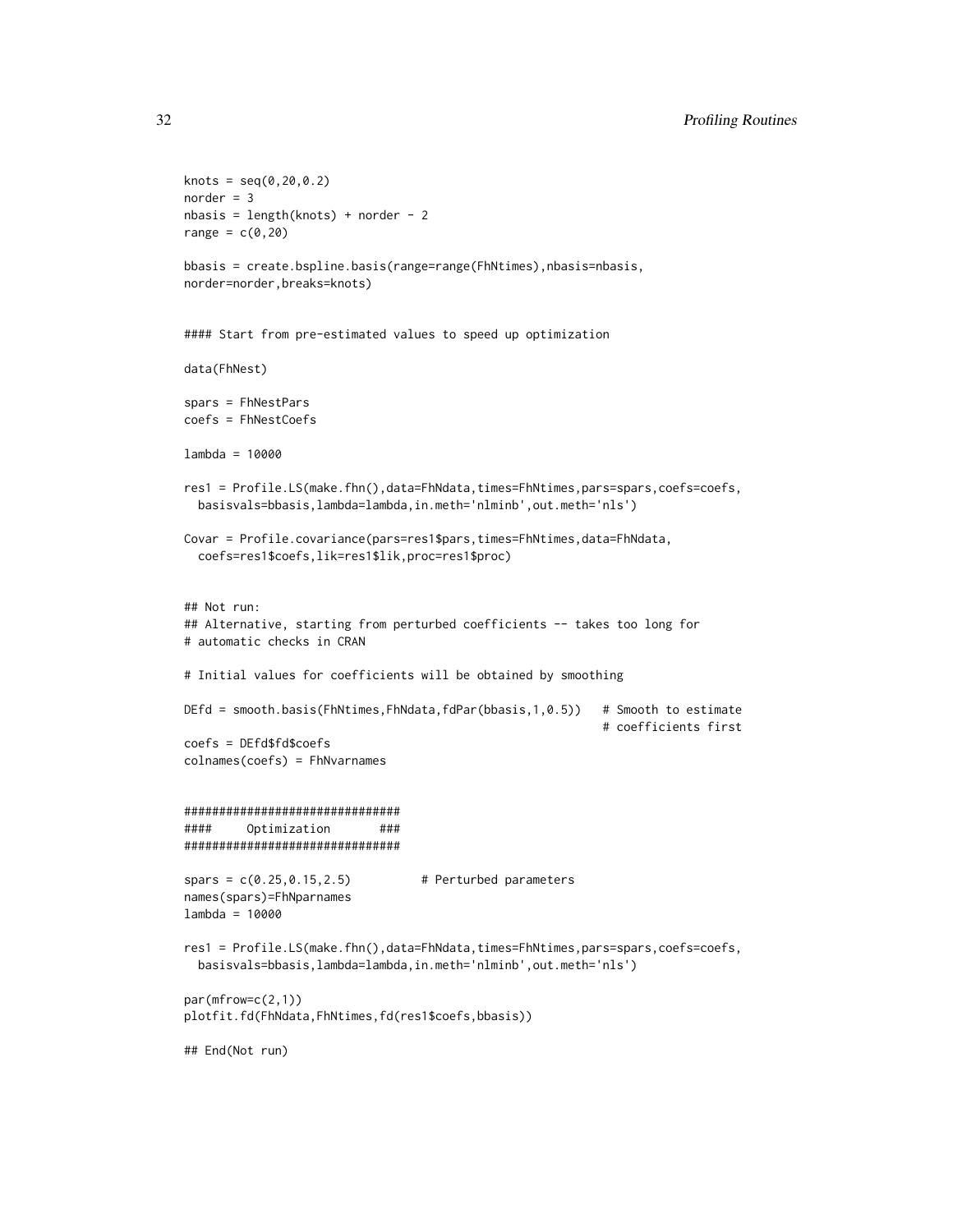```
## Not run:
####################################################
### An Explicitly Multivariate Normal Formation ###
####################################################
var = c(1, 0.0001)res2 = Profile.multinorm(make.fhn(),FhNdata,FhNtimes,pars=res1$pars,
          res1$coefs,bbasis,var=var,out.meth='nlminb', in.meth='nlminb')
```

```
## End(Not run)
```
SEIRdata *SEIR data*

# Description

Data generated for SEIR Examples

#### Usage

SEIRdata

# Format

- SEIRdata A 261 by 1 matrix of data generated from the SEIR Gillespie process run over 5 years.
- SEIRtimes A vector of 261 observation times corresponding to SEIRdata.
- SEIRpars Named parameter vector used to generate SEIRdata.
- SEIRvarnames c('V','R'): the state variable names for the SEIR system.
- SEIRparnames parameter names for the SEIR system.

#### Source

Giles Hooker, Stephen P. Ellner, David Earn and Laura Roditi, 2010. "Parameterizing State-space Models for Infectious Disease Dynamics by Generalized Profiling: Measles in Ontario", Technical Report, Cornell University.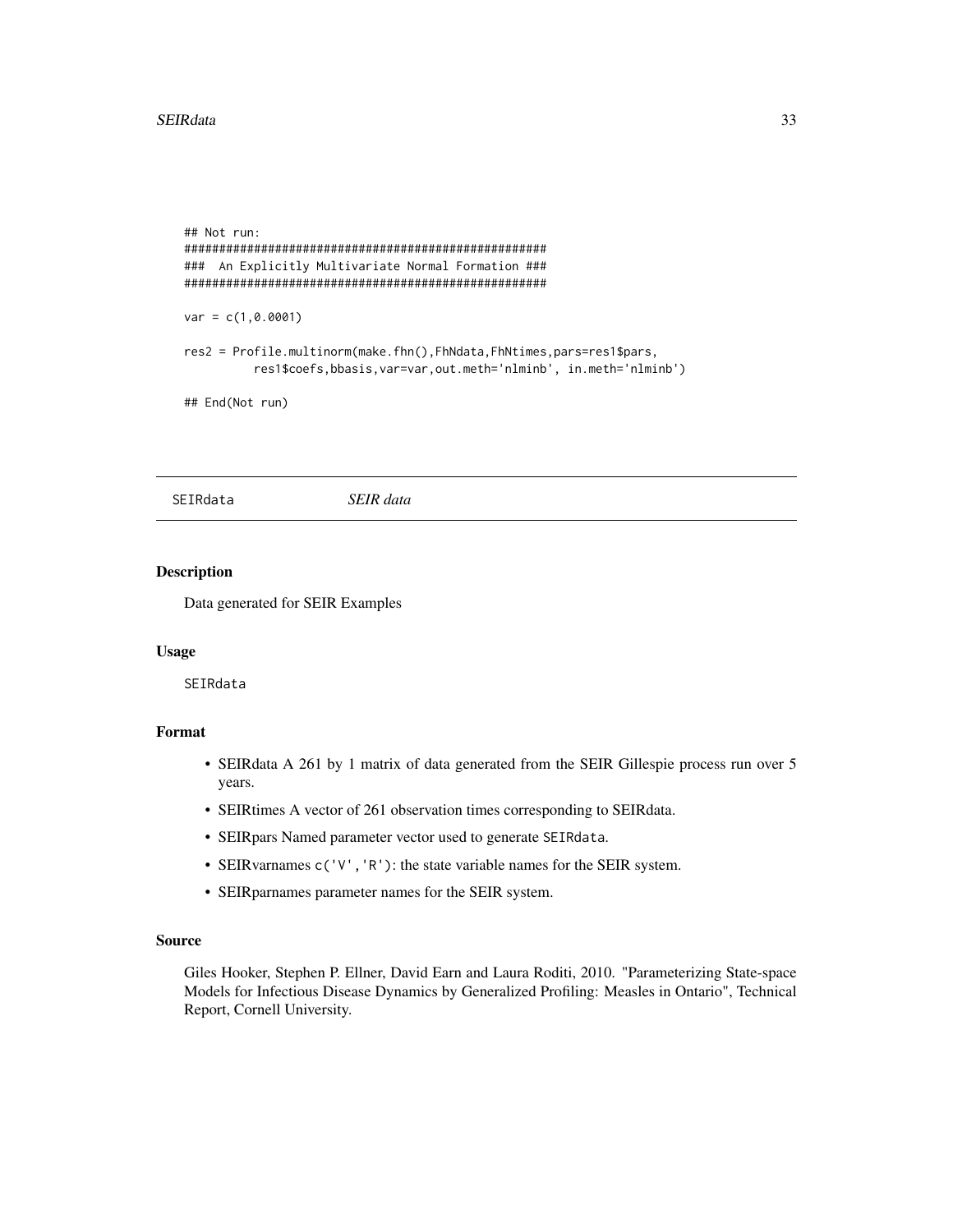# <span id="page-33-1"></span><span id="page-33-0"></span>Description

These functions set up lik and proc objects of squared error and multinormal processes.

# Usage

| LS.setup(pars,coefs=NULL,fn,basisvals=NULL,lambda,fd.obj=NULL,<br>more=NULL, data=NULL, weights=NULL, times=NULL, quadrature=NULL,<br>$likfn = make.id(), likmore = NULL,eps=1e-6,$<br>posproc=FALSE, poslik=FALSE, discrete=FALSE, names=NULL, sparse=FALSE) |
|---------------------------------------------------------------------------------------------------------------------------------------------------------------------------------------------------------------------------------------------------------------|
| multinorm.setup(pars,coefs=NULL,fn,basisvals=NULL,var=c(1,0.01),fd.obj=NULL,<br>more=NULL,data=NULL,times=NULL,quadrature=NULL,eps=1e-6,posproc=FALSE,<br>poslik=FALSE, discrete=FALSE, names=NULL, sparse=FALSE)                                             |

# Arguments

| pars  | Initial values of parameters to be estimated processes.                                                                                                                                                                                                     |
|-------|-------------------------------------------------------------------------------------------------------------------------------------------------------------------------------------------------------------------------------------------------------------|
| coefs | Vector giving the current estimate of the coefficients in the spline.                                                                                                                                                                                       |
| fn    | A function giving the right hand side of a differential/difference equation. The<br>function should have arguments                                                                                                                                          |
|       | • times The times at which the RHS is being evaluated.                                                                                                                                                                                                      |
|       | • x The state values at those times.                                                                                                                                                                                                                        |
|       | • p Parameters to be entered in the system.                                                                                                                                                                                                                 |
|       | • more An object containing additional inputs to fn                                                                                                                                                                                                         |
|       | It should return a matrix of the same dimension of x giving the right hand side<br>values.                                                                                                                                                                  |
|       | If fn is given as a single function, its derivatives are estimated by finite-differencing<br>with stepsize eps. Alternatively, a list can be supplied with elements:                                                                                        |
|       | • fn Function to calculate the right hand side should accept a matrix of state<br>values at.                                                                                                                                                                |
|       | • dfdx Function to calculate the derivative with respect to x                                                                                                                                                                                               |
|       | • dfdp Function to calculate the derivative with respect to p                                                                                                                                                                                               |
|       | • d2fdx2 Function to calculate the second derivative with respect to x                                                                                                                                                                                      |
|       | • d2fdxdp Function to calculate the second derivative with respect to x and p                                                                                                                                                                               |
|       | These functions take the same arguments as fn and should output multidimen-<br>sional arrays with the dimensions ordered according to time, state, deriv1, de-<br>riv2; here derivatives with respect to x always precede derivatives with respect<br>to p. |
|       | fn can also be given as a pomp object (see the pomp package), in which case it is<br>interfaced to CollocInfer through pomp. skeleton using a finite differencing.                                                                                          |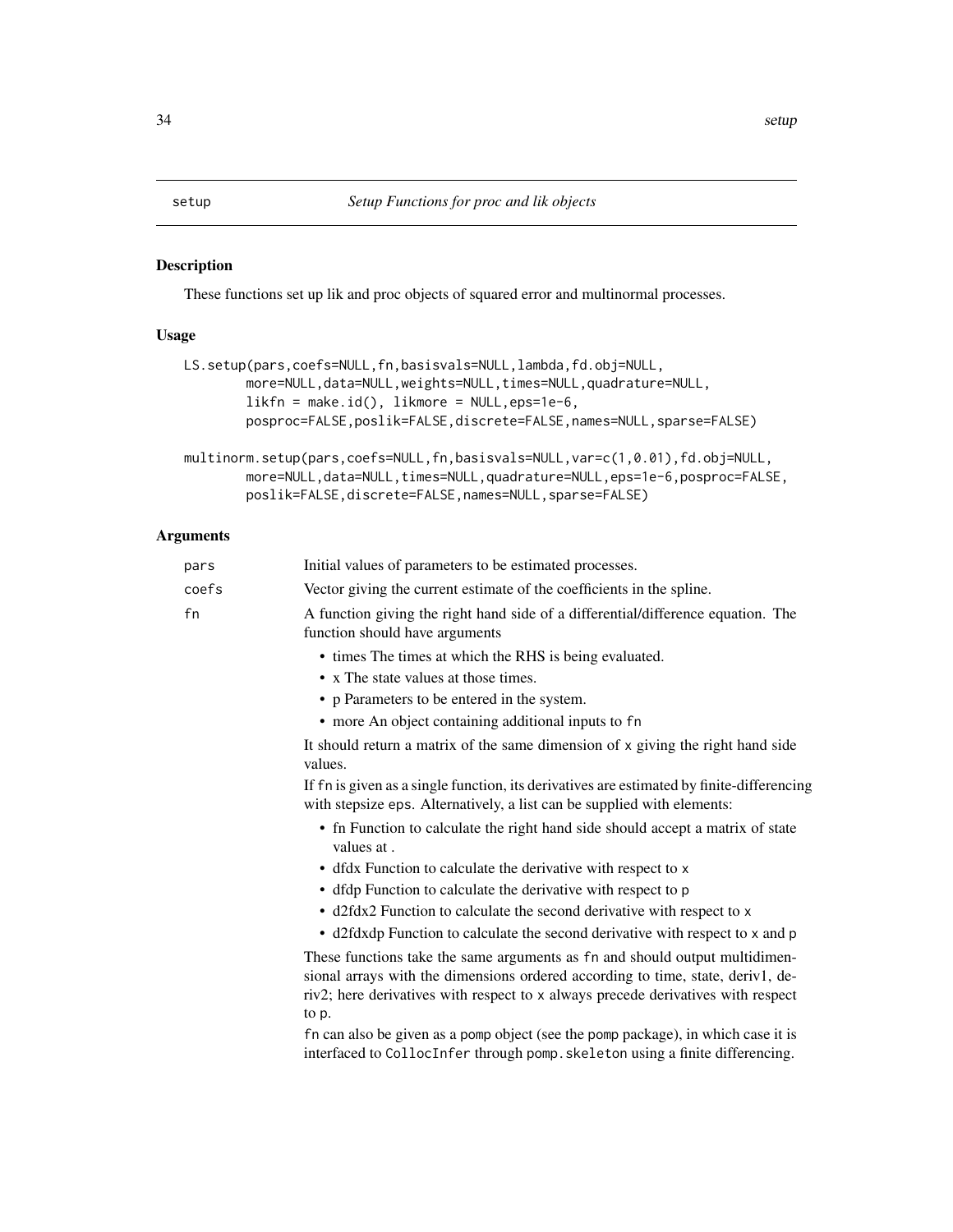| basisvals  | Values of the collocation basis to be used. This can either be a basis object from<br>the fda package, or a list elements:                                                                                                                                                                                                                                                                                                    |
|------------|-------------------------------------------------------------------------------------------------------------------------------------------------------------------------------------------------------------------------------------------------------------------------------------------------------------------------------------------------------------------------------------------------------------------------------|
|            | • bvals.obs A matrix giving the values of the basis at the observation times<br>• bvals A matrix giving the values of the basis at the quadrature times<br>• dbvals A matrix giving the derivative of the basis at the quadrature times                                                                                                                                                                                       |
|            | For discrete systems, it may also be specified as a matrix, in which case bvals\$bvals<br>is obtained by deleting the last row and bvals\$dbvals is obtained by deleting<br>the first/                                                                                                                                                                                                                                        |
|            | If left as NULL, it is taken from fd. obj for discrete=FALSE and defaults to<br>an identity matrix of the same dimension as the number of observations for<br>discrete=TRUE systems.                                                                                                                                                                                                                                          |
| lambda     | (LS. setup only) Penalty value trading off fidelity to data with fidelity to differ-<br>ential equations.                                                                                                                                                                                                                                                                                                                     |
| var        | (profile. Cproc or profile. Dproc) A vector of length 2, giving                                                                                                                                                                                                                                                                                                                                                               |
| fd.obj     | (Optional) A functional data object; if this is non-null, coefs and basisvals is<br>extracted from here.                                                                                                                                                                                                                                                                                                                      |
| more       | An object specifying additional arguments to fn.                                                                                                                                                                                                                                                                                                                                                                              |
| data       | The data to be used, this can be a matrix, or a three-dimensional array. If the<br>latter, the middle dimension is taken to be replicates. The data are returned, if<br>replicated they are returned in a concatenated form.                                                                                                                                                                                                  |
| weights    | (LS. setup only)                                                                                                                                                                                                                                                                                                                                                                                                              |
| times      | Vector observation times for the data. If the data are replicated, times are re-<br>turned in a concatenated form.                                                                                                                                                                                                                                                                                                            |
| quadrature | Quadrature points, should contain two elements (if not NULL)                                                                                                                                                                                                                                                                                                                                                                  |
|            | • qpts Quadrature points; defaults to midpoints between knots<br>• qwts Quadrature weights; defaults to normalizing by the length of qpts.                                                                                                                                                                                                                                                                                    |
| eps        | Finite differencing step size, if needed.                                                                                                                                                                                                                                                                                                                                                                                     |
| posproc    | Should the state vector be constrained to be positive? If this is the case, the state<br>is represented by an exponentiated basis expansion in the proc object.                                                                                                                                                                                                                                                               |
| poslik     | Should the state be exponentiated before being compared to the data? When the<br>state is represented on the log scale TRUE, this is an alternative to taking the log<br>of the data.                                                                                                                                                                                                                                         |
| discrete   | Is this a discrete or continuous-time system?                                                                                                                                                                                                                                                                                                                                                                                 |
| names      | The names of the state variables if not given by the column names of coefs.                                                                                                                                                                                                                                                                                                                                                   |
| sparse     | Should sparse matrices be used for basis values? This option can save memory<br>when ProfileGausNewt and SplineEstNewtRaph are called. Otherwise sparse<br>matrices will be converted to full matrices and this can slow the code down.                                                                                                                                                                                       |
| likfn      | Defines a map from the trajectory to the observations. This should be in the<br>same form as fn. If a function is given, derivatives are estimated by finite dif-<br>ferencing, otherwise a list is expected to provide the same derivatives as fn. If<br>poslik=TRUE, the states are exponentiated before the likfn is evaluated and the<br>derivatives are updated to account for this. Defaults to the identity transform. |
| likmore    | A list containing additional inputs to likfn if needed, otherwise set to NULL                                                                                                                                                                                                                                                                                                                                                 |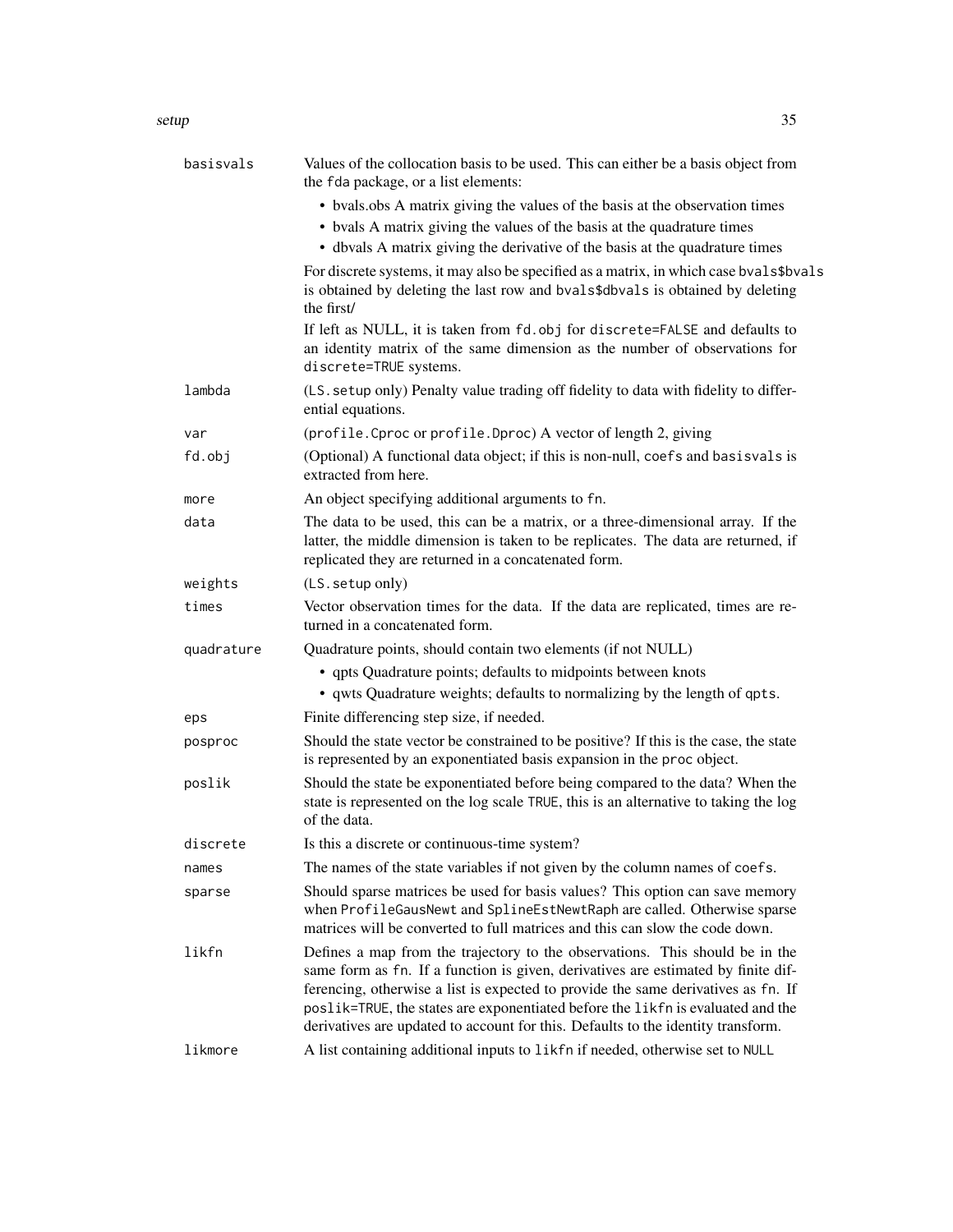# <span id="page-35-0"></span>Details

These functions provide basic setup utilities for the collocation inference methods. They define lik and proc objects for sum of squared errors and multivariate normal log likelihoods with nonlinear transfer functions describing the evolution of the state vector.

- LS.setup Creates sum of squares functions
- multinorm.setup Creates multinormal log likelihoods for a continuous-time system.

#### Value

A list with elements

| coefs | Starting values for coefs                                            |
|-------|----------------------------------------------------------------------|
| lik   | The lik object generated                                             |
| proc  | The proc item generated                                              |
| data  | The data matrix, concatenated if from a 3d array.                    |
| times | The vector of observation times, concatenated if data is a 3d array. |

#### See Also

[inneropt](#page-8-1), [outeropt](#page-20-1), [Profile.LS](#page-28-1), [Profile.multinorm](#page-28-1), [Smooth.LS](#page-36-1), [Smooth.multinorm](#page-36-2)

#### Examples

 $var = c(1, 0.01)$ 

```
# FitzHugh-Nagumo
t = seq(0, 20, 0.05) # Observation times
pars = c(0.2, 0.2, 3) # Parameter vector
names(pars) = c('a', 'b', 'c')knots = seq(0, 20, 0.2) # Create a basis
norder = 3nbasis = length(knots) + norder - 2
range = c(0, 20)bbasis = create.bspline.basis(range=range,nbasis=nbasis,norder=norder,breaks=knots)
lambda = 10000 # Penalty value
coeffs = matrix(0, n basis, 2) # Coefficient matrix
profile.obj = LS.setup(pars=pars,coefs=coefs,fn=make.fhn(),basisvals=bbasis,
                     lambda=lambda,times=t)
# Using multinorm
```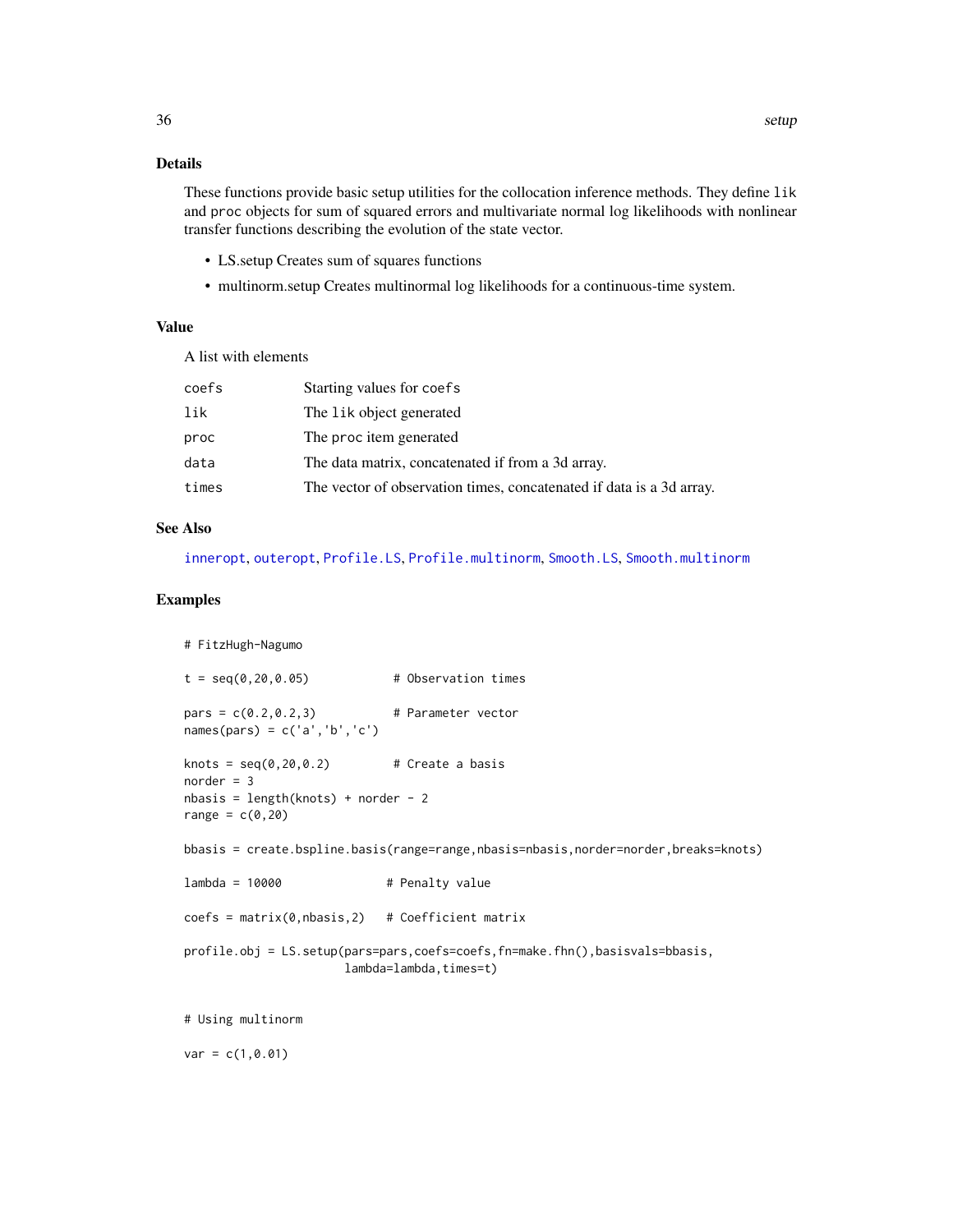```
profile.obj = multinorm.setup(pars=pars,coefs=coefs,fn=make.fhn(),
                                        basisvals=bbasis,var=var,times=t)
# Henon - discrete
hpars = c(1.4, 0.3)t = 1:200coeffs = matrix(0, 200, 2)lambda = 10000
profile.obj = LS.setup(pars=hpars,coefs=coefs,fn=make.Henon(),basisvals=NULL,
                             lambda=lambda,times=t,discrete=TRUE)
```
Smooth.LS *Model-Based Smoothing Functions*

#### <span id="page-36-2"></span>Description

Perform the inner optimization to estimate coefficients given parameters.

#### Usage

```
Smooth.LS(fn,data,times,pars,coefs=NULL,basisvals=NULL,lambda,fd.obj=NULL,
       more=NULL,weights=NULL,quadrature=NULL,likfn = make.id(),
       likmore = NULL,in.meth='nlminb',control.in,eps=1e-6,
       posproc=FALSE,poslik=FALSE,discrete=FALSE,names=NULL,
       sparse=FALSE)
```

```
Smooth.multinorm(fn,data,times,pars,coefs=NULL,basisvals=NULL,var=c(1,0.01),
       fd.obj=NULL,more=NULL,quadrature=NULL,in.meth='nlminb',
       control.in,eps=1e-6,posproc=FALSE,poslik=FALSE,discrete=FALSE,
       names=NULL,sparse=FALSE)
```
#### Arguments

fn A function giving the right hand side of a differential/difference equation. The function should have arguments

- times The times at which the RHS is being evaluated.
- x The state values at those times.
- p Parameters to be entered in the system.
- more An object containing additional inputs to fn

It should return a matrix of the same dimension of x giving the right hand side values.

If fn is given as a single function, its derivatives are estimated by finite-differencing with stepsize eps. Alternatively, a list can be supplied with elements: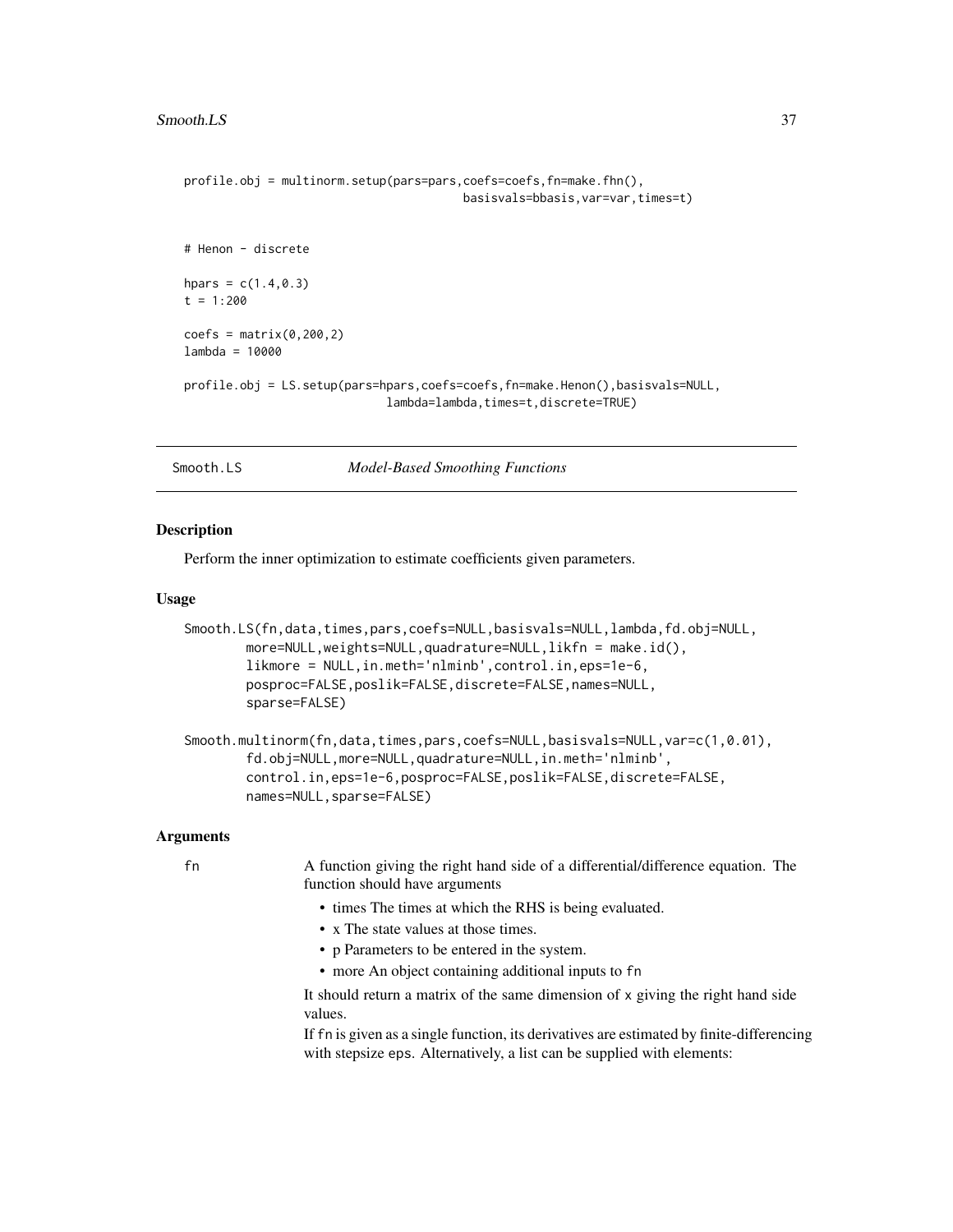|            | • fn Function to calculate the right hand side should accept a matrix of state<br>values at.                                                                                                                                                                |
|------------|-------------------------------------------------------------------------------------------------------------------------------------------------------------------------------------------------------------------------------------------------------------|
|            | • dfdx Function to calculate the derivative with respect to x                                                                                                                                                                                               |
|            | • dfdp Function to calculate the derivative with respect to p                                                                                                                                                                                               |
|            | • d2fdx2 Function to calculate the second derivative with respect to x                                                                                                                                                                                      |
|            | • d2fdxdp Function to calculate the second derivative with respect to x and p                                                                                                                                                                               |
|            | These functions take the same arguments as fn and should output multidimen-<br>sional arrays with the dimensions ordered according to time, state, deriv1, de-<br>riv2; here derivatives with respect to x always precede derivatives with respect<br>to p. |
| data       | Matrix of observed data values.                                                                                                                                                                                                                             |
| times      | Vector observation times for the data.                                                                                                                                                                                                                      |
| pars       | Initial values of parameters to be estimated processes.                                                                                                                                                                                                     |
| coefs      | Vector giving the current estimate of the coefficients in the spline.                                                                                                                                                                                       |
| basisvals  | Values of the collocation basis to be used. This can either be a basis object from<br>the fda package, or a list elements:                                                                                                                                  |
|            | • bvals.obs A matrix giving the values of the basis at the observation times<br>• by als A matrix giving the values of the basis at the quadrature times<br>• dbvals A matrix giving the derivative of the basis at the quadrature times                    |
| lambda     | (Smooth LS only) Penalty value trading off fidelity to data with fidelity to dif-<br>ferential equations.                                                                                                                                                   |
| var        | (Smooth.multinorm) A vector of length 2, giving                                                                                                                                                                                                             |
| fd.obj     | (Optional) A functional data object; if this is non-null, coefs and basisvals is<br>extracted from here.                                                                                                                                                    |
| more       | An object specifying additional arguments to fn.                                                                                                                                                                                                            |
| weights    | (Smooth.LS only)                                                                                                                                                                                                                                            |
| quadrature | Quadrature points, should contain two elements (if not NULL)                                                                                                                                                                                                |
|            | • qpts Quadrature points; defaults to midpoints between knots<br>• qwts Quadrature weights; defaults to normalizing by the length of qpts.                                                                                                                  |
| in.meth    | Inner optimization function to be used, currently one of 'nlminb', 'MaxNR',<br>'optim' or 'SplineEst'. The last calls SplineEst. NewtRaph. This is fast but has<br>poor convergence.                                                                        |
| control.in | Control object for inner optimization function.                                                                                                                                                                                                             |
| eps        | Finite differencing step size, if needed.                                                                                                                                                                                                                   |
| posproc    | Should the state vector be constrained to be positive? If this is the case, the state<br>is represented by an exponentiated basis expansion in the proc object.                                                                                             |
| poslik     | Should the state be exponentiated before being compared to the data? When<br>the state is represented on the log scale (posproc=TRUE), this is an alternative to<br>taking the log of the data.                                                             |
| discrete   | Is this a discrete or continuous-time system?                                                                                                                                                                                                               |
| names      | The names of the state variables if not given by the column names of coefs.                                                                                                                                                                                 |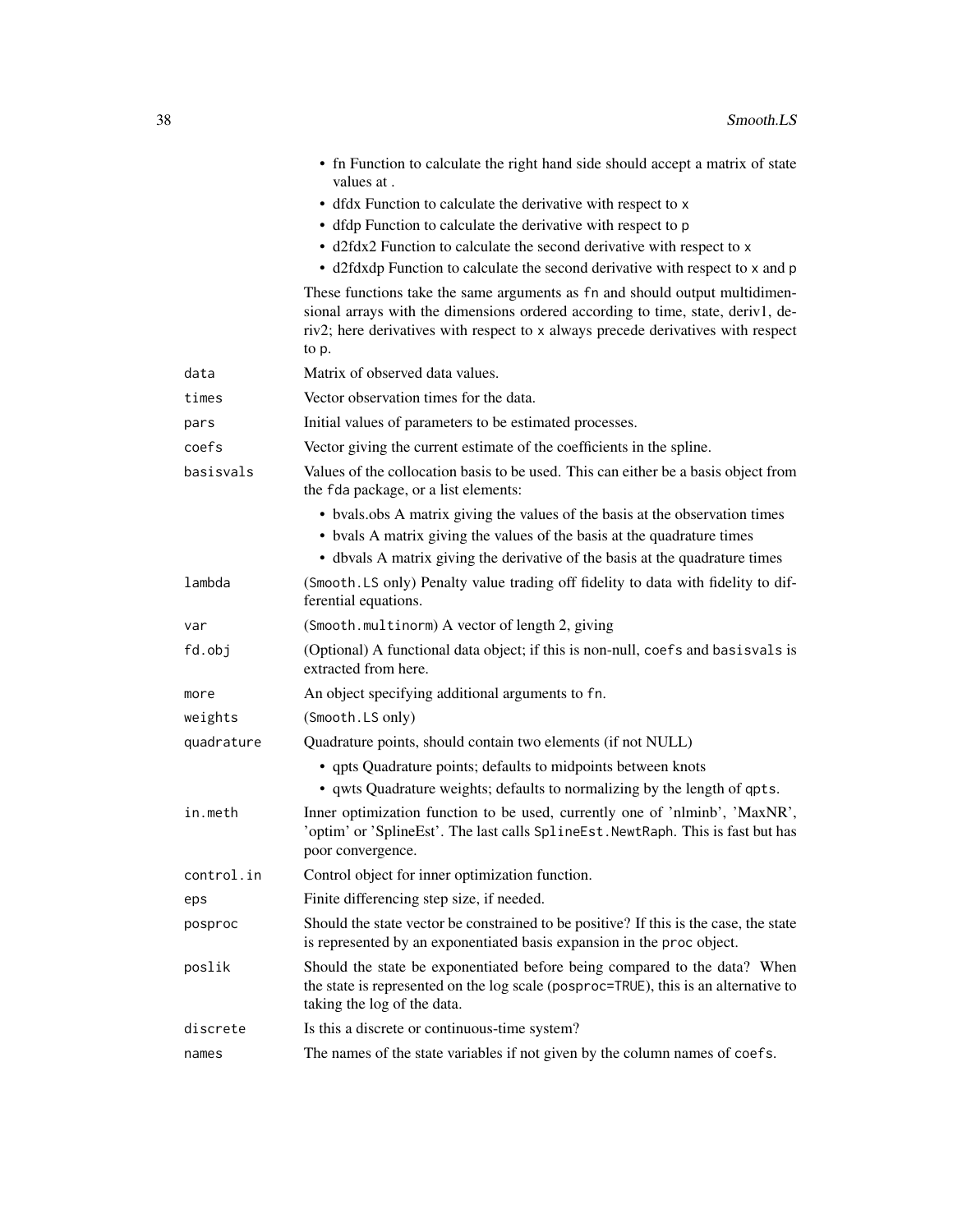#### <span id="page-38-0"></span> $Smooth.LS$  39

| sparse  | Should sparse matrices be used for basis values? This option can save memory<br>when ProfileGausNewt and SplineEstNewtRaph are called. Otherwise sparse<br>matrices will be converted to full matrices and this can slow the code down.                                                                                                                                                                                       |
|---------|-------------------------------------------------------------------------------------------------------------------------------------------------------------------------------------------------------------------------------------------------------------------------------------------------------------------------------------------------------------------------------------------------------------------------------|
| likfn   | Defines a map from the trajectory to the observations. This should be in the<br>same form as fn. If a function is given, derivatives are estimated by finite dif-<br>ferencing, otherwise a list is expected to provide the same derivatives as fn. If<br>poslik=TRUE, the states are exponentiated before the likfn is evaluated and the<br>derivatives are updated to account for this. Defaults to the identity transform. |
| likmore | A list containing additional inputs to like form of readed, otherwise set to NULL                                                                                                                                                                                                                                                                                                                                             |

# Details

These routines create lik and proc objects and call inneropt.

# Value

A list with elements

| coefs | Optimized coefficients at pars                          |
|-------|---------------------------------------------------------|
| lik   | The lik object generated                                |
| proc  | The proc item generated                                 |
| res   | The result of the optimization method                   |
| data  | The data used in doing the fitting.                     |
| times | The vector of times at which the observations were made |

# See Also

[inneropt](#page-8-1), [LS.setup](#page-33-1), [multinorm.setup](#page-33-1), [SplineCoefsErr](#page-40-1)

# Examples

```
###############################
#### Data #######
###############################
```
data(FhNdata)

```
###############################
#### Basis Object #######
###############################
```

```
knots = seq(0, 20, 0.2)norder = 3
nbasis = length(knots) + norder - 2
range = c(0, 20)
```
bbasis = create.bspline.basis(range=range(FhNtimes),nbasis=nbasis, norder=norder,breaks=knots)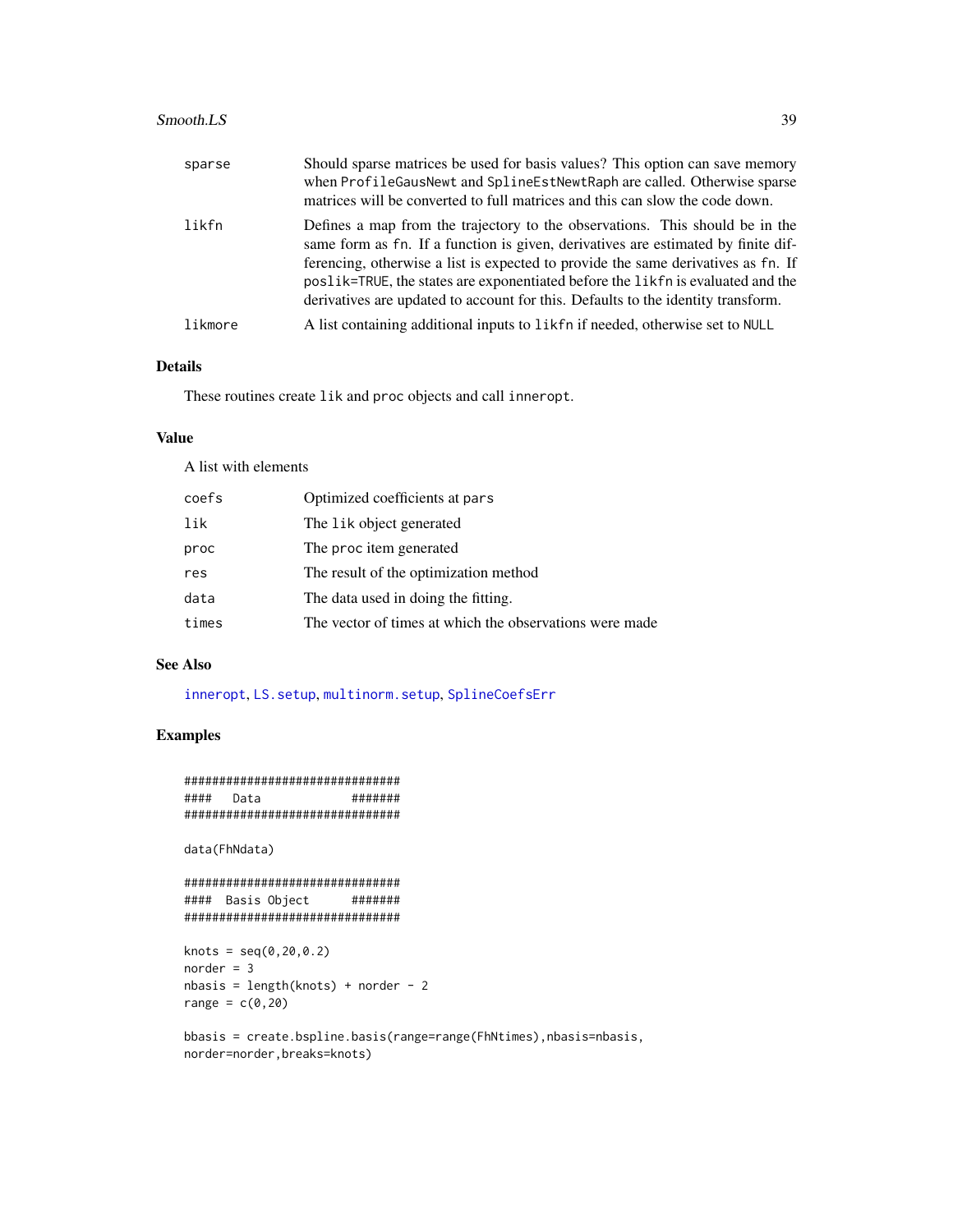```
#### Start from pre-estimated values to speed up optimization
data(FhNest)
spars = FhNestPars
coefs = FhNestCoefs
lambda = 10000
res1 = Smooth.LS(make.fhn(),data=FhNdata,times=FhNtimes,pars=spars,coefs=coefs,
  basisvals=bbasis,lambda=lambda,in.meth='nlminb')
## Not run:
# Henon system
hpars = c(1.4, 0.3) # Parameters
t = 1:200x = c(-1,1) # Create some dataa
X = matrix(0, 200 + 20, 2)X[1,] = x
for(i in 2:(200+20)){ X[i,] = make.Henon()$ode(i,X[i-1,],hpars,NULL) }
X = X[20+1:200, ]Y = X + 0.05*matrix(rnorm(200*2),200,2)
basisvals = diag(rep(1,200)) # Basis is just identiy
coeffs = matrix(0, 200, 2)# For sum of squared errors
lambda = 10000
res1 = Smooth.LS(make.Henon(),data=Y,times=t,pars=hpars,coefs,basisvals=basisvals,
  lambda=lambda,in.meth='nlminb',discrete=TRUE)
## End(Not run)
## Not run:
# For multinormal transitions
var = c(1, 0.01)res2 = Smooth.multinorm(make.Henon(),data=Y,t,pars=hpars,coefs,basisvals=NULL,
  var=var,in.meth='nlminb',discrete=TRUE)
```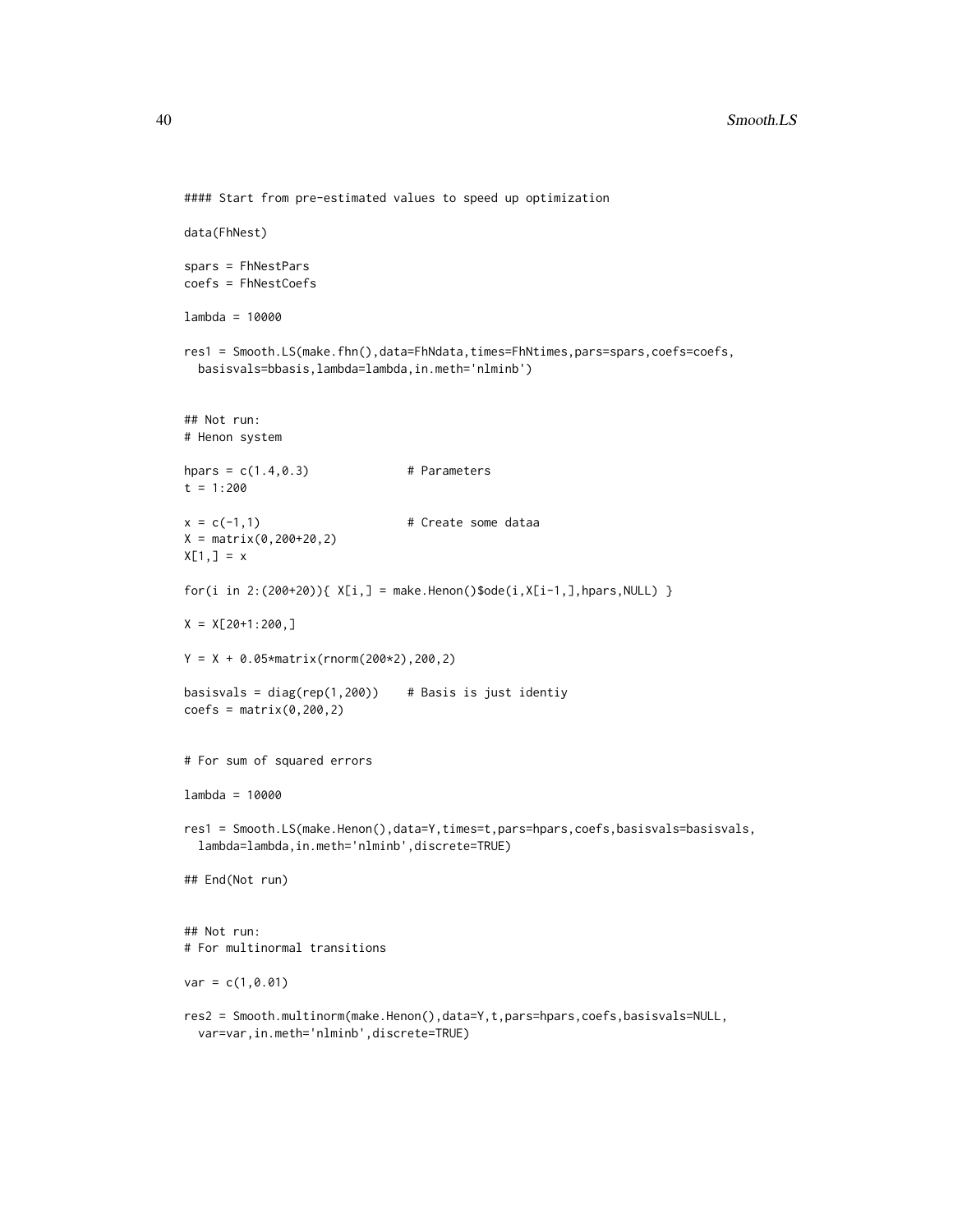#### <span id="page-40-0"></span>SplineEst 41

## End(Not run)

# <span id="page-40-1"></span>Description

Model-based smoothing; estimation, objective criterion and derivatives.

# Usage

```
SplineEst.NewtRaph(coefs,times,data,lik,proc,pars,
     control=list(reltol=1e-12,maxit=1000,maxtry=10,trace=0))
SplineCoefsList(coefs,times,data,lik,proc,pars,sgn=1)
```
SplineCoefsErr(coefs,times,data,lik,proc,pars,sgn=1)

SplineCoefsDC(coefs,times,data,lik,proc,pars,sgn=1)

SplineCoefsDP(coefs,times,data,lik,proc,pars,sgn=1)

SplineCoefsDC2(coefs,times,data,lik,proc,pars,sgn=1)

```
SplineCoefsDCDP(coefs,times,data,lik,proc,pars,sgn=1)
```
# Arguments

| coefs   | Vector giving the current estimate of the coefficients in the spline.                             |
|---------|---------------------------------------------------------------------------------------------------|
| times   | Vector observation times for the data.                                                            |
| data    | Matrix of observed data values.                                                                   |
| lik     | lik object defining the observation process.                                                      |
| proc    | proc object defining the state process.                                                           |
| pars    | Parameters to be used for the processes.                                                          |
| sgn     | Is the minimizing $(1)$ or maximizing $(0)$ ?                                                     |
| control | A list giving control parameters for Newton-Raphson optimization. It should<br>contain            |
|         | • reltol Relative tollerance criterion for the gradient and improvement before<br>termination.    |
|         | • maxit Maximum number of iterations.                                                             |
|         | • maxtry Maximum number of halving-steps to try before declaring no im-<br>provement is possible. |
|         | $\bullet$ trace How much iteration history to output: 0 surpresses all output a posi-             |

How much iteration history to output; 0 surpresses all output, a positive value outputs parameters and improvement at each iteration.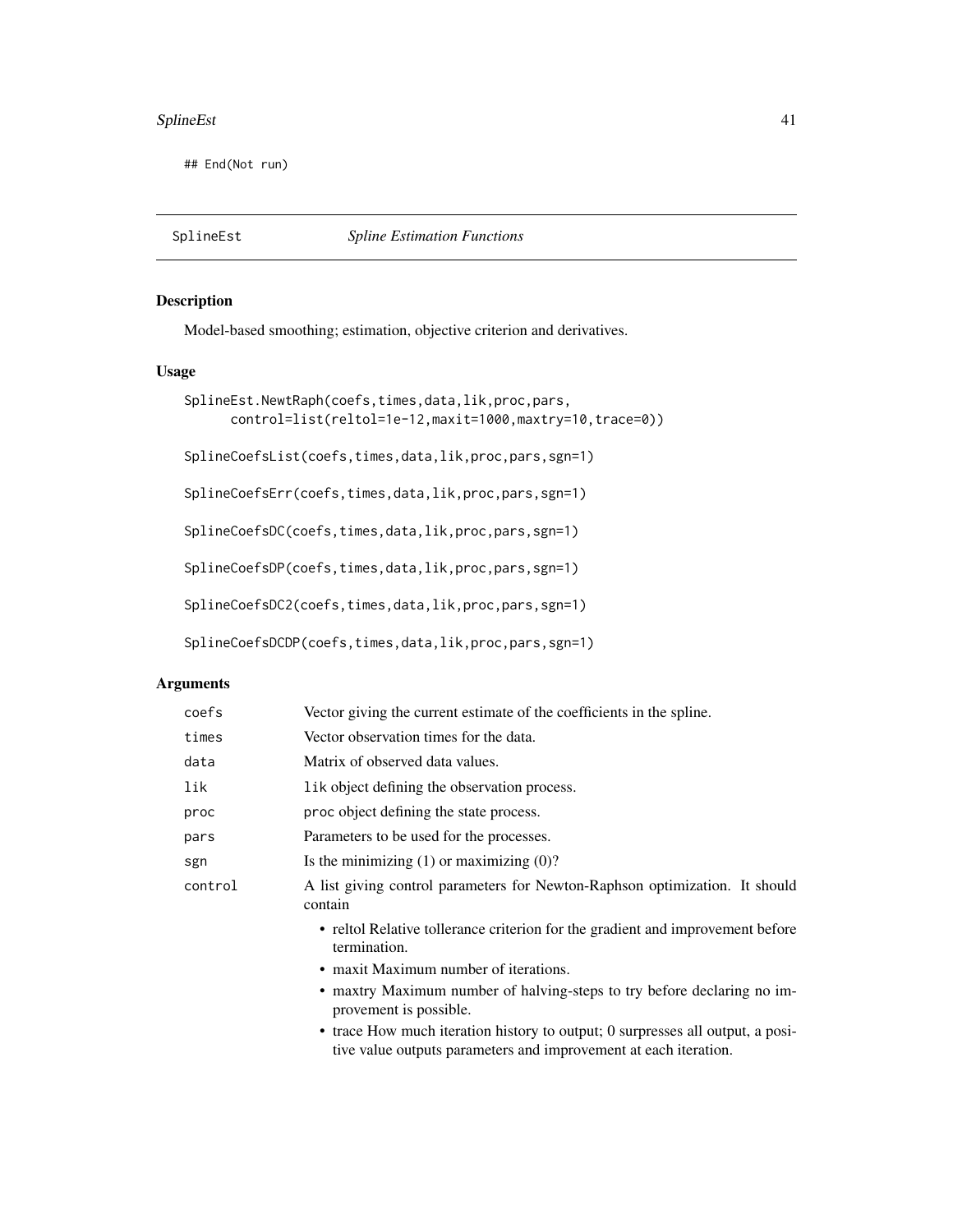# <span id="page-41-0"></span>Details

SplineEst.NewtRaph performs a simple Newton-Raphson estimate for the optimal value of the coefficients. This estimate lacks the convergence checks of other estimation packages, but may yeild a fast solution when needed.

#### Value

SplineEst.NewtRaph

Returns a list that is the result of the optimization with elements

- value The final objective criterion.
- coefs The optimizing value of the coefficients.
- g The gradient at the optimizing value.
- H The Hessian at the optimizing value.

SplineCoefsList

Collates the gradient calculations and returns a list with elements

- value Output of SplineCoefsErr
- gradient Output of SplineCoefsDC
- Hessian Output of SplineCoefsDC2
- SplineCoefsErr The complete data log likelihood for the smooth; the inner optimization objective.
- SplineCoefsDC The derivative of SplineCoefsErr with respect to coefs.
- SplineCoefsDP The derivative of SplineCoefsErr with respect to pars.
- SplineCoefsDC2 The second derivative of SplineCoefsErr with respect to coefs.

SplineCoefsDCDP

The second derivative of SplineCoefsErr with respect to coefs and pars.

The output of gradients is in terms of an array with dimensions corresponding to derivatives. Derivatives with with respect to coefficients are given in dimensions before those that give derivatives with respect to parameters.

#### See Also

[inneropt](#page-8-1), [Smooth.LS](#page-36-1)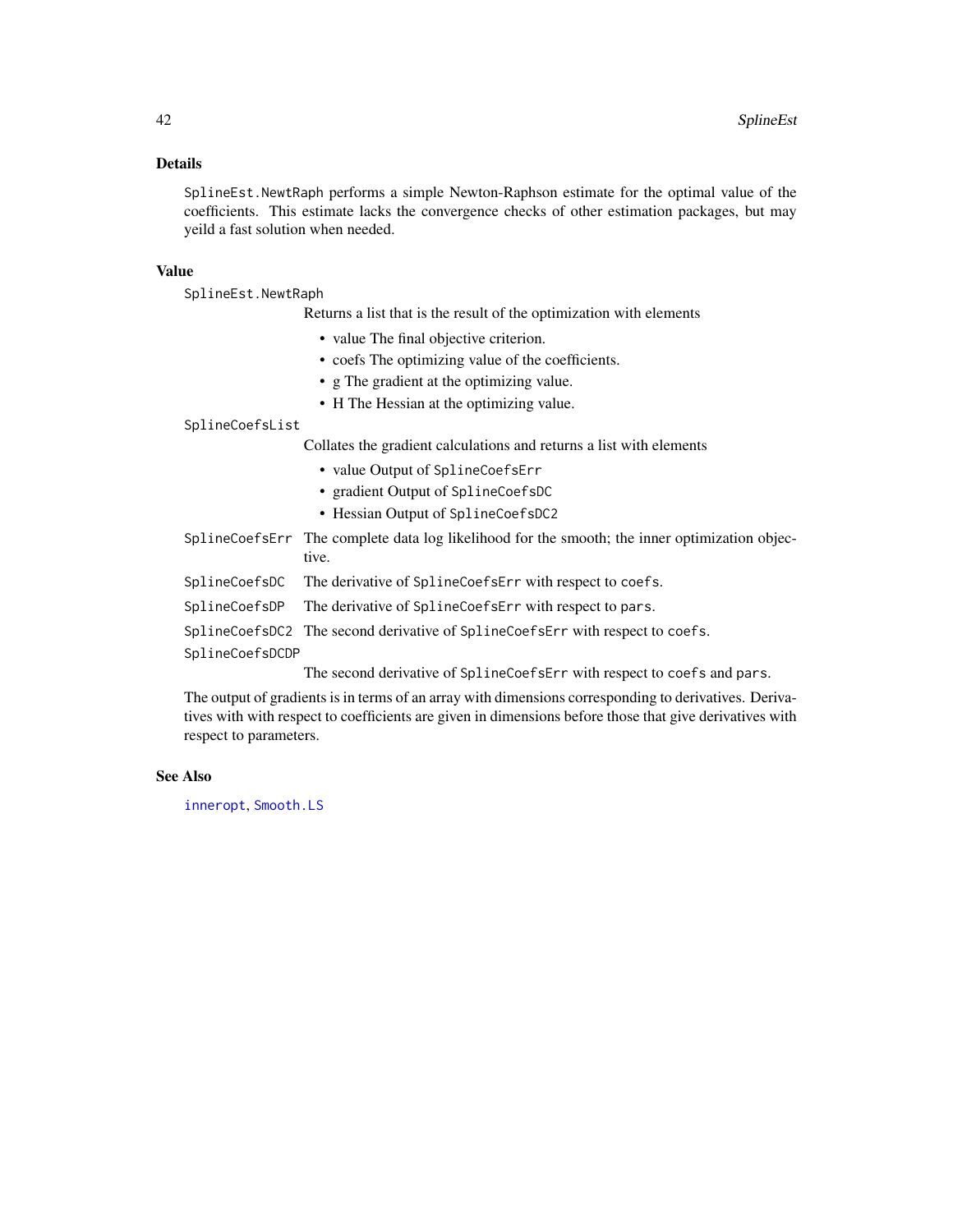# <span id="page-42-0"></span>**Index**

- chemo.fun *(*make.transfer*)*, [17](#page-16-0) ChemoData, [3](#page-2-0) ChemoParnames *(*ChemoData*)*, [3](#page-2-0) ChemoPars *(*ChemoData*)*, [3](#page-2-0) ChemoRMData, [3](#page-2-0) ChemoRMPars *(*ChemoRMData*)*, [3](#page-2-0) ChemoRMTime *(*ChemoRMData*)*, [3](#page-2-0) ChemoTime *(*ChemoData*)*, [3](#page-2-0) ChemoVarnames *(*ChemoData*)*, [3](#page-2-0) CollocInfer *(*CollocInfer-package*)*, [2](#page-1-0) CollocInfer-package, [2](#page-1-0) CollocInferPlots, [4](#page-3-0)
- FhNdata, [5](#page-4-0) FhNest, [6](#page-5-0) FhNestCoefs *(*FhNest*)*, [6](#page-5-0) FhNestPars *(*FhNest*)*, [6](#page-5-0) FhNparnames *(*FhNdata*)*, [5](#page-4-0) FhNpars *(*FhNdata*)*, [5](#page-4-0) FhNtimes *(*FhNdata*)*, [5](#page-4-0) FhNvarnames *(*FhNdata*)*, [5](#page-4-0) FitMatch, [6](#page-5-0) FitMatchDC *(*FitMatch*)*, [6](#page-5-0) FitMatchDC2 *(*FitMatch*)*, [6](#page-5-0) FitMatchErr, *[24](#page-23-0)* FitMatchErr *(*FitMatch*)*, [6](#page-5-0) FitMatchList *(*FitMatch*)*, [6](#page-5-0) FitMatchOpt *(*FitMatch*)*, [6](#page-5-0) forward.prediction.error, [8](#page-7-0)

inneropt, *[7](#page-6-0)*, [9,](#page-8-0) *[22](#page-21-0)*, *[24](#page-23-0)*, *[36](#page-35-0)*, *[39](#page-38-0)*, *[42](#page-41-0)* IntegrateForward, [11](#page-10-0)

LS.setup, *[10](#page-9-0)*, *[13](#page-12-0)[–15](#page-14-0)*, *[17](#page-16-0)*, *[19](#page-18-0)*, *[22](#page-21-0)*, *[28](#page-27-0)*, *[31](#page-30-0)*, *[39](#page-38-0)* LS.setup *(*setup*)*, [34](#page-33-0)

make.Cproc, *[15](#page-14-0)* make.Cproc *(*make.proc*)*, [16](#page-15-0) make.cvar *(*make.variance*)*, [20](#page-19-0) make.diagnostics *(*make.transfer*)*, [17](#page-16-0) make.Dproc, *[15](#page-14-0)* make.Dproc *(*make.proc*)*, [16](#page-15-0) make.exp *(*make.transfer*)*, [17](#page-16-0) make.exp.Cproc *(*make.logtrans*)*, [15](#page-14-0) make.exp.Dproc *(*make.logtrans*)*, [15](#page-14-0) make.exptrans *(*make.transfer*)*, [17](#page-16-0) make.fhn *(*make.transfer*)*, [17](#page-16-0) make.findif, [12](#page-11-0) make.genlin *(*make.transfer*)*, [17](#page-16-0) make.Henon *(*make.transfer*)*, [17](#page-16-0) make.id *(*make.transfer*)*, [17](#page-16-0) make.lik, [13](#page-12-0) make.logstate.lik *(*make.logtrans*)*, [15](#page-14-0) make.logtrans, [15](#page-14-0) make.multinorm, *[21](#page-20-0)* make.multinorm *(*make.lik*)*, [13](#page-12-0) make.NS *(*make.transfer*)*, [17](#page-16-0) make.proc, [16](#page-15-0) make.SEIR *(*make.transfer*)*, [17](#page-16-0) make.SSElik *(*make.lik*)*, [13](#page-12-0) make.SSEproc *(*make.proc*)*, [16](#page-15-0) make.transfer, [17](#page-16-0) make.var.SEIR *(*make.variance*)*, [20](#page-19-0) make.variance, [20](#page-19-0) multinorm.setup, *[10](#page-9-0)*, *[13,](#page-12-0) [14](#page-13-0)*, *[17](#page-16-0)*, *[19](#page-18-0)*, *[22](#page-21-0)*, *[28](#page-27-0)*, *[31](#page-30-0)*, *[39](#page-38-0)* multinorm.setup *(*setup*)*, [34](#page-33-0)

NSdata, [21](#page-20-0) NSgroundwater *(*NSdata*)*, [21](#page-20-0) NSrainfall *(*NSdata*)*, [21](#page-20-0) NStimes *(*NSdata*)*, [21](#page-20-0)

outeropt, *[9,](#page-8-0) [10](#page-9-0)*, [21,](#page-20-0) *[28](#page-27-0)*, *[31](#page-30-0)*, *[36](#page-35-0)*

ParsMatch, [23](#page-22-0) ParsMatchDP *(*ParsMatch*)*, [23](#page-22-0) ParsMatchErr, *[7](#page-6-0)* ParsMatchErr *(*ParsMatch*)*, [23](#page-22-0) ParsMatchList *(*ParsMatch*)*, [23](#page-22-0)